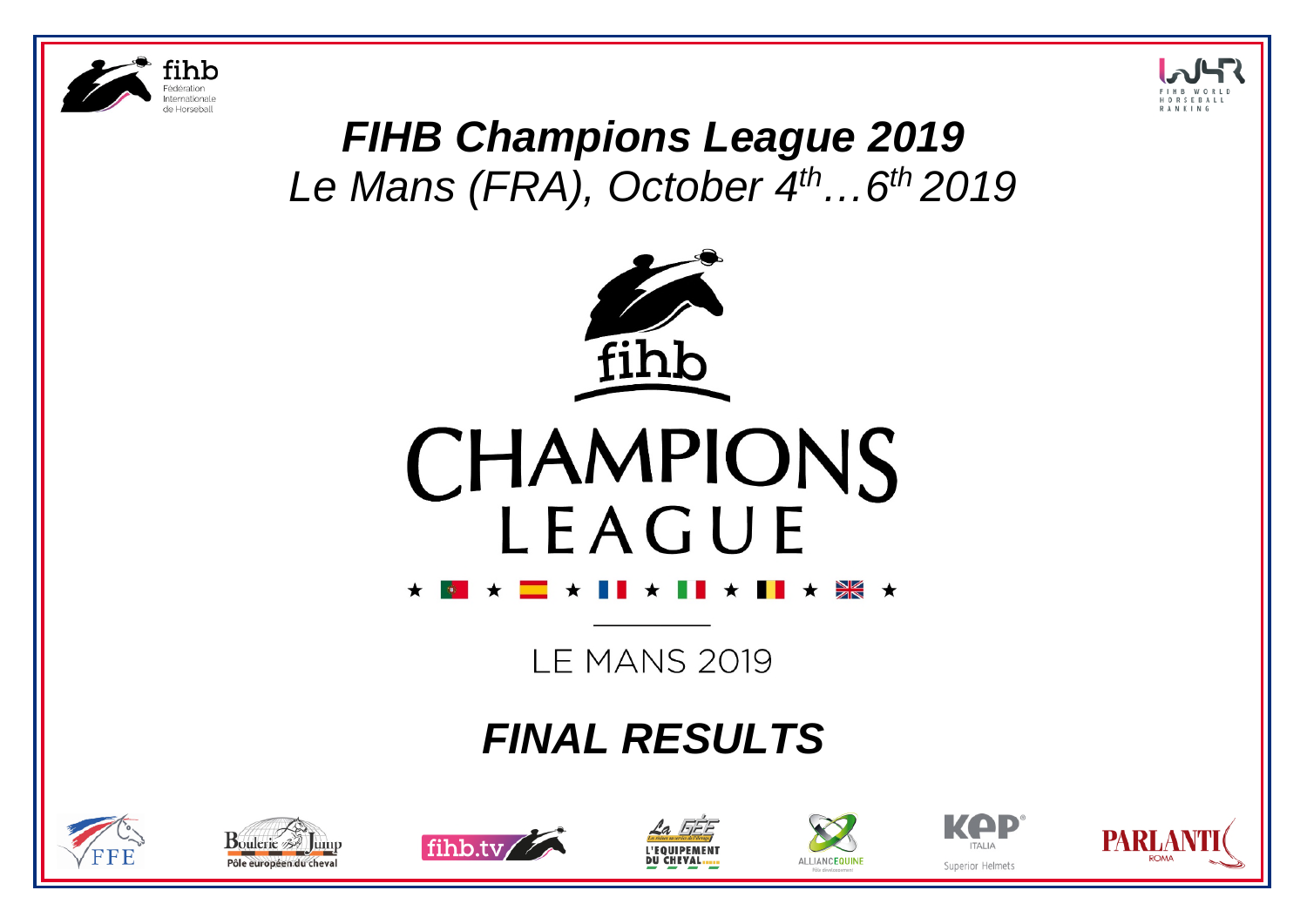





**FIHB Under16 Champions League 2019**

#### **Participating Teams:**

| Alforges           | (ESP) |
|--------------------|-------|
| <b>CEEC</b>        | (ESP) |
| La Vallata         | (ITA) |
| Les Elfes          | (FRA) |
| Malla              | (ESP) |
| Nancy Grand Est    | (FRA) |
| North London       | (GBR) |
| Quinta da Figueira | (POR) |
|                    |       |

### **FIHB Ladies Champions League 2019**

#### **FIHB Pro Elite Champions League 2019**

#### **Participating Teams:**

| <b>CEEC</b>                    | (ESP) |
|--------------------------------|-------|
| <b>Club Horseball Banyoles</b> | (ESP) |
| Derby Horseball Club           | (GBR) |
| El Serrat                      | (ESP) |
| GT by Goldsmith Stables        | (BEL) |
| Il Circolo di Novi Diabolas    | (ITA) |
| Loire sur Rhône                | (FRA) |
| Meurchin                       | (FRA) |
|                                |       |

#### Bordeaux Blanzac HBC (FRA)<br>Caramel (BEL) Caramel (BEL)<br>CEEC (ESP) CEEC (ESP)<br>El Serrat (ESP) El Serrat (ESP)<br>Il Circolo di Novi (ITA) Il Circolo di Novi (ITA)<br>Paris MASH Kayzen (FRA) Paris MASH Kayzen (FRA)<br>Quinta da Figueira (POR) Quinta da Figueira (POR)<br>Young Gunz Horseball Club (GBR) Young Gunz Horseball Club

**Participating Teams:**

| <b>Honorary President:</b>      | Frederico CANNAS (POR) - President of the Horse-Ball International Federation                                                                                                           |
|---------------------------------|-----------------------------------------------------------------------------------------------------------------------------------------------------------------------------------------|
| <b>Honorary Commission:</b>     | Frederico CANNAS (POR) - President of the Horse-Ball International Federation<br>Julien THIESSARD (FRA) - President of the Horse-Ball Commission<br>of the French Equestrian Federation |
| <b>President of the Events:</b> | Philippe ROSSI (FRA)                                                                                                                                                                    |
| Organizer:                      | <b>Association des Bouleries</b>                                                                                                                                                        |
| <b>Organizing Committee:</b>    | Philippe ROSSI (FRA)<br>Angélique GUERET (FRA)<br>Barbara PATTIER (FRA)                                                                                                                 |
| <b>Event Director:</b>          | Philippe ROSSI (FRA)                                                                                                                                                                    |
| <b>Show Secretary:</b>          | Laura BOUTIN (FRA)                                                                                                                                                                      |
| <b>Press Officer:</b>           | Hannah FRIEDL (AUT)                                                                                                                                                                     |













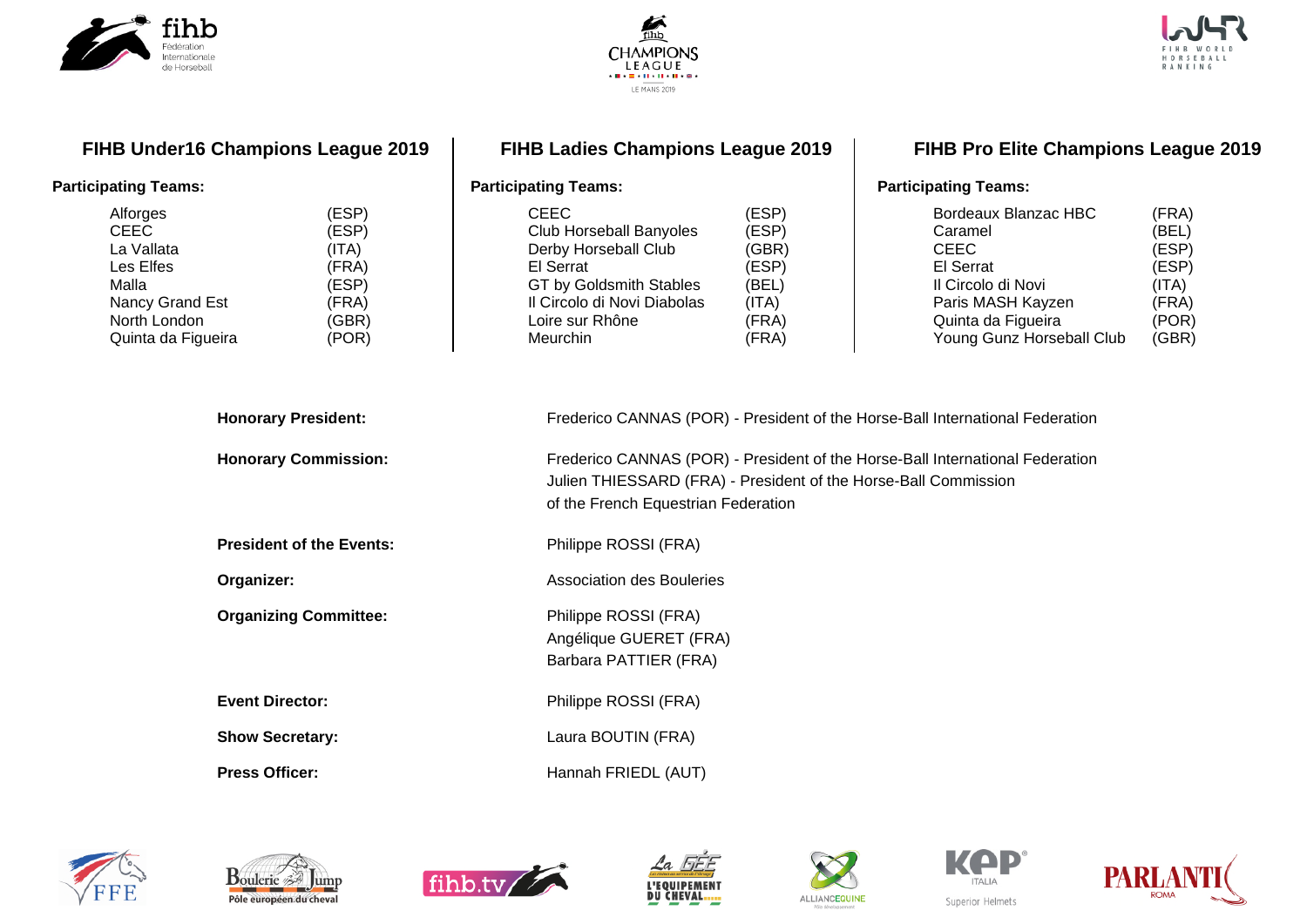





| <b>Supervisors Committee:</b> | Frédéric DESCAMPS (FRA) - President<br>Maurizio PERCIA (ITA) - Member<br>Francesc PUY (ESP) - Member          |
|-------------------------------|---------------------------------------------------------------------------------------------------------------|
| Referees:                     | Robin GUYON (FRA)<br>Javier HERMOSO (ESP)<br>Maurizio PERCIA (ITA)<br>Francesc PUY (ESP)<br>Loïc SEGEAR (FRA) |
| <b>Competition Secretary:</b> | Paolo GEMME (ITA)                                                                                             |
| <b>Time Keeper:</b>           | Xavier BREMONDY (FRA)<br>Marianne LE CORRE (FRA)                                                              |
| <b>Match Sheets:</b>          | Anne Lise DESCAMPS (FRA)<br>Marianne LE CORRE (FRA)                                                           |
| Speaker:                      | Didier BOUTIN (FRA)<br>Florence HADJOUT (FRAU)                                                                |
| <b>Referee Groom:</b>         | Fanny BOURGEAIS (FRA)                                                                                         |
| Logistic:                     | Laura BOUTIN (FRA)                                                                                            |
| <b>Veterinary:</b>            | Dr. Emmanuelle ROBINAUD (FRA)<br>Dr.Atocha CALVO (ESP)                                                        |
| <b>Medical Service:</b>       | Dr.Clara GOBERT (FRA) - Doctor<br>La Croix Blanche - Ambulance                                                |

**Farrier: Farrier: Benjamin DEHAUMONT** (FRA)













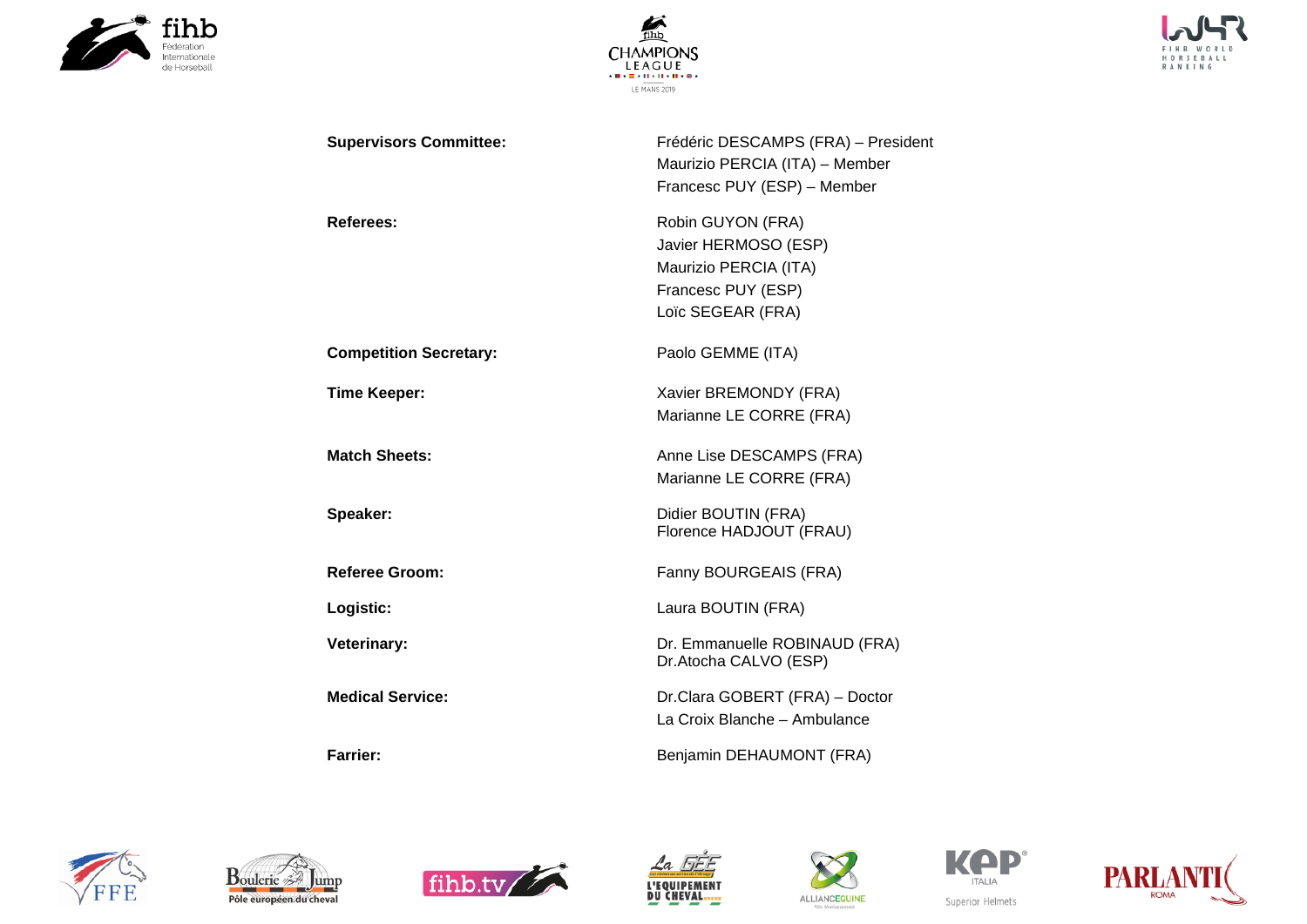





|                                     |             | FIHB Champions League 2019 - Le Mans (FRA), Oct.4 <sup>th</sup> 6 <sup>th</sup> 2019<br>Program - ver.0.6 |                                                   |  |  |
|-------------------------------------|-------------|-----------------------------------------------------------------------------------------------------------|---------------------------------------------------|--|--|
| Day                                 | <b>Time</b> | <b>Activity</b>                                                                                           | <b>Notes</b>                                      |  |  |
| Wednesday                           | 08:0020:00  | Team's training                                                                                           | Manège Orange, Piste Blue, Grand Hall             |  |  |
| 2 <sup>nd</sup> October             | 08:0020:00  | Arrival of the horses                                                                                     | For late arrival please call Laura BOUTIN at      |  |  |
|                                     | 08:0020:00  |                                                                                                           | +33-618-410-265                                   |  |  |
|                                     | 08:0020:00  | Team's training                                                                                           | Manège Orange, Piste Blue, Grand Hall             |  |  |
|                                     | 11:3015:00  | Lunch                                                                                                     | La Brasserie                                      |  |  |
| Thursday<br>3 <sup>rd</sup> October | 18:00       | Team Leader Meeting and drawing                                                                           | Jappeloup Room                                    |  |  |
|                                     | 19:00       | Welcome Cocktail offered by ALLIANCEQUINE                                                                 | Grand Hall                                        |  |  |
|                                     | 19:3023:00  | Dinner                                                                                                    | La Brasserie                                      |  |  |
|                                     | 18:0001:00  | Horse-Ball Bar is open                                                                                    | La Boulerie Bar                                   |  |  |
|                                     | 08:00-10:00 | <b>Veterinary Visit</b>                                                                                   | Manège Orange                                     |  |  |
|                                     | 10:30       | Under16: G vs H                                                                                           | Match in Grand Hall, warm up in Manège Orange     |  |  |
|                                     | 11:10       | Ladies: G vs H                                                                                            | and 10 minutes before beginning of the matches in |  |  |
|                                     | 11:50       | Pro Elite: G vs H                                                                                         | practice pitch of the Grand Hall.                 |  |  |
|                                     | 11:3015:00  | Lunch                                                                                                     | La Brasserie                                      |  |  |
|                                     | 13:30       | Under16: C vs D                                                                                           |                                                   |  |  |
|                                     | 14:10       | Ladies: C vs D                                                                                            |                                                   |  |  |
|                                     | 14:50       | Pro Elite: C vs D                                                                                         |                                                   |  |  |
|                                     | 15:30       | <b>Break</b>                                                                                              |                                                   |  |  |
| Friday                              | 15:40       | Under16: E vs F                                                                                           | Match in Grand Hall, warm up in Manège Orange     |  |  |
| 4 <sup>th</sup> October             | 16:20       | Ladies: E vs F                                                                                            | and 10 minutes before beginning of the matches in |  |  |
|                                     | 17:00       | Pro Elite: E vs F                                                                                         | practice pitch of the Grand Hall.                 |  |  |
|                                     | 17:40       | <b>Break</b>                                                                                              |                                                   |  |  |
|                                     | 17:50       | Under16: A vs B                                                                                           |                                                   |  |  |
|                                     | 18:30       | Ladies: A vs B                                                                                            |                                                   |  |  |
|                                     | 19:10       | Pro Elite: A vs B                                                                                         |                                                   |  |  |
|                                     | 20:00       | Referee's meeting                                                                                         | Jappeloup Room                                    |  |  |
|                                     | 20:30       | <b>Team Leader Meeting</b>                                                                                | Jappeloup Room                                    |  |  |
|                                     | 19:3024:00  | Dinner                                                                                                    | La Brasserie                                      |  |  |
|                                     | 18:0002:00  | Horse-Ball Bar is open                                                                                    | La Boulerie Bar                                   |  |  |

|                         |             | FIHB Champions League 2019 – Le Mans (FRA), Oct.4th6th 2019<br>Program - ver.0.6 |                                                                                                    |  |  |  |  |
|-------------------------|-------------|----------------------------------------------------------------------------------|----------------------------------------------------------------------------------------------------|--|--|--|--|
| Day                     | Time        | <b>Activity</b>                                                                  | <b>Notes</b>                                                                                       |  |  |  |  |
|                         | 08:00-10:00 | <b>Veterinary Visit</b>                                                          | Manège Orange                                                                                      |  |  |  |  |
|                         | 10:30       | Under16: G vs H                                                                  |                                                                                                    |  |  |  |  |
|                         | 11:10       | Ladies: G vs H                                                                   | Match in Grand Hall, warm up in Manège Orange<br>and 10 minutes before beginning of the matches in |  |  |  |  |
|                         | 11:50       | Pro Elite: G vs H                                                                | practice pitch of the Grand Hall.                                                                  |  |  |  |  |
|                         | 11:3015:00  | Lunch                                                                            | La Brasserie                                                                                       |  |  |  |  |
|                         | 13:30       | Under16: C vs D                                                                  |                                                                                                    |  |  |  |  |
|                         | 14:10       | Ladies: C vs D                                                                   |                                                                                                    |  |  |  |  |
|                         | 14:50       | Pro Elite: C vs D                                                                |                                                                                                    |  |  |  |  |
|                         | 15:30       | <b>Break</b>                                                                     |                                                                                                    |  |  |  |  |
| Saturday                | 15:40       | Under16: E vs F                                                                  | Match in Grand Hall, warm up in Manège Orange                                                      |  |  |  |  |
| 5 <sup>th</sup> October | 16:20       | Ladies: E vs F                                                                   | and 10 minutes before beginning of the matches in                                                  |  |  |  |  |
|                         | 17:00       | Pro Elite: E vs F                                                                | practice pitch of the Grand Hall.                                                                  |  |  |  |  |
|                         | 17:40       | <b>Break</b>                                                                     |                                                                                                    |  |  |  |  |
|                         | 17:50       | Under16: A vs B                                                                  |                                                                                                    |  |  |  |  |
|                         | 18:30       | Ladies: A vs B                                                                   |                                                                                                    |  |  |  |  |
|                         | 19:10       | Pro Elite: A vs B                                                                |                                                                                                    |  |  |  |  |
|                         | 20:00       | Referee's meeting                                                                | Jappeloup Room                                                                                     |  |  |  |  |
|                         | 20:30       | <b>Team Leader Meeting</b>                                                       | Jappeloup Room                                                                                     |  |  |  |  |
|                         | 19:3024:00  | Dinner                                                                           | La Brasserie                                                                                       |  |  |  |  |
|                         | 18:0002:00  | Horse-Ball Bar is open                                                           | La Boulerie Bar                                                                                    |  |  |  |  |
|                         | 08:00-10:00 | Veterinary Visit                                                                 | Manège Orange                                                                                      |  |  |  |  |
|                         | 10:30       | Under16: G vs H                                                                  | Match in Grand Hall, warm up in Manège Orange                                                      |  |  |  |  |
|                         | 11:10       | Ladies: G vs H                                                                   | and 10 minutes before beginning of the matches in                                                  |  |  |  |  |
|                         | 11:50       | Pro Elite: G vs H                                                                | practice pitch of the Grand Hall.                                                                  |  |  |  |  |
|                         | 11:3015:00  | Lunch                                                                            | La Brasserie                                                                                       |  |  |  |  |
|                         | 13:30       | Under16: C vs D                                                                  |                                                                                                    |  |  |  |  |
|                         | 14:10       | Ladies: C vs D                                                                   |                                                                                                    |  |  |  |  |
|                         | 14:50       | Pro Elite: C vs D                                                                |                                                                                                    |  |  |  |  |
| Sunday                  | 15:30       | <b>Break</b>                                                                     |                                                                                                    |  |  |  |  |
| 6 <sup>th</sup> October | 15:40       | Under16: E vs F                                                                  | Match in Grand Hall, warm up in Manège Orange                                                      |  |  |  |  |
|                         | 16:20       | Ladies: E vs F                                                                   | and 10 minutes before beginning of the matches in<br>practice pitch of the Grand Hall.             |  |  |  |  |
|                         | 17:00       | Pro Elite: E vs F                                                                |                                                                                                    |  |  |  |  |
|                         | 17:40       | <b>Break</b>                                                                     |                                                                                                    |  |  |  |  |
|                         | 17:50       | Under16: A vs B                                                                  |                                                                                                    |  |  |  |  |
|                         | 18:30       | Ladies: A vs B                                                                   |                                                                                                    |  |  |  |  |
|                         | 19:10       | Pro Elite: A vs B                                                                |                                                                                                    |  |  |  |  |
|                         | 20:00       | Referee's meeting                                                                | Jappeloup Room                                                                                     |  |  |  |  |
|                         | 20:30       | <b>Team Leader Meeting</b>                                                       | Jappeloup Room                                                                                     |  |  |  |  |













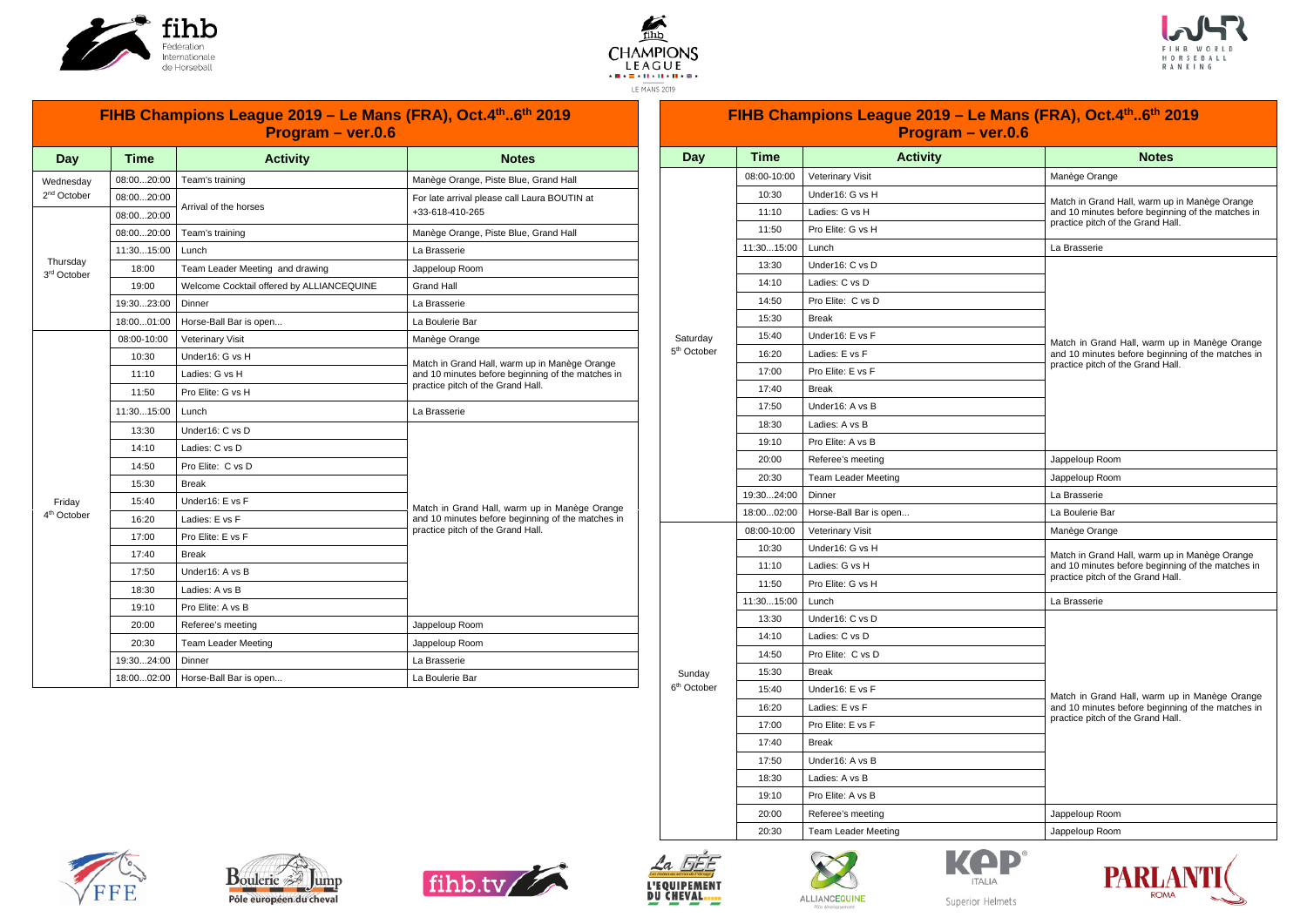





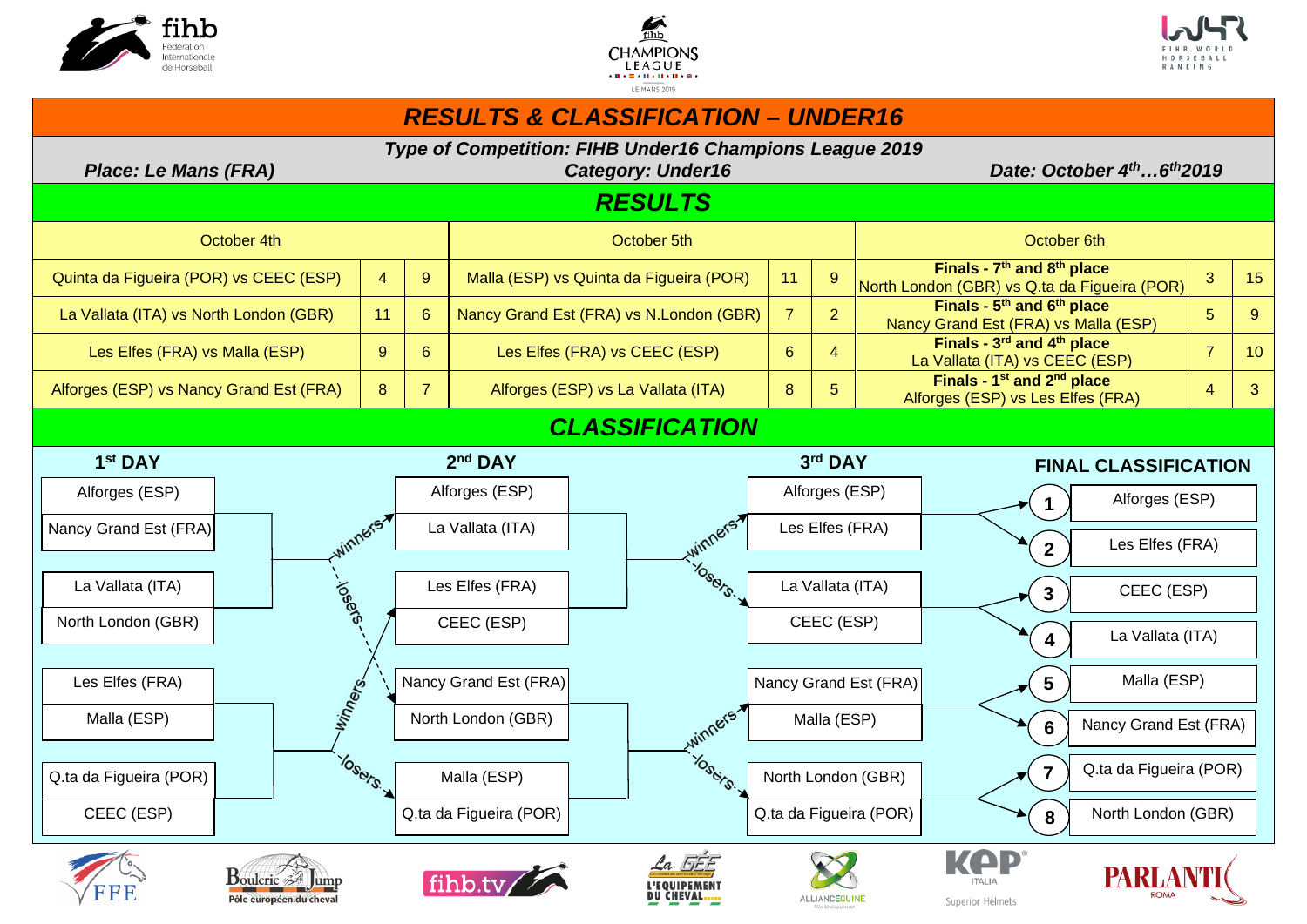





# *AWARDS OF MERIT – UNDER16*

*Type of Competition: FIHB Under16 Champions League 2019* 

*Place: Le Mans (FRA)* Category: Under16 Date: October 4<sup>th</sup> ...6<sup>th</sup> 2019

# *RESULTS*

| <b>Award</b>                               | Decided by                         | Won by                                                                      | <b>Notes</b> |
|--------------------------------------------|------------------------------------|-----------------------------------------------------------------------------|--------------|
| <b>BEST FAIR PLAY TEAM</b>                 | <b>Referees</b>                    | <b>LES ELFES (FRA)</b>                                                      |              |
| <b>BEST HORSE &amp; PLAYER COMBINATION</b> | Team Leaders, Coaches, Ground Jury | <b>RAJA EL AI &amp; Sauc VILA - Alforges</b>                                |              |
| <b>TOP SCORER</b>                          | n.a.                               | <b>Carla POMPIDOR - North London</b><br>Miguel FERNANDES - Q.ta da Figueira | 10 goals     |

| <b>TEAM LEADERS &amp; COACHES</b> |                              |                                 |  |  |  |  |
|-----------------------------------|------------------------------|---------------------------------|--|--|--|--|
| <b>Team</b>                       | <b>Team Leader</b>           | Coach                           |  |  |  |  |
| <b>ALFORGES (ESP)</b>             | <b>Jordi SERRA</b>           | <b>Jordi SERRA</b>              |  |  |  |  |
| CEEC (ESP)                        | <b>Francis DUMONS</b>        | <b>Miquel JULIA</b>             |  |  |  |  |
| LA VALLATA (ITA)                  | <b>Alberto COLOMBO</b>       | <b>Nadia OLDANI</b>             |  |  |  |  |
| <b>LES ELFES (FRA)</b>            | <b>Raphaël DUBOIS</b>        | <b>Raphaël DUBOIS</b>           |  |  |  |  |
| <b>MALLA (ESP)</b>                | <b>Maria GARCIA</b>          | <b>Bruno CABAU</b>              |  |  |  |  |
| NANCY GRAND EST CADET (FRA)       | <b>Yves TOSETTO</b>          | <b>Yves TOSETTO</b>             |  |  |  |  |
| <b>NORTH LONDON (GBR)</b>         | <b>Debbie STEVENS</b>        | <b>Reece McNAMARA</b>           |  |  |  |  |
| <b>QUINTA DA FIGUEIRA (POR)</b>   | <b>Antonio GARCIA</b>        | <b>Antonio GARCIA</b>           |  |  |  |  |
| $\mathbf{m}$                      | $\angle a$ $EFE$<br>$\infty$ | KAP<br><b>INA INF A BITTIE!</b> |  |  |  |  |













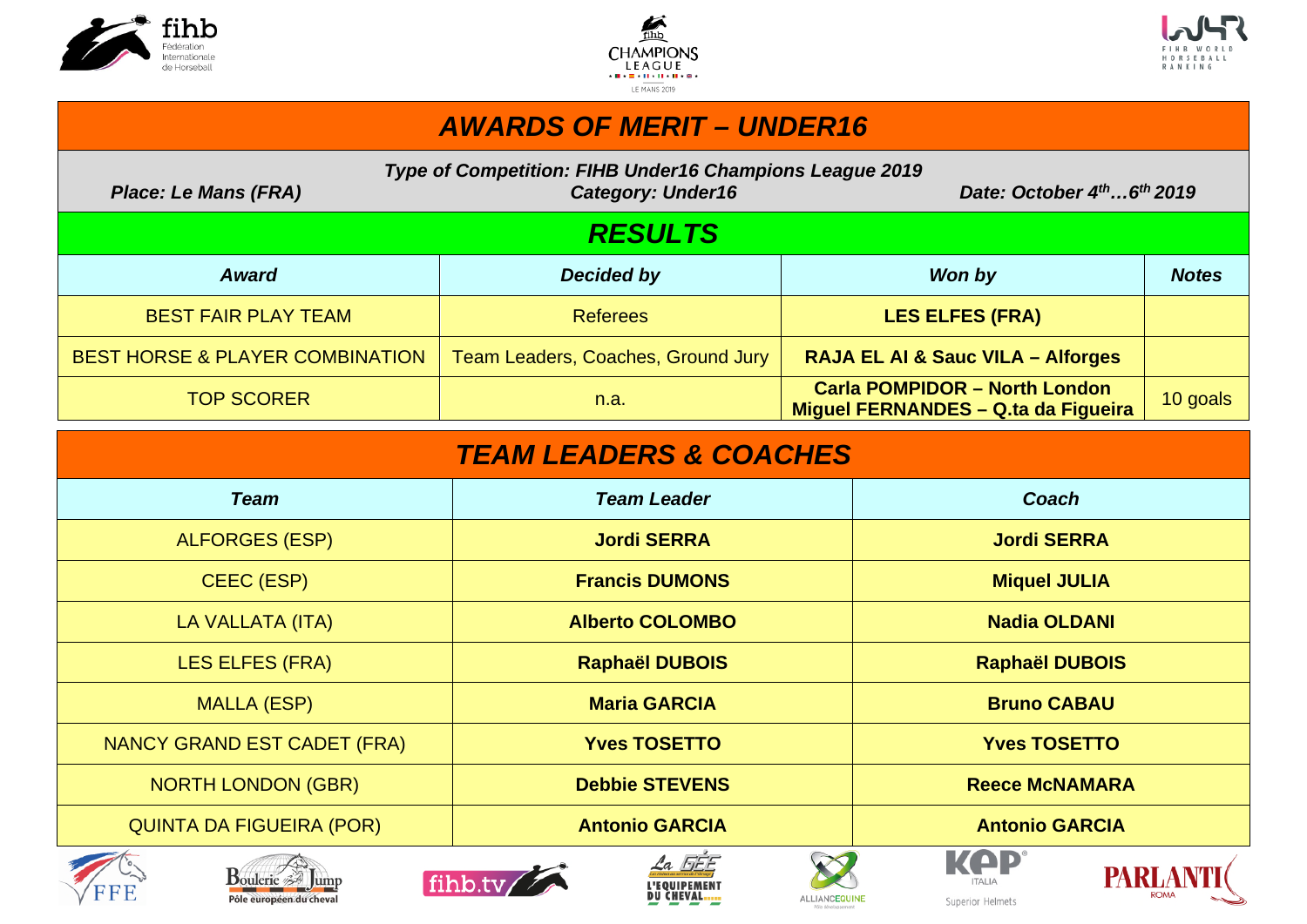





|                  |                                                                                 | <b>TOP SCORER CLASSIFICATION - UNDER16</b> |                    |                |                    |                 |  |  |
|------------------|---------------------------------------------------------------------------------|--------------------------------------------|--------------------|----------------|--------------------|-----------------|--|--|
|                  | <b>FIHB UNDER16 CHAMPIONS LEAGUE 2019</b><br>Le Mans (FRA), October 4th6th 2019 |                                            |                    |                |                    |                 |  |  |
| $\boldsymbol{N}$ | <b>PLAYER</b>                                                                   | <b>TEAM</b>                                | <b>October 4th</b> | October 5th    | <b>October 6th</b> | TOTAL           |  |  |
| $\mathbf{1}$     | Carla POMPIDOR                                                                  | NORTH LONDON (GBR)                         | 5 <sup>5</sup>     | $\overline{2}$ | 3                  | 10 <sup>1</sup> |  |  |
| $\mathbf{1}$     | Miquel FERNANDES                                                                | QUINTA DA FIGUEIRA (POR)                   |                    | 3              | $\overline{7}$     | 10              |  |  |
| 3                | Alessandro BARONI                                                               | ALFORGES (ESP)                             | $\overline{4}$     | 3              | $\overline{2}$     | 9               |  |  |
| 3                | Noah CABAU                                                                      | MALLA (ESP)                                | 3                  | $\overline{4}$ | $\overline{2}$     | 9               |  |  |
| 5                | Anasthasia DUBOIS                                                               | LES ELFES (FRA)                            | 3                  | 3              | $\overline{2}$     | 8               |  |  |
| 5                | Guillem GUZMAN                                                                  | MALLA (ESP)                                | $\mathbf{1}$       | 5              | $\mathbf{2}$       | 8               |  |  |
| $\overline{7}$   | Elia COLOMBO                                                                    | LA VALLATA (ITA)                           | 2                  | $\overline{2}$ | 3                  | $\overline{7}$  |  |  |
| $\overline{7}$   | Giacomo LANZI                                                                   | LA VALLATA (ITA)                           | 3                  | $\mathbf{1}$   | 3                  | $\overline{7}$  |  |  |
| $\overline{7}$   | Luca LANZI                                                                      | LA VALLATA (ITA)                           | 5                  | $\overline{2}$ |                    | $\overline{7}$  |  |  |
| $\overline{7}$   | Timothée DELCROIX                                                               | NANCY GRAND EST (FRA)                      | $\mathbf{1}$       | 3              | 3                  | $\overline{7}$  |  |  |
| $\overline{7}$   | Tomas FIGUEIREDO                                                                | QUINTA DA FIGUEIRA (POR)                   | $\mathbf{1}$       | $\overline{4}$ | $\overline{2}$     | $\overline{7}$  |  |  |
| 12               | Elena GUERRERO                                                                  | CEEC (ESP)                                 | $\mathbf{2}$       | $\mathbf{1}$   | 3                  | 6               |  |  |
| 12               | Malo BLANCHARD                                                                  | CEEC (ESP)                                 | 3                  | $\mathbf{1}$   | $\overline{2}$     | 6               |  |  |
| 12               | Alban LE TACON                                                                  | NANCY GRAND EST (FRA)                      | 5                  |                | $\mathbf{1}$       | 6               |  |  |
| 12               | Xavier PERABOA                                                                  | QUINTA DA FIGUEIRA (POR)                   | $\mathbf{2}$       | $\mathbf{1}$   | 3                  | 6               |  |  |
| 16               | Sauc VILA                                                                       | ALFORGES (ESP)                             | $\overline{2}$     | $\overline{2}$ | $\mathbf{1}$       | 5               |  |  |
| 16               | Maurici MARTINEZ                                                                | CEEC (ESP)                                 | $\mathbf{1}$       | $\overline{2}$ | $\overline{2}$     | 5               |  |  |
| 16               | Julien RUBATTI                                                                  | LES ELFES (FRA)                            | 4                  |                | $\mathbf{1}$       | 5               |  |  |
| 16               | Leyre VICIOSO                                                                   | MALLA (ESP)                                |                    | $\overline{2}$ | 3                  | 5               |  |  |
| 20               | Ruth SOLE'                                                                      | ALFORGES (ESP)                             | $\mathbf{1}$       | $\mathbf{1}$   | $\mathbf{1}$       | 3               |  |  |
| 20               | Aloma MONTMANY                                                                  | CEEC (ESP)                                 | $\overline{2}$     |                | $\mathbf{1}$       | 3               |  |  |
| 20               | Jacob ESPING-ANDERSEN                                                           | CEEC (ESP)                                 | $\mathbf{1}$       |                | $\overline{2}$     | 3               |  |  |
| 20               | Alicia PONGA                                                                    | MALLA (ESP)                                | $\mathbf{1}$       |                | $\overline{2}$     | 3               |  |  |
| 20               | Louis VADEBELE                                                                  | NANCY GRAND EST (FRA)                      | $\mathbf{1}$       | $\overline{2}$ |                    | 3               |  |  |
| 20               | Mariana PEREIRA                                                                 | QUINTA DA FIGUEIRA (POR)                   | $\mathbf{1}$       | $\mathbf{1}$   | $\mathbf{1}$       | 3               |  |  |
| 26               | Aleix CROUS                                                                     | ALFORGES (ESP)                             |                    | $\overline{2}$ |                    | $\overline{2}$  |  |  |
| 26               | Massimiliano SORESI                                                             | LES ELFES (FRA)                            | $\mathbf{1}$       | $\mathbf{1}$   |                    | $\overline{2}$  |  |  |
| 26               | <b>Teddy EGEA</b>                                                               | LES ELFES (FRA)                            | $\mathbf{1}$       | $\mathbf{1}$   |                    | $\overline{2}$  |  |  |
| 26               | Louan SIEST                                                                     | NANCY GRAND EST (FRA)                      |                    | $\mathbf{1}$   | $\mathbf{1}$       | $\overline{2}$  |  |  |
| 30               | Jana SOY                                                                        | ALFORGES (ESP)                             | $\mathbf{1}$       |                |                    | $\mathbf{1}$    |  |  |
| 30               | Alessandro VIVIANI                                                              | LA VALLATA (ITA)                           | $\mathbf{1}$       |                |                    | $\mathbf{1}$    |  |  |
| 30               | Greta COLLA                                                                     | LA VALLATA (ITA)                           |                    |                | $\mathbf{1}$       | $\mathbf{1}$    |  |  |
| 30               | <b>Baptiste ROUVIERE</b>                                                        | LES ELFES (FRA)                            |                    | $\mathbf{1}$   |                    | $\mathbf{1}$    |  |  |
| 30               | Rita PLANA                                                                      | MALLA (ESP)                                | $\mathbf{1}$       |                |                    | $\mathbf{1}$    |  |  |
| 30               | Suzanne LE TACON                                                                | NANCY GRAND EST (FRA)                      |                    | $\mathbf{1}$   |                    | $\mathbf{1}$    |  |  |
| 30               | Jodie LANFREY                                                                   | NORTH LONDON (GBR)                         | $\mathbf{1}$       |                |                    | $\mathbf{1}$    |  |  |
| 30               | Martim FERNANDES                                                                | QUINTA DA FIGUEIRA (POR)                   |                    |                | $\mathbf{1}$       | $\mathbf{1}$    |  |  |
| 30               | Miquel CARDOSO                                                                  | QUINTA DA FIGUEIRA (POR)                   |                    |                | $\mathbf{1}$       | $\mathbf{1}$    |  |  |
| 39               | Josep ORIOL                                                                     | ALFORGES (ESP)                             |                    |                |                    | $\mathbf 0$     |  |  |
| 39               | Laia MICOLAU                                                                    | CEEC (ESP)                                 |                    |                |                    | $\mathbf 0$     |  |  |
| 39               | Beatrice CREPALDI                                                               | LA VALLATA (ITA)                           |                    |                |                    | $\mathbf 0$     |  |  |
| 39               | Margot SAMMIEZ                                                                  | LES ELFES (FRA)                            |                    |                |                    | $\Omega$        |  |  |
| 39               | Charles DE NONANCORUT                                                           | NANCY GRAND EST (FRA)                      |                    |                |                    | $\mathbf 0$     |  |  |
| 39               | Charlie MITCHELL                                                                | <b>NORTH LONDON (GBR)</b>                  |                    |                |                    | $\mathbf 0$     |  |  |
| 39               | Josie FORD                                                                      | NORTH LONDON (GBR)                         |                    |                |                    | $\mathbf{O}$    |  |  |
| 39               | Thomas DUFFLEY                                                                  | <b>NORTH LONDON (GBR)</b>                  |                    |                |                    | $\Omega$        |  |  |
| 39               | Matilde MARTINS                                                                 | QUINTA DA FIGUEIRA (POR)                   |                    |                |                    | $\Omega$        |  |  |
|                  |                                                                                 |                                            |                    |                |                    | 168             |  |  |













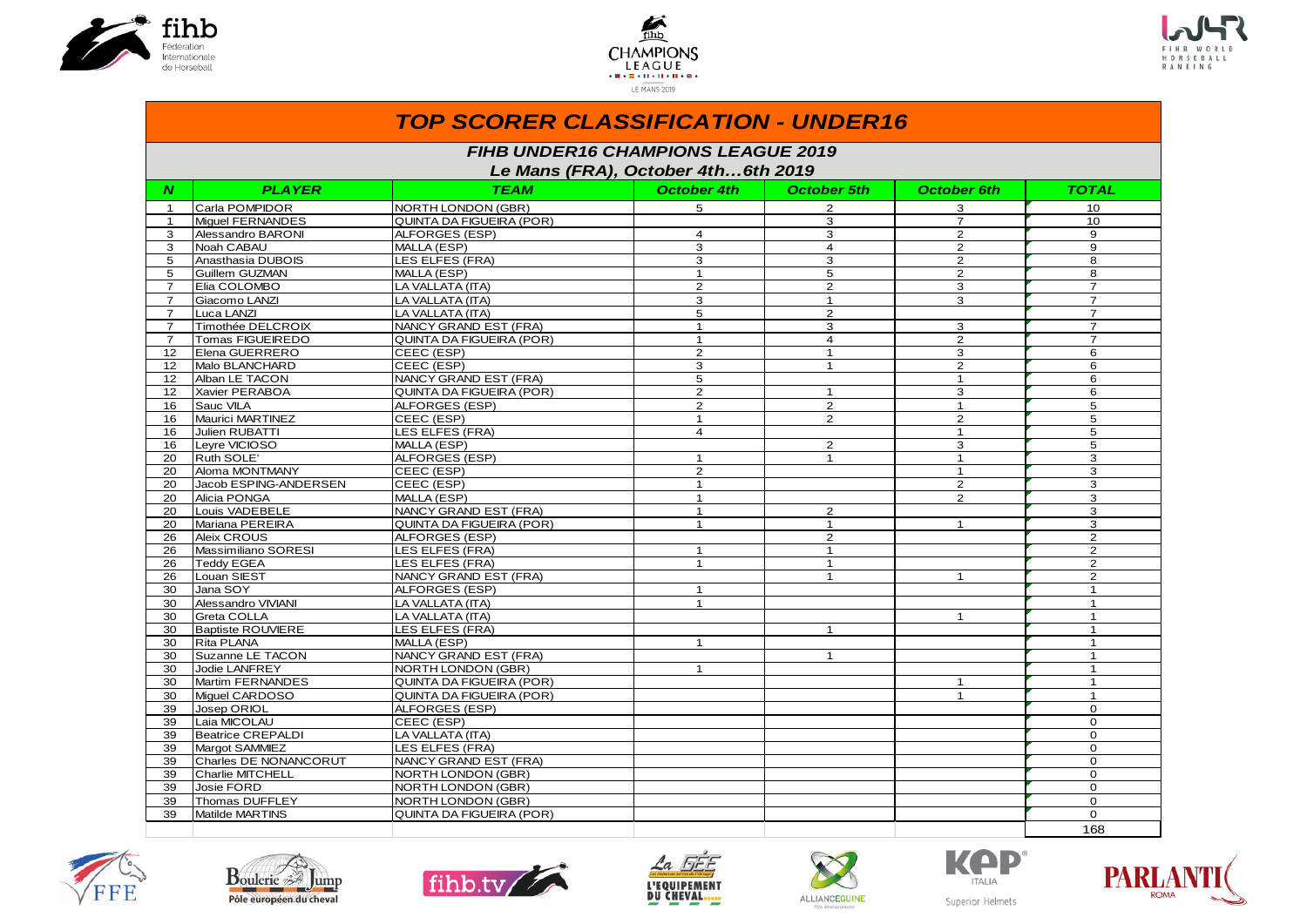





#### *PLAYERS & HORSES DATA - UNDER16*

|                         | <b>2019 FIHB UNDER16 CHAMPIONS LEAGUE</b><br>Le Mans (FRA), October 4th6th 2019 |                                    |                |                                       |              |                          |                |                |               |                                  |              |                 |        |
|-------------------------|---------------------------------------------------------------------------------|------------------------------------|----------------|---------------------------------------|--------------|--------------------------|----------------|----------------|---------------|----------------------------------|--------------|-----------------|--------|
| N                       | team                                                                            | coach (team leader)                | num.           | player                                | aender       | <b>birthdate</b>         | Pen.n.1        | Y card         | <b>R</b> card | horse                            | year         | chip number     | box n. |
| $\overline{1}$          |                                                                                 |                                    | $\overline{1}$ | Aleix CROUS                           | male         | 12/06/2004               |                |                |               | QUEEN'S                          | 2004         | 981098100701899 |        |
| $\overline{2}$          |                                                                                 |                                    | 2              | Ruth SOLE'                            | female       | 25/09/2004               |                |                |               | <b>DELFINA</b>                   | 2013         | 724080880107721 |        |
| $\overline{\mathbf{3}}$ |                                                                                 |                                    | 3              | Josep ORIOL                           | male         | 03/07/2003               |                |                |               | <b>SIDNEY</b>                    | 2010         | 724120001004499 |        |
| $\overline{4}$          | <b>ALFORGES</b>                                                                 | Jordi SERRA                        | $\overline{4}$ | Sauc VILA                             | male         | 02/01/2003               |                |                |               | RAJA EL AJ                       | 2004         | 977121001979404 |        |
| $\overline{5}$          | (ESP)                                                                           | (Robert PLANAS)                    | 5              | Alessandro BARONI                     | male         | 05/04/2004               |                |                |               | QUASSIA DE L'ETAPE               | 2004         | 250259804227548 |        |
| $6\overline{}$          |                                                                                 |                                    | 6              | Jana SOY                              | female       | 29/10/2005               |                |                |               | <b>TAKTIL</b>                    | 2004         | 938000000182996 |        |
| $\overline{7}$          |                                                                                 |                                    |                |                                       |              |                          |                |                |               |                                  |              |                 |        |
| $\overline{8}$          |                                                                                 |                                    | $\mathbf{1}$   | Malo BLANCHARD                        | male         | 16/12/2003               |                |                |               | VASUEN DU GRANDVAL               | 2009         | 250259804699045 |        |
| $\overline{9}$          |                                                                                 |                                    | 2              | Laia MICOLAU                          | female       | 25/08/2003               |                |                |               | TUIT                             | 2008         | 724090000044824 |        |
| 10                      | CEEC                                                                            | Miquel JULIA                       | 3              | Maurici MARTINEZ                      | male         | 23/10/2004               |                |                |               | HOLLYWOOD-RF                     | 2009         | 941000011508862 |        |
| 11                      | (ESP)                                                                           | (Francis DUMONS)                   | $\overline{4}$ | Jacob ESPING-ANDERSEN                 | male         | 22/03/2003               | $\overline{1}$ |                |               | <b>MAVER IDONIA</b>              | 2005         | 985120017788696 |        |
| 12                      |                                                                                 |                                    | 5              | Aloma MONTMANY                        | female       | 12/08/2003               |                |                |               | <b>CHAMPION</b>                  | 2007         | 941000015228210 |        |
| 13                      |                                                                                 |                                    | 6              | Elena GUERRERO                        | female       | 24/05/2003               |                |                |               | OMRAN DU VAL D'ATUR              | 2005         | 250259799016372 |        |
| 14                      |                                                                                 |                                    |                |                                       |              |                          |                |                |               |                                  |              |                 |        |
| 15                      |                                                                                 |                                    | $\overline{1}$ | Luca LANZI                            | male         | 11/04/2003               |                |                |               | <b>NIGHT</b>                     | 2006         | 724099000001591 |        |
| 16                      |                                                                                 |                                    | 2              | <b>Beatrice CREPALDI</b>              | female       | 20/12/2004               |                |                |               | NIKITA ARKLYS                    | 2008         | 724120001006655 |        |
| 17                      | LA VALLATA                                                                      | Nadia OLDANI                       | 3              | Giacomo LANZI                         | male         | 01/04/2005               |                |                |               | <b>MAGIC NAJIB</b>               | 2013         | 982000132788767 |        |
| 18                      | (ITA)                                                                           | (Alberto COLOMBO)                  | $\overline{4}$ | Elia COLOMBO                          | male         | 06/12/2004               | $\overline{4}$ |                |               | <b>OURSON</b>                    | 2004         | 250259600420239 |        |
| 19                      |                                                                                 |                                    | 5              | Alessandro VIVIANI                    | male         | 16/10/2005               |                |                |               | VECCIA DEL CASTELLACCIO          | 2004         | 977121001962574 |        |
| 20                      |                                                                                 |                                    | 6              | Greta COLLA                           | female       | 26/05/2003               |                |                |               | <b>AUTUMN PRINCESS</b>           | 2009         | 372100400019501 |        |
| 21                      |                                                                                 |                                    |                |                                       |              |                          |                |                |               |                                  |              |                 |        |
| $\overline{22}$         |                                                                                 |                                    | $\overline{1}$ | Margot SAMMIEZ                        | female       | 13/06/2005               |                |                |               | TISON DE BALME                   | 2007         | 250259700296801 |        |
| $\overline{23}$         |                                                                                 |                                    | 2              | <b>Baptiste ROUVIERE</b>              | male         | 07/10/2004               |                | $\overline{1}$ |               | <b>ALCAPONE</b>                  | 2006         | 985120023002258 |        |
| 24                      | <b>LES ELFES</b>                                                                | Raphaël DUBOIS                     | 3              | Anasthasia DUBOIS                     | female       | 17/01/2003               |                |                |               | QUESHUA                          | 2004         | 250259801466107 |        |
| 25                      | (FRA)                                                                           | (Raphaël DUBOIS)                   | $\overline{4}$ | <b>Teddy EGEA</b>                     | male         | 11/09/2004               |                |                |               | ROXANA DU COURTISOT              | 2005         | 250259700089962 |        |
| 26<br>27                |                                                                                 |                                    | 5<br>6         | Massimiliano SORESI<br>Julien RUBATTI | male<br>male | 26/04/2003<br>15/02/2005 |                |                |               | <b>ESPADARTE</b><br>QUICK DE BEL | 2009<br>2004 | 620098100716831 |        |
| 28                      |                                                                                 |                                    |                |                                       |              |                          |                |                |               |                                  |              | 250259600103914 |        |
| 29                      |                                                                                 |                                    | $\overline{1}$ | Alicia PONGA                          | female       | 20/08/2003               |                |                |               | <b>MONTANA</b>                   | 2004         | 724040000208331 |        |
| 30                      |                                                                                 |                                    | 3              | <b>Guillem GUZMAN</b>                 | male         | 10/10/2003               |                |                |               | <b>ROMA</b>                      | 2007         | 724099000018920 |        |
| 31                      |                                                                                 |                                    | $\overline{4}$ | Leyre VICIOSO                         | female       | 28/10/2003               |                |                |               | <b>LOVE STAR</b>                 | 2004         | 985100010093155 |        |
| 32                      | <b>MALLA</b>                                                                    | Bruno CABAU                        | 5              | Rita PLANA                            | female       | 07/04/2004               | $\overline{2}$ |                |               | <b>DINAMITA</b>                  | 2008         | 724099000019250 |        |
| 33                      | (ESP)                                                                           | (Maria GARCIA)                     | 6              | Noah CABAU                            | male         | 12/08/2003               |                | $\mathbf{1}$   |               | RESIKA 50%                       | 2005         | 968000003499032 |        |
| 34                      |                                                                                 |                                    |                |                                       |              |                          |                |                |               |                                  |              |                 |        |
| 35                      |                                                                                 |                                    |                |                                       |              |                          |                |                |               |                                  |              |                 |        |
| 36                      |                                                                                 |                                    | $\overline{1}$ | Charles DE NONANCOURT                 | male         | 22/03/2005               |                |                |               | <b>VERTU DES CIBAUDES</b>        | 2009         | 250259700304359 |        |
| 37                      |                                                                                 |                                    | 2              | Louan SIEST                           | female       | 24/06/2005               |                |                |               | <b>MALIBU</b>                    | 2006         | 724099000007673 |        |
| 38                      |                                                                                 |                                    | 3              | Louis VADEBELE                        | male         | 29/09/2005               |                |                |               | CORRADINA DU DANTOU              | 2012         | 250259600494789 |        |
| 39                      | NANCY GRAND EST                                                                 | Yves TOSETTO                       | $\overline{4}$ | Suzanne LE TACON                      | female       | 16/11/2003               | 3              |                |               | OMAEL DAINEGER                   | 2002         | 250259600302666 |        |
| 40                      | (FRA)                                                                           | (Yves TOSETTO)                     | 5              | Timothée DELCROIX                     | male         | 14/10/2004               |                |                |               | ABOU SIMBEL BE                   | 2006         | 250259803397864 |        |
| 41                      |                                                                                 |                                    | 6              | Alban LE TACON                        | male         | 14/03/2005               |                |                |               | <b>TWIST AGAIN ZIK</b>           | 2007         | 250259803866594 |        |
| 42                      |                                                                                 |                                    |                |                                       |              |                          |                |                |               |                                  |              |                 |        |
| 43                      |                                                                                 |                                    | $\overline{1}$ | Thomas DUFFLEY                        | male         | 28/10/2003               |                |                |               | ORCHID'S ROMANA II               | 2005         | 528210000817991 |        |
| 44                      |                                                                                 |                                    | 2              | Carla POMPIDOR                        | female       | 10/05/2003               |                | $\overline{1}$ |               | <b>ROMERA</b>                    | 2007         | 724099000001240 |        |
| 45                      |                                                                                 |                                    | $\mathbf{3}$   | Jodie LANFREY                         | female       | 29/05/2003               |                |                |               | D'ORIGINE DE LA ROCHE            | 2013         | 250259600451999 |        |
| 46                      | NORTH LONDON<br>(GBR)                                                           | Reece McNAMARA<br>(Debbie STEVENS) | $\overline{4}$ | Josie FORD                            | female       | 18/05/2005               | $\overline{2}$ |                |               | THE FLYING ENGLISH LADY          | 2001         | 956000000102818 |        |
| 47                      |                                                                                 |                                    | 5              | Charlie MITCHELL                      | male         | 06/08/2004               |                |                |               | <b>VICKI</b>                     | 2001         | 250259600009818 |        |
| 48                      |                                                                                 |                                    |                |                                       |              |                          |                |                |               | <b>DINAMIC L.V.COM</b>           | 2008         | 941000002972221 |        |
| 49                      |                                                                                 |                                    |                |                                       |              |                          |                |                |               |                                  |              |                 |        |
| 50                      |                                                                                 |                                    | $\overline{1}$ | Tomas FIGUEIREDO                      | male         | 11/07/2003               |                |                |               | <b>JUST</b>                      | 2014         | 620098100988692 |        |
| 51                      |                                                                                 |                                    | $\overline{2}$ | Xavier PERABOA                        | male         | 19/11/2003               |                |                |               | ALYANDRO BJ                      | 2010         | 900164000008991 |        |
| 52                      | QUINTA DA FIGUEIRA                                                              | Antonio SOLLER GARCIA              | 3              | Martim FERNANDES                      | male         | 01/08/2004               |                |                |               | <b>STELA</b>                     | 2012         | 620098100660606 |        |
| 53                      | (POR)                                                                           | (Antonio SOLLER GARCIA)            | $\overline{4}$ | Miguel CARDOSO                        | male         | 24/04/2005               | $\overline{2}$ | $\mathbf{1}$   |               | <b>BOLERO</b>                    | 2006         | 724110000306376 |        |
| 54                      |                                                                                 |                                    | 5              | Mariana PEREIRA                       | female       | 03/04/2004               |                |                |               | VA-NESSA                         | 2002         | 941000014537908 |        |
| 55                      |                                                                                 |                                    | 6              | Matilde MARTINS                       | female       | 30/06/2003               |                |                |               |                                  |              |                 |        |
| 56                      |                                                                                 |                                    | $\overline{7}$ | Miquel FERNANDES                      | male         | 24/04/2003               |                |                |               | <b>ELEITA</b>                    | 2009         | 620094100012013 |        |













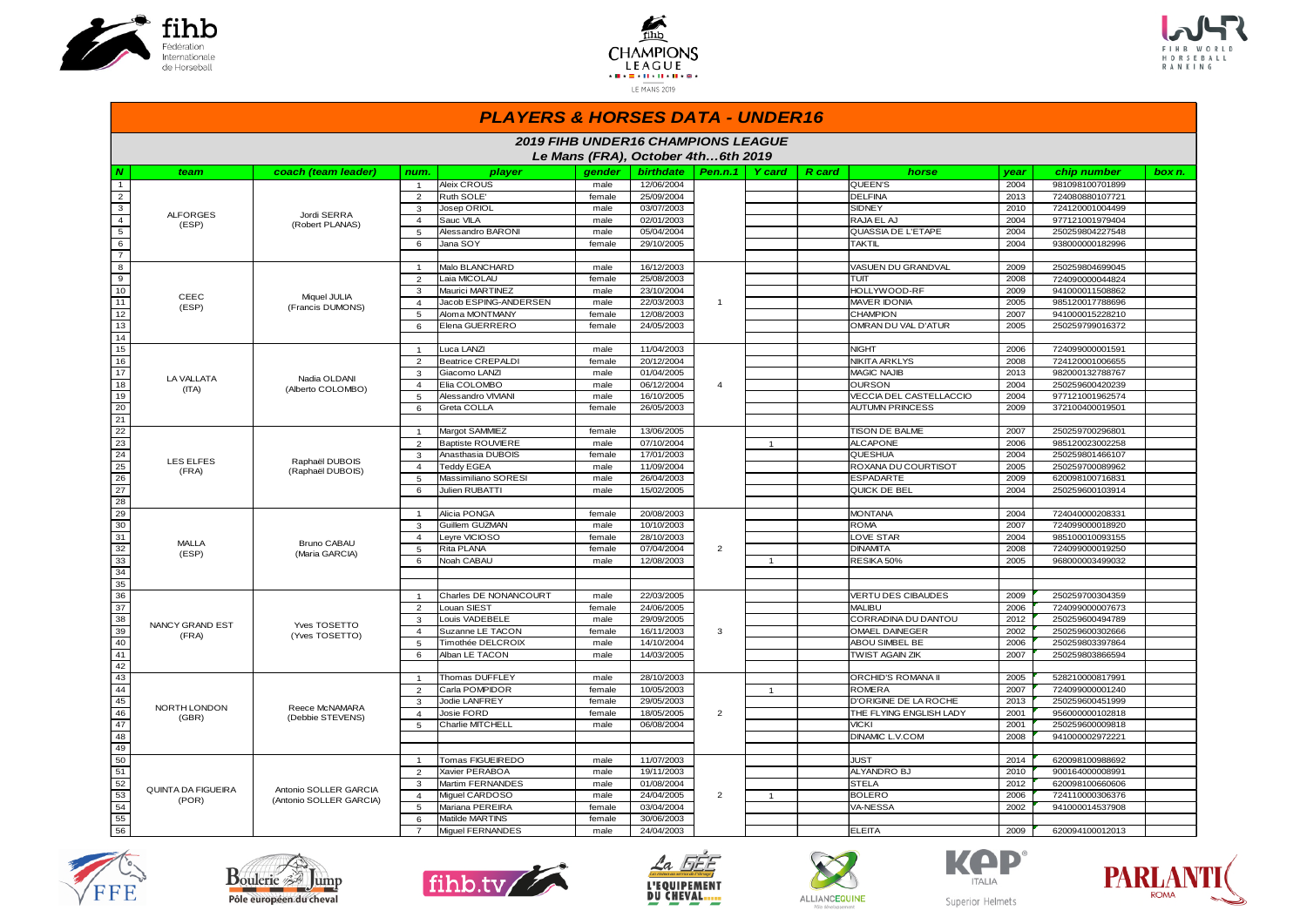





#### *RESULTS & CLASSIFICATION – LADIES Type of Competition: FIHB Ladies Champions League 2019 Place: Le Mans (FRA)* Category: Ladies Date: Date: October 4<sup>th</sup> ...6<sup>th</sup> 2019 *RESULTS*  October 4th October 5th October 6th GT by Goldsmith S. (BEL) vs Meurchin (FRA) 1 11 Derby HBC (GBR) vs GT by Goldsmith (BEL) 1 7 **Finals - 7th and 8th place**  Il Circolo di Novi (ITA) vs Derby HBC (GBR)  $\begin{array}{|c|c|c|c|c|}\n\hline\n1 & 4 & 2 \\
\hline\n\end{array}$ Il Circolo di Novi (ITA) vs El Serrat (ESP) 5 6 Loire s/Rhône (FRA) vs Il Circolo di Novi (ITA) 10 7 **Finals - 5th and 6th place**  Loire s/Rhône (FRA) vs GT by Goldsmith (BEL)  $\begin{array}{|c|c|c|c|c|}\n\hline\n1 & 6 & 6 \\
\hline\n\end{array}$ CEEC (ESP) vs Derby HBC (GBR)  $\begin{array}{ccc} 1 & 12 & 0 & \end{array}$  CEEC (ESP) vs Meurchin (FRA)  $\begin{array}{ccc} 3 & 5 & \end{array}$ El Serrat (ESP) vs CEEC (ESP) 4 5 Loire surRhône (FRA) vs C.HB Banyoles (ESP) 7 8 Club HB Banyoles (ESP) vs El Serrat (ESP) 8 3 **Finals - 1st and 2nd place**  Club HB Banyoles (ESP) vs Meurchin (FRA) 6 5 *CLASSIFICATION*  2<sup>nd</sup> DAY 3rd DAY **1 st DAY 2 FINAL CLASSIFICATION** Loire sur Rhône (FRA) C.HB Banyoles (ESP) C.HB Banyoles (ESP) C.HB Banyoles (ESP) **1**  winners winners' C.HB Banyoles (ESP) El Serrat (ESP) Meurchin (FRA) Meurchin (FRA) **2 INSSERIES** loser<sup>e</sup> Il Circolo di Novi (ITA) CEEC (ESP) El Serrat (ESP) CEEC (ESP) **3**  El Serrat (ESP) CEEC (ESP) Meurchin (FRA) El Serrat (ESP) **4**  GT by Goldsmith (BEL) CEEC (ESP) Winners Loire sur Rhône (FRA) Loire sur Rhône (FRA) **5**  winners Derby HBC (GBR) Il Circolo di Novi (ITA) GT by Goldsmith (BEL) Loire sur Rhône (FRA) **6**  10<sub>Sers.</sub> IDSSOFS Il Circolo di Novi (ITA) **7**  GT by Goldsmith (BEL) Derby HBC (GBR) Il Circolo di Novi (ITA) Meurchin (FRA) GT by Goldsmith (BEL) Derby HBC (GBR) Derby HBC (GBR) **8**   $La$  FFF  $\mathbf{B}_{\text{ouleric}} \otimes \mathbb{F}_{\text{ump}}$ PARLA L'EQUIPEMENT **DU CHEVAL....** Pôle européen du cheval ALLIANCE QUIN Superior Helmets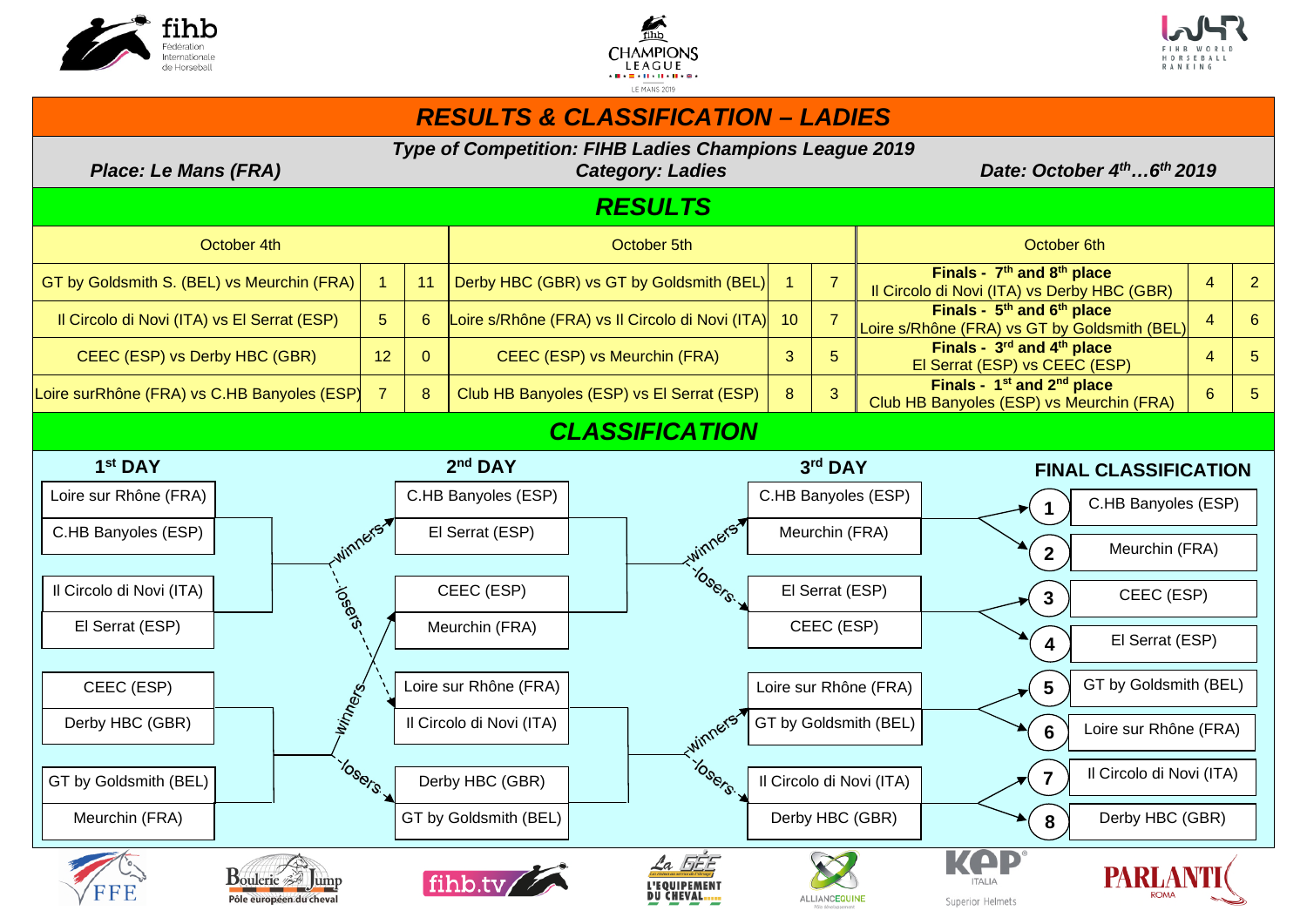





# *AWARDS OF MERIT - LADIES*

| Type of Competition: FIHB Ladies Champions League 2019 |  |
|--------------------------------------------------------|--|
|--------------------------------------------------------|--|

*Place: Le Mans (FRA)* Category: Ladies Date: October 4<sup>th</sup> ...6<sup>th</sup> 2019

# *RESULTS*

| <b>Award</b>                               | Decided by                         | Won by                                                                  | <b>Notes</b> |
|--------------------------------------------|------------------------------------|-------------------------------------------------------------------------|--------------|
| <b>BEST FAIR PLAY TEAM</b>                 | <b>Referees</b>                    | IL CIRCOLO DI NOVI DIABOLAS (ITA)                                       |              |
| <b>BEST HORSE &amp; PLAYER COMBINATION</b> | Team Leaders, Coaches, Ground Jury | <b>BONANZA LAURIERE &amp; J.AMMANN</b><br><b>Club HB Banyoles (ESP)</b> |              |
| <b>TOP SCORER</b>                          | n.a.                               | Valentine DESCAMPS – Meurchin (FRA)                                     | 13 goals     |

| <b>TEAM LEADERS &amp; COACHES</b>    |                                    |                              |  |  |  |  |  |  |  |  |  |  |
|--------------------------------------|------------------------------------|------------------------------|--|--|--|--|--|--|--|--|--|--|
| <b>Team</b>                          | <b>Team Leader</b>                 | Coach                        |  |  |  |  |  |  |  |  |  |  |
| CEEC (ESP)                           | <b>Francis DUMONS</b>              | <b>Miquel JULIA</b>          |  |  |  |  |  |  |  |  |  |  |
| <b>CLUB HORSEBALL BANYOLES (ESP)</b> | <b>Francis DUMONS</b>              | <b>Pau CROUS</b>             |  |  |  |  |  |  |  |  |  |  |
| <b>DERBY HORSEBALL CLUB (GBR)</b>    | <b>Mia BERRY - Jennifer HUGHES</b> | <b>Ben BERRY</b>             |  |  |  |  |  |  |  |  |  |  |
| EL SERRAT (ESP)                      | <b>Patricia JOYET</b>              | <b>Nil SEALL</b>             |  |  |  |  |  |  |  |  |  |  |
| <b>GT BY GOLDSMITH STABLES (BEL)</b> | <b>Dominique PISCADOR</b>          | <b>Christophe DESORMEAUX</b> |  |  |  |  |  |  |  |  |  |  |
| IL CIRCOLO DI NOVI DIABOLAS (ITA)    | <b>Fabrizio SFORZA</b>             | <b>Fabrizio SFORZA</b>       |  |  |  |  |  |  |  |  |  |  |
| <b>LOIRE SUR RHONE</b>               | <b>Valérie SEGEAR</b>              | <b>Olivier SEGEAR</b>        |  |  |  |  |  |  |  |  |  |  |
| <b>MEURCHIN (FRA)</b>                | <b>Dominique BOUCHERY</b>          | <b>Mickael BRADEFER</b>      |  |  |  |  |  |  |  |  |  |  |
| T.                                   | $\sum$<br>$2a$ FEE                 | KOP<br><b>TAINE ANTISE</b>   |  |  |  |  |  |  |  |  |  |  |













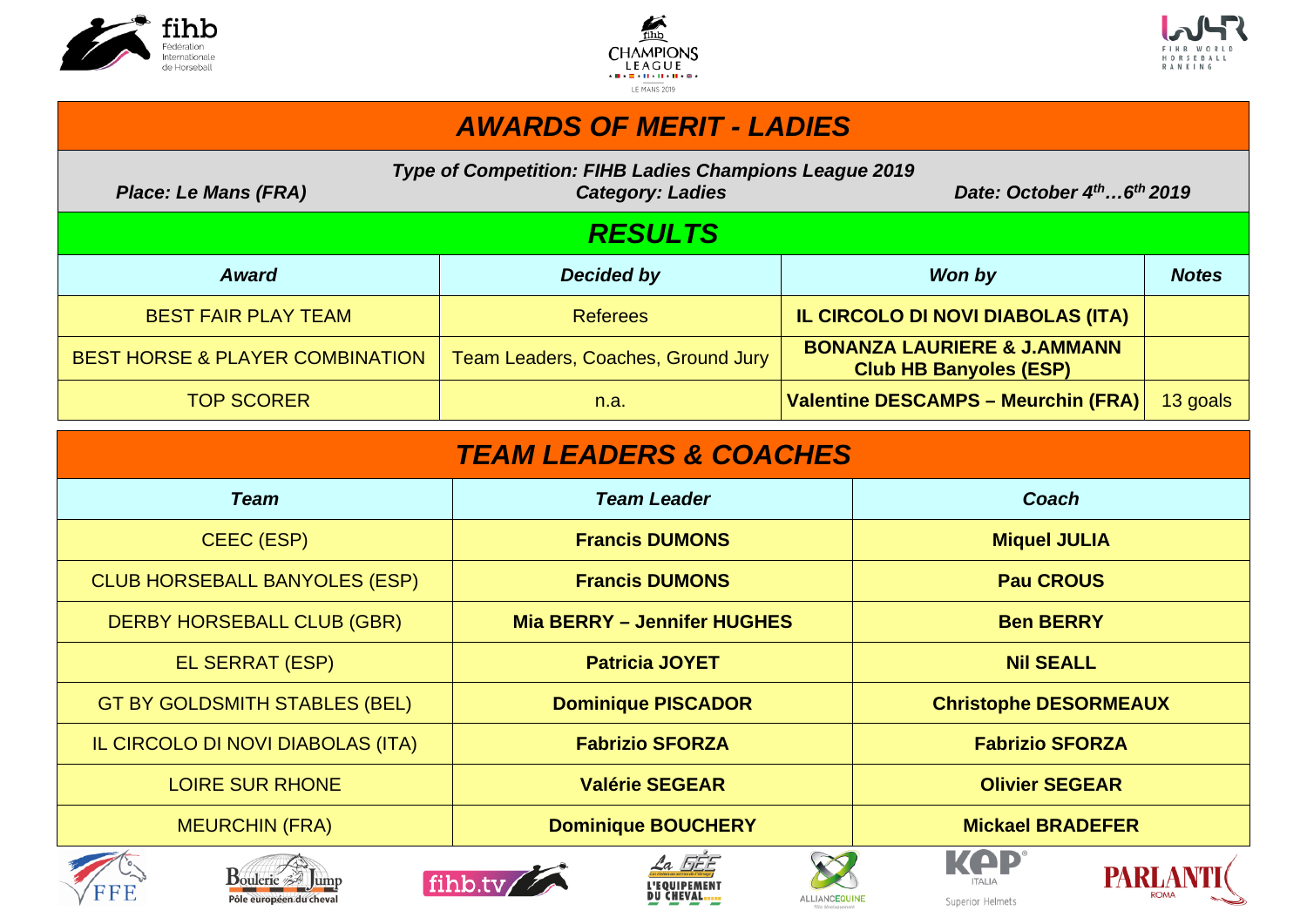





|                | <b>TOP SCORER CLASSIFICATION - LADIES</b> |                                                                                |                    |                |                    |                      |  |  |  |  |  |  |  |
|----------------|-------------------------------------------|--------------------------------------------------------------------------------|--------------------|----------------|--------------------|----------------------|--|--|--|--|--|--|--|
|                |                                           | <b>FIHB LADIES CHAMPIONS LEAGUE 2019</b><br>Le Mans (FRA), October 4th6th 2019 |                    |                |                    |                      |  |  |  |  |  |  |  |
| N              | <b>PLAYER</b>                             | <b>TEAM</b>                                                                    | <b>October 4th</b> | October 5th    | <b>October 6th</b> | TOTAL                |  |  |  |  |  |  |  |
| $\mathbf{1}$   | Valentine DESCAMPS                        | MEURCHIN (FRA)                                                                 | 5                  | $\overline{4}$ | $\overline{4}$     | 13                   |  |  |  |  |  |  |  |
| $\overline{2}$ | Justine AMMANN                            | CLUB HORSEBALL BANYOLES (ESP)                                                  | 6                  | 5              | $\mathbf{1}$       | 12                   |  |  |  |  |  |  |  |
| 3              | <b>Eve SEGEAR</b>                         | LOIRE SUR RHÔNE (FRA)                                                          | $\mathbf{1}$       | $\overline{4}$ | $\overline{2}$     | $\overline{7}$       |  |  |  |  |  |  |  |
| $\overline{4}$ | Georgina OLLER                            | EL SERRAT (ESP)                                                                | 3                  | $\mathbf{1}$   | $\overline{2}$     | 6                    |  |  |  |  |  |  |  |
| 5              | Natasha GOLDSMITH                         | GT BY GOLDSMITH STABLES (BEL)                                                  |                    | $\overline{4}$ | $\mathbf{1}$       | 5                    |  |  |  |  |  |  |  |
| 5              | Valentine DESORMEAUX                      | GT BY GOLDSMITH STABLES (BEL)                                                  |                    | $\overline{2}$ | 3                  | 5                    |  |  |  |  |  |  |  |
| 5              | Rebecca PARISI                            | IL CIRCOLO DI NOVI DIABOLAS (ITA)                                              | 3                  | $\overline{2}$ |                    | 5                    |  |  |  |  |  |  |  |
| 8              | Alexandra SOLA'                           | CEEC (ESP)                                                                     | 3                  | $\mathbf{1}$   |                    | $\overline{4}$       |  |  |  |  |  |  |  |
| 8              | Marlen GRUNDMANN                          | CEEC (ESP)                                                                     | $\mathbf{1}$       |                | 3                  | $\overline{4}$       |  |  |  |  |  |  |  |
| 8              | Andrea IGLESIAS                           | CLUB HORSEBALL BANYOLES (ESP)                                                  |                    | $\mathbf{1}$   | 3                  | $\overline{4}$       |  |  |  |  |  |  |  |
| 8              | Irene MENENDEZ                            | CLUB HORSEBALL BANYOLES (ESP)                                                  |                    | 2              | $\overline{2}$     | $\overline{4}$       |  |  |  |  |  |  |  |
| 8              | Maddalena CASTELLO                        | IL CIRCOLO DI NOVI DIABOLAS (ITA)                                              |                    | $\overline{2}$ | $\mathbf{1}$       | 4                    |  |  |  |  |  |  |  |
| 8              | Melanie JAMARIN                           | LOIRE SUR RHÔNE (FRA)                                                          | $\overline{4}$     |                |                    | $\overline{4}$       |  |  |  |  |  |  |  |
| 14             | Carlota PADRO'                            | CEEC (ESP)                                                                     | 3                  |                |                    | 3                    |  |  |  |  |  |  |  |
| 14             | Georgina GALLART                          | CEEC <sub>(ESP)</sub>                                                          | $\mathbf{1}$       | $\mathbf{1}$   | $\mathbf{1}$       | 3                    |  |  |  |  |  |  |  |
| 14             | Laura GUERRERO                            | CEEC (ESP)                                                                     | 2                  |                | $\mathbf{1}$       | 3                    |  |  |  |  |  |  |  |
| 14             | Marta PERA                                | CEEC (ESP)                                                                     | $\overline{2}$     | $\mathbf{1}$   |                    | 3                    |  |  |  |  |  |  |  |
| 14             | Kathryn HARBOROUGH                        | DERBY HORSEBALL CLUB (GBR)                                                     |                    | $\mathbf{1}$   | $\overline{2}$     | 3                    |  |  |  |  |  |  |  |
| 14             | Clara PURTI'                              | EL SERRAT (ESP)                                                                | $\overline{2}$     |                | $\mathbf{1}$       | 3                    |  |  |  |  |  |  |  |
| 14             | Alexandra MUSSO                           | IL CIRCOLO DI NOVI DIABOLAS (ITA)                                              |                    | 2              | $\mathbf{1}$       | 3                    |  |  |  |  |  |  |  |
| 14             | Aurora CARLETTI                           | IL CIRCOLO DI NOVI DIABOLAS (ITA)                                              | $\mathbf{1}$       | $\mathbf{1}$   | $\mathbf{1}$       | 3                    |  |  |  |  |  |  |  |
| 14             | Lise MORTIER                              | LOIRE SUR RHÔNE (FRA)                                                          |                    | 3              |                    | 3                    |  |  |  |  |  |  |  |
| 14             | <b>Lison DAISSEMIN</b>                    | LOIRE SUR RHÔNE (FRA)                                                          | $\mathbf{1}$       | $\mathbf{1}$   | $\mathbf{1}$       | 3                    |  |  |  |  |  |  |  |
| 14             | Charlotte COSTERS                         | <b>MEURCHIN (FRA)</b>                                                          | 3                  |                |                    | 3                    |  |  |  |  |  |  |  |
| 25             | Alexandra OLLER                           | EL SERRAT (ESP)                                                                |                    | $\mathbf{1}$   |                    | $\overline{2}$       |  |  |  |  |  |  |  |
| 25             | Marta PLA                                 | EL SERRAT (ESP)                                                                |                    | $\mathbf{1}$   | $\mathbf{1}$       | 2                    |  |  |  |  |  |  |  |
| 25             | Lena DESORMEAUX                           | GT BY GOLDSMITH STABLES (BEL)                                                  |                    | $\mathbf{1}$   | $\mathbf{1}$       | $\overline{2}$       |  |  |  |  |  |  |  |
| 25             | Maelis COUSSON                            | LOIRE SUR RHÔNE (FRA)                                                          |                    | $\mathbf{1}$   | $\mathbf{1}$       | $\overline{2}$       |  |  |  |  |  |  |  |
| 25             | Ornella SACCHI                            | LOIRE SUR RHÔNE (FRA)                                                          | $\mathbf{1}$       | $\mathbf{1}$   |                    | 2                    |  |  |  |  |  |  |  |
| 25             | Margaux BOUCHERY                          | <b>MEURCHIN (FRA)</b>                                                          | $\mathbf{1}$       |                | $\mathbf{1}$       | 2                    |  |  |  |  |  |  |  |
| 25             | Valerie ANTHEUNIS                         | <b>MEURCHIN (FRA)</b>                                                          | $\mathbf{1}$       | $\mathbf{1}$   |                    | $\overline{2}$       |  |  |  |  |  |  |  |
| 32             | Charlène LEMOIGNE                         | CLUB HORSEBALL BANYOLES (ESP)                                                  | $\mathbf{1}$       |                |                    | $\mathbf{1}$         |  |  |  |  |  |  |  |
| 32             | Electra DUMONS                            | CLUB HORSEBALL BANYOLES (ESP)                                                  | $\mathbf{1}$       |                |                    | $\mathbf{1}$         |  |  |  |  |  |  |  |
| 32             | Jessica DE SCHOENMACKER                   | <b>GT BY GOLDSMITH STABLES (BEL)</b>                                           | $\mathbf 1$        |                |                    | 1                    |  |  |  |  |  |  |  |
| 32             | <b>Justine BANNES</b>                     | GT BY GOLDSMITH STABLES (BEL)                                                  |                    |                | $\mathbf{1}$       | $\overline{1}$       |  |  |  |  |  |  |  |
| 32             | Sophie MARENCO                            | IL CIRCOLO DI NOVI DIABOLAS (ITA)                                              |                    |                | $\mathbf{1}$       | $\mathbf{1}$         |  |  |  |  |  |  |  |
| 32             | <b>Flavie SAUVAGE</b>                     | <b>MEURCHIN (FRA)</b>                                                          |                    |                |                    | $\mathbf{1}$         |  |  |  |  |  |  |  |
| 38             | Laura FONT                                | CLUB HORSEBALL BANYOLES (ESP)                                                  |                    |                |                    | $\Omega$             |  |  |  |  |  |  |  |
| 38             | Alexandra OLDBURY DAVIES                  | DERBY HORSEBALL CLUB (GBR)                                                     |                    |                |                    | $\Omega$             |  |  |  |  |  |  |  |
| 38             | Emma BERRY                                | DERBY HORSEBALL CLUB (GBR)                                                     |                    |                |                    | $\Omega$<br>$\Omega$ |  |  |  |  |  |  |  |
| 38             | Jessica WELLER                            | DERBY HORSEBALL CLUB (GBR)                                                     |                    |                |                    |                      |  |  |  |  |  |  |  |
| 38             | Leah FENTON                               | <b>DERBY HORSEBALL CLUB (GBR)</b>                                              |                    |                |                    | $\mathbf 0$          |  |  |  |  |  |  |  |
| 38             | Victoria PERCY                            | DERBY HORSEBALL CLUB (GBR)                                                     |                    |                |                    | $\Omega$<br>$\Omega$ |  |  |  |  |  |  |  |
| 38             | Andea VALDERAS<br>Silvia AVAGNINA         | EL SERRAT (ESP)                                                                |                    |                |                    | $\Omega$             |  |  |  |  |  |  |  |
| 38             |                                           | EL SERRAT (ESP)                                                                |                    |                |                    | $\Omega$             |  |  |  |  |  |  |  |
| 38<br>38       | Emma VAN SEVEREN<br>Vittoria NOVI         | GT BY GOLDSMITH STABLES (BEL)<br>IL CIRCOLO DI NOVI DIABOLAS (ITA)             |                    |                |                    | $\mathbf{O}$         |  |  |  |  |  |  |  |
|                |                                           |                                                                                |                    |                |                    | $\mathbf{0}$         |  |  |  |  |  |  |  |
| 38             | Alexia CARON                              | <b>MEURCHIN (FRA)</b>                                                          |                    |                |                    |                      |  |  |  |  |  |  |  |













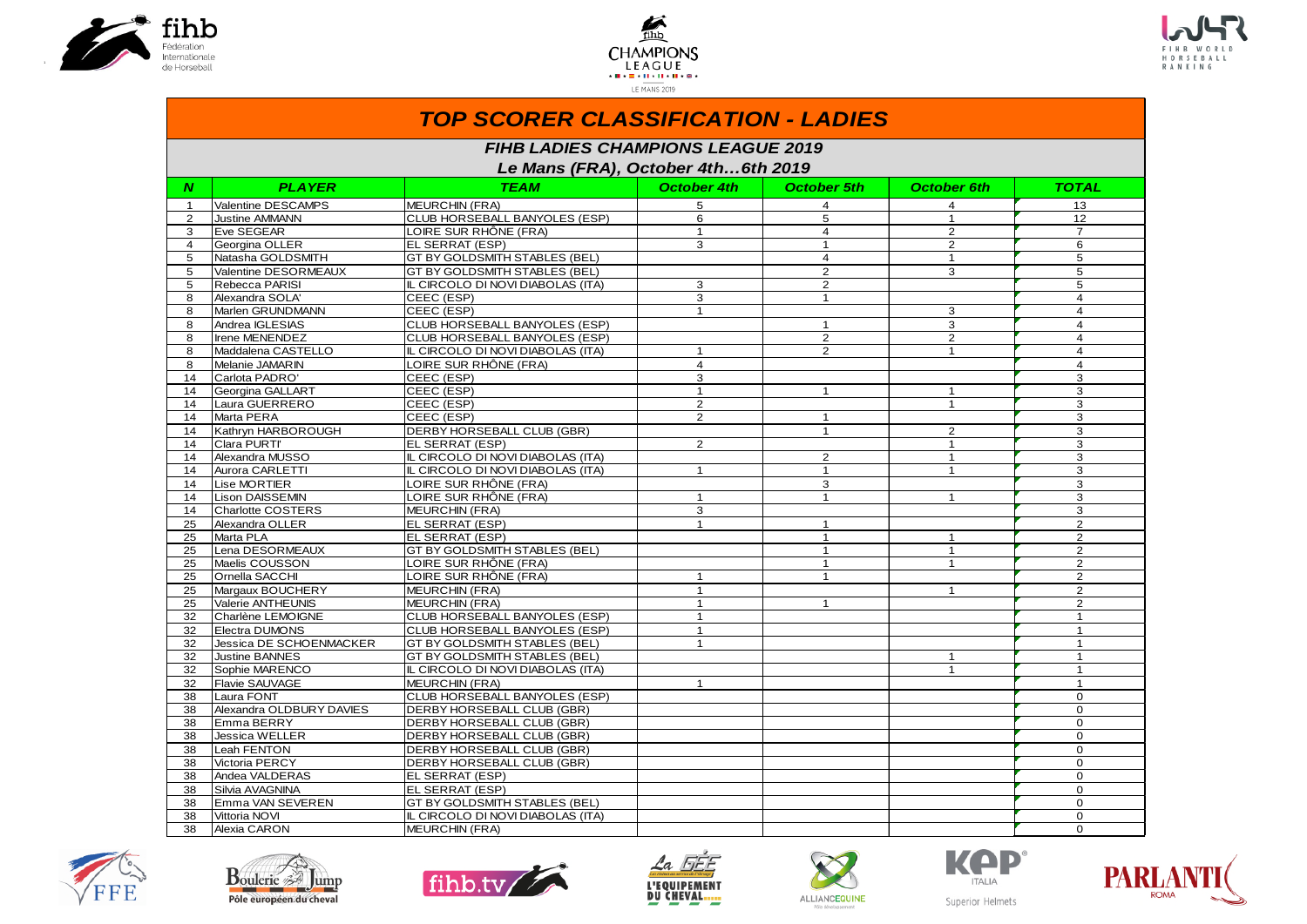





#### *PLAYERS & HORSES DATA - LADIES*

|                         | <b>2019 FIHB LADIES CHAMPIONS LEAGUE</b> |                                                 |                |                                    |        |            |                |                |               |                         |      |                                    |        |
|-------------------------|------------------------------------------|-------------------------------------------------|----------------|------------------------------------|--------|------------|----------------|----------------|---------------|-------------------------|------|------------------------------------|--------|
|                         |                                          |                                                 |                | Le Mans (FRA), October 4th6th 2019 |        |            |                |                |               |                         |      |                                    |        |
| N                       | team                                     | coach (team leader)                             |                | player                             | gender | birthdate  | Pen.n.1        | <b>Y</b> card  | <b>R</b> card | horse                   | vear | chip number                        | box n. |
| 1                       |                                          |                                                 | $\overline{1}$ | Marta PERA                         | female | 07/07/2000 |                | $\overline{1}$ |               | OROPEL                  | 2012 | 985101045196579                    |        |
| $\overline{2}$          |                                          |                                                 | 2              | Laura GUERRERO                     | female | 14/03/2001 |                |                |               | EIFFEL IN PARIS         | 2014 | 250259806097261                    |        |
| $\overline{\mathbf{3}}$ |                                          |                                                 | 3              | Carlota PADRO'                     | female | 03/10/1998 |                |                |               | <b>TORRENT</b>          | 2010 | 724099000008921                    |        |
| $\overline{4}$          | CEEC<br>(ESP)                            | Miquel JULIA<br>(Francis DUMONS)                | $\overline{4}$ | Georgina GALLART                   | female | 22/02/2000 | $\overline{2}$ |                |               | <b>PUBLICREDIT</b>      | 2010 | 985101045186778                    |        |
| $\sqrt{5}$              |                                          |                                                 | 5              | Alexandra SOLA'                    | female | 22/06/1999 |                |                |               | <b>VOLTERETA CITY</b>   | 2010 | 985101045131738                    |        |
| 6                       |                                          |                                                 | 8              | Marlen GRUNDMANN                   | female | 05/11/2002 |                |                |               | <b>NORTRON</b>          | 2012 | 985101045202406                    |        |
| $\overline{7}$          |                                          |                                                 |                |                                    |        |            |                |                |               |                         |      |                                    |        |
| $\boldsymbol{8}$        |                                          |                                                 | $\overline{1}$ | Electra DUMONS                     | female | 16/08/2001 |                |                |               | SOBEQ                   | 2010 | 250259600442751                    |        |
| $\overline{9}$          |                                          |                                                 | $\overline{2}$ | <b>Justine AMMANN</b>              | female | 26/11/1993 |                |                |               | <b>BONANZA LAURIERE</b> | 2006 | 250259600268251                    |        |
| 10                      | <b>CLUB HORSEBALL</b>                    |                                                 | 3              | Irene MENENDEZ                     | female | 23/05/1996 |                |                |               | JASS                    | 2013 | 250259806082971                    |        |
| 11                      | <b>BANYOLES</b>                          | Pau CROUS<br>(Francis DUMONS)                   | $\overline{4}$ | Charlène LEMOIGNE                  | female | 24/01/1992 | $\overline{1}$ |                |               | <b>BABY DU REVERDY</b>  | 2011 | 250258500049432                    |        |
| 12                      | (ESP)                                    |                                                 | 5              | Andrea IGLESIAS                    | female | 13/04/2001 |                |                |               | CHIQUITO                | 2007 | 250258500059978                    |        |
| 13                      |                                          |                                                 | 6              | Laura FONT                         | female | 05/11/1996 |                |                |               | <b>TENNESSEE</b>        | 2006 | 724099000002324                    |        |
| 14                      |                                          |                                                 |                |                                    |        |            |                |                |               |                         |      |                                    |        |
| 15                      |                                          |                                                 | $\overline{1}$ | Jessica WELLER                     | female | 14/08/1980 |                |                |               | AMARETTA                | 2008 | 960011000733716                    |        |
| 16                      |                                          |                                                 | $\overline{2}$ | Victoria PERCY                     | female | 28/02/2002 |                |                |               | <b>STELLA</b>           | 2007 | 250258500010166                    |        |
| 17                      |                                          |                                                 | 3              | Emma BERRY                         | female | 16/01/1989 |                |                |               | <b>MABAIT</b>           | 2006 | 985101045060172                    |        |
| 18                      | DERBY HORSEBALL CLUB<br>(GBR)            | <b>Ben BERRY</b><br>(Jennifer HUGHES-Mia BERRY) | $\overline{4}$ | Leah FENTON                        | female | 01/08/2000 | $\mathbf{1}$   |                |               | <b>HEATWAVE</b>         | 2006 | 985101045078202                    |        |
| 19                      |                                          |                                                 | 5              | Alexandra OLDBURY DAVIES           | female | 19/05/1993 |                |                |               | DREAM IN JAPAN          | 2012 | 985101045173346                    |        |
| 20                      |                                          |                                                 | 6              | Kathryn HARBOROUGH                 | female | 11/03/1994 |                |                |               | <b>MELPHOS</b>          | 2014 | 250259806116409                    |        |
| 21                      |                                          |                                                 |                |                                    |        |            |                |                |               |                         |      |                                    |        |
| 22                      |                                          |                                                 | $\overline{1}$ | Clara PURTI'                       | female | 12/01/1999 |                |                |               | <b>DELTA PLANE</b>      | 2013 | 250259600510015                    |        |
| 23                      |                                          |                                                 | 2              | Alexandra OLLER                    | female | 03/12/1992 |                |                |               | CHIRMITO                | 2008 | 250259600341127                    |        |
| 24                      | <b>EL SERRAT</b>                         | Nil SEALL                                       | 3              | Silvia AVAGNINA                    | female | 14/06/1993 |                |                |               | <b>LEVANT</b>           | 1999 | 941000011798979                    |        |
| 25                      |                                          | (Patricia JOYET)                                | $\overline{4}$ | Georgina OLLER                     | female | 15/02/1997 | $\overline{2}$ |                |               | KROLL                   | 2006 | 250259600253641                    |        |
| 26                      | (ESP)                                    |                                                 | 5              | Andea VALDERAS                     | female | 14/07/1994 |                |                |               | KERBASI                 | 2008 | 985120032900187                    |        |
| 27                      |                                          |                                                 | 6              | Marta PLA                          | female | 11/12/1997 |                |                |               | TIP TOP DEGREGAINE      | 2007 | 250259805377167                    |        |
| 28                      |                                          |                                                 |                |                                    |        |            |                |                |               |                         |      |                                    |        |
| 29                      |                                          |                                                 | $\overline{1}$ | Emma VAN SEVEREN                   | female | 28/02/1997 |                |                |               | SMS-PABIAN              | 2004 | 981100000448413                    |        |
| 30                      |                                          |                                                 | $\overline{2}$ | Lena DESORMEAUX                    | female | 27/11/2000 |                |                |               | CHOCOLATE               | 2009 | 620098102083958<br>981098102262924 |        |
| 31                      | <b>GT by GOLDSMITH STABLES</b>           | Christophe DESORMEAUX                           | $\mathbf{3}$   | Jessica DE SCHOENMACKER            | female | 11/05/1993 |                |                |               | <b>ALFOZ</b>            | 2011 | 985101045189677                    |        |
| 32                      | (BEL)                                    | (Dominique PISCADOR)                            | $\overline{4}$ | Valentine DESORMEAUX               | female | 27/01/1997 | $\overline{2}$ |                |               | SUNSHINE ALWAYS         | 2006 | 985101045075098                    |        |
| 33                      |                                          |                                                 | 5              | Natasha GOLDSMITH                  | female | 02/11/1993 |                |                |               | <b>ELO LILY</b>         | 2006 | 250259600274160                    |        |
| 34                      |                                          |                                                 | 6              | <b>Justine BANNES</b>              | female | 23/10/2003 |                |                |               | <b>BURNSIDE</b>         | 2013 | 250259600497121                    |        |
| 35                      |                                          |                                                 |                |                                    |        |            |                |                |               | <b>HELIOS</b>           | 2009 | 981100002278139                    |        |
| 36                      |                                          |                                                 | $\overline{1}$ | Vittoria NOVI                      | female | 10/12/2002 |                |                |               | PARADI DE MURUROA       | 2013 | 250259806095221                    |        |
| 37                      |                                          |                                                 | $\overline{2}$ | Alexandra MUSSO                    | female | 19/07/1997 |                |                |               | <b>FACON DE PARLER</b>  | 2008 | 250259500064194                    |        |
| 38                      | IL CIRCOLO DI NOVI                       |                                                 | 3              | Sophie MARENCO                     | female | 23/01/2002 |                |                |               | <b>BRANCAIO</b>         | 2013 | 250258500086487                    |        |
| 39                      | <b>DIABOLAS</b>                          | Fabrizio SFORZA                                 | $\overline{4}$ | Maddalena CASTELLO                 | female | 26/07/1994 | $\mathbf{1}$   |                |               | KEBRILLAH DEL CAPANNOLO | 2012 | 380271001036395                    |        |
| 40                      | (ITA)                                    | (Fabrizio SFORZA)                               | 5              | Rebecca PARISI                     | female | 04/01/1994 |                |                |               | AIL NEUK                | 2011 | 724120002200461                    |        |
| 41                      |                                          |                                                 | 6              | Aurora CARLETTI                    | female | 15/03/2002 |                | $\overline{1}$ |               | MAGIC NIRVANA           | 2008 | 250259500017679                    |        |
| 42                      |                                          |                                                 |                |                                    |        |            |                |                |               | <b>BRIXTON GUN</b>      | 2012 | 982000192789213                    |        |
| 43                      |                                          |                                                 | $\overline{1}$ | Ornella SACCHI                     | female | 11/04/2001 |                | $\overline{1}$ |               | <b>GLORI</b>            | 2012 | 250259805504891                    |        |
| 44                      |                                          |                                                 | $\overline{2}$ | Melanie JAMARIN                    | female | 04/01/1996 |                |                |               | PEREGRINO               | 2004 | 250259600128981                    |        |
| 45                      |                                          |                                                 | 3              | <b>Lison DAISSEMIN</b>             | female | 03/01/2001 |                | $\overline{1}$ |               | <b>MUCCOLA</b>          | 2008 | 985101045137874                    |        |
| 46                      | LOIRE SUR RHÔNE                          | Olivier SEGEAR                                  | $\overline{4}$ | Maelis COUSSON                     | female | 21/09/2002 | $\overline{4}$ |                |               | AL CAPONE               | 2010 | 250259801607263                    |        |
| 47                      | (FRA)                                    | (Valérie SEGEAR)                                | 5              | Lise MORTIER                       | female | 05/05/1982 |                | $\mathbf{1}$   |               | <b>URHAN</b>            | 2008 | 250258500015449                    |        |
| 48                      |                                          |                                                 | 6              | Eve SEGEAR                         | female | 04/09/1987 |                |                |               | <b>UZELO</b>            | 2008 | 250259700289566                    |        |
| 49                      |                                          |                                                 |                |                                    |        |            |                |                |               | LE QUERCY               | 2008 | 250259500057525                    |        |
| 50                      |                                          |                                                 | $\mathbf{1}$   | Valerie ANTHEUNIS                  | female | 06/10/1985 |                |                |               | SOURCE DU NIL           | 2005 | 250259801279788                    |        |
| 51                      |                                          |                                                 | $\overline{2}$ | Alexia CARON                       | female | 16/11/1994 |                |                |               | <b>DREAMABAD</b>        | 2010 | 250259600438309                    |        |
| 52                      |                                          |                                                 | 3              | Valentine DESCAMPS                 | female | 13/03/1996 |                |                |               | <b>UNORIA</b>           | 2008 | 250259500062749                    |        |
| 53                      | <b>MEURCHIN</b>                          | Mickael BRADEFER                                | $\overline{4}$ | Margaux BOUCHERY                   | female | 26/06/1996 | $\mathbf{1}$   |                |               | <b>DOLROSE</b>          | 2013 | 250258500090521                    |        |
| 54                      | (FRA)                                    | (Dominique BOUCHERY)                            | 5              | <b>Charlotte COSTERS</b>           | female | 08/09/1997 |                |                |               | EYETIE                  | 2011 | 276020000098351                    |        |
| 55                      |                                          |                                                 | 6              | <b>Flavie SAUVAGE</b>              | female | 05/05/2003 |                |                |               | SATURNE LE DUN          | 2006 | 250259801895072                    |        |
| $\overline{56}$         |                                          |                                                 |                |                                    |        |            |                |                |               | <b>RASHESTER</b>        | 2007 | 250259700269369                    |        |













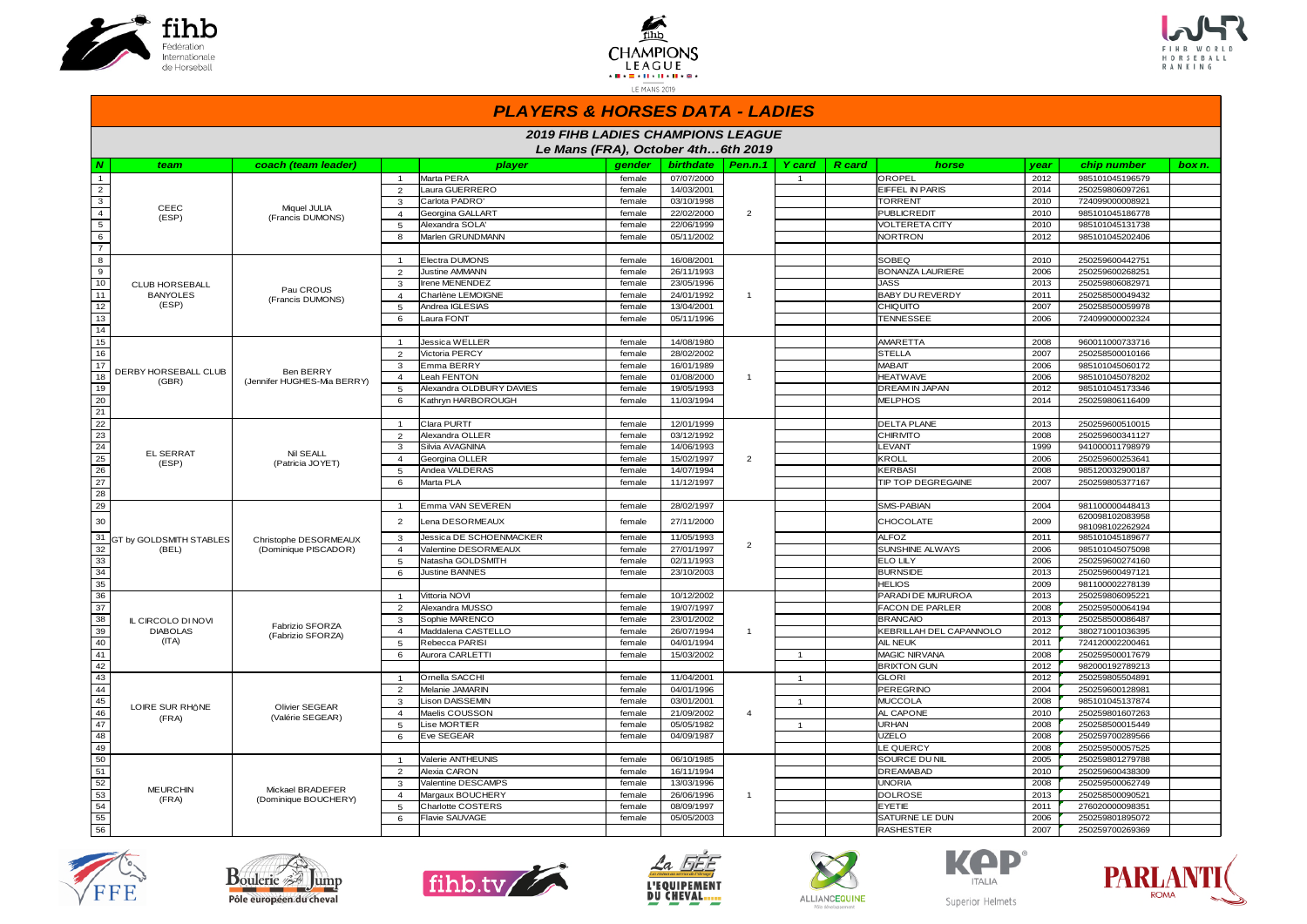





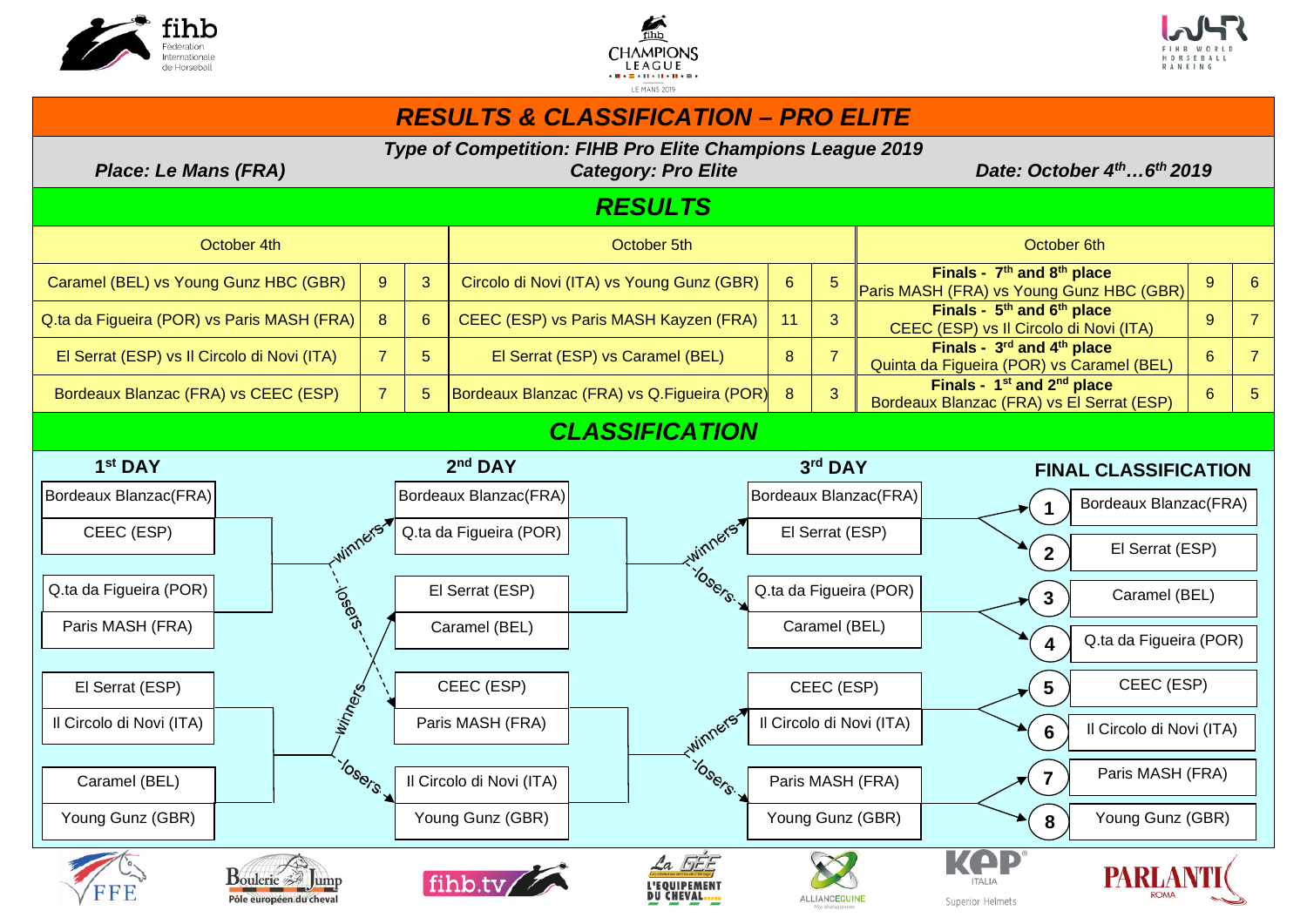





## *AWARDS OF MERIT – PRO ELITE*

| Place: Le Mans (FRA)                       | Type of Competition: FIHB Pro Elite Champions League 2019<br><b>Category: Pro Elite</b> | Date: October $4^{th}6^{th}$ 2019                                     |              |
|--------------------------------------------|-----------------------------------------------------------------------------------------|-----------------------------------------------------------------------|--------------|
|                                            | <b>RESULTS</b>                                                                          |                                                                       |              |
| <b>Award</b>                               | Decided by                                                                              | Won by                                                                | <b>Notes</b> |
| <b>BEST FAIR PLAY TEAM</b>                 | <b>Referees</b>                                                                         | <b>YOUNG GUNZ HBC (GBR)</b>                                           |              |
| <b>BEST HORSE &amp; PLAYER COMBINATION</b> | Team Leaders, Coaches, Ground Jury                                                      | <b>GOLDEN &amp; GII CARBONES</b><br><b>Bordeaux Blanzac HBC (FRA)</b> |              |
| <b>TOP SCORER</b>                          | n.a.                                                                                    | Miquel JULIA - CEEC (ESP)                                             | 10 goals     |

| <b>TEAM LEADERS &amp; COACHES</b>                                |                           |                                 |  |  |  |  |  |  |  |  |  |  |
|------------------------------------------------------------------|---------------------------|---------------------------------|--|--|--|--|--|--|--|--|--|--|
| <b>Team</b>                                                      | <b>Team Leader</b>        | Coach                           |  |  |  |  |  |  |  |  |  |  |
| <b>BORDEAUX BLANZAC HBC (FRA)</b>                                | <b>Romain DEPONS</b>      | <b>Thomas PÉRÉ</b>              |  |  |  |  |  |  |  |  |  |  |
| <b>CARAMEL (BEL)</b>                                             | <b>Charlotte DE BRAUW</b> | <b>Benoit MALET</b>             |  |  |  |  |  |  |  |  |  |  |
| <b>CEEC (ESP)</b>                                                | <b>Francis DUMONS</b>     | <b>Miquel JULIA</b>             |  |  |  |  |  |  |  |  |  |  |
| EL SERRAT (ESP)                                                  | <b>Eric OREA</b>          | <b>Patricia JOYET</b>           |  |  |  |  |  |  |  |  |  |  |
| IL CIRCOLO DI NOVI (ITA)                                         | <b>Fabrizio SFORZA</b>    | <b>Fabrizio SFORZA</b>          |  |  |  |  |  |  |  |  |  |  |
| <b>PARIS MASH KAYZEN (FRA)</b>                                   | <b>Benoit BEAUNEZ</b>     | <b>Benoit BEAUNEZ</b>           |  |  |  |  |  |  |  |  |  |  |
| <b>QUINTA DA FIGUEIRA (POR)</b>                                  | <b>Antonio GARCIA</b>     | <b>Antonio GARCIA</b>           |  |  |  |  |  |  |  |  |  |  |
| YOUNG GUNZ HORSEBALL CLUB (GBR)                                  | <b>Karen LAMBLEY</b>      | <b>Jérome HADJOUT</b>           |  |  |  |  |  |  |  |  |  |  |
| $\overline{\phantom{a}}$<br>and the same of the same of the same | - --<br>$\sim$ $\sim$     | <b>Extract Contract Only 10</b> |  |  |  |  |  |  |  |  |  |  |













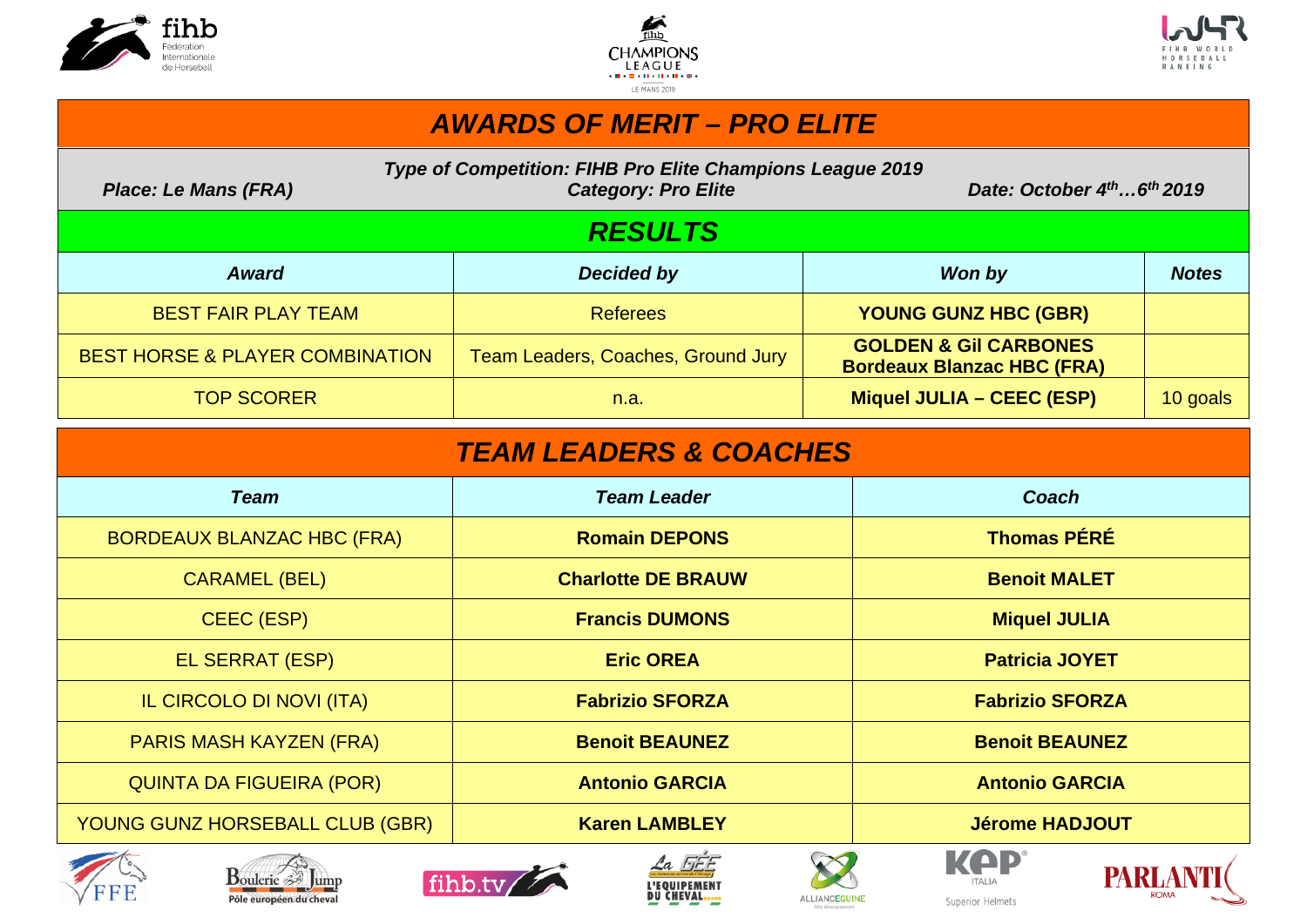





|                | <b>TOP SCORER CLASSIFICATION - PRO ELITE</b>                                                                                                |                                   |                    |                    |                    |                |  |  |  |  |  |  |  |  |
|----------------|---------------------------------------------------------------------------------------------------------------------------------------------|-----------------------------------|--------------------|--------------------|--------------------|----------------|--|--|--|--|--|--|--|--|
|                | <b>FIHB PRO ELITE CHAMPIONS LEAGUE 2019</b><br>Le Mans (FRA), October 4th6th 2019                                                           |                                   |                    |                    |                    |                |  |  |  |  |  |  |  |  |
| N              | <b>PLAYER</b>                                                                                                                               | <b>TEAM</b>                       | <b>October 4th</b> | <b>October 5th</b> | <b>October 6th</b> | <b>TOTAL</b>   |  |  |  |  |  |  |  |  |
| $\mathbf{1}$   | Miquel JULIA                                                                                                                                | CEEC (ESP)                        | 4                  | 5                  | 1                  | 10             |  |  |  |  |  |  |  |  |
| $\overline{2}$ | Robin COOL                                                                                                                                  | CARAMEL (BEL)                     | 5                  | $\mathbf{1}$       | 3                  | 9              |  |  |  |  |  |  |  |  |
| 3              | <b>Pau CROUS</b>                                                                                                                            | CEEC (ESP)                        |                    | 3                  | 5                  | 8              |  |  |  |  |  |  |  |  |
| 3              | Matéu PURTI                                                                                                                                 | EL SERRAT (ESP)                   | 5                  | $\overline{2}$     | $\mathbf{1}$       | 8              |  |  |  |  |  |  |  |  |
| 3              | Nil SEALL                                                                                                                                   | EL SERRAT (ESP)                   | $\mathbf{1}$       | 5                  | 2                  | 8              |  |  |  |  |  |  |  |  |
| 3              | Frédérick MICHELET                                                                                                                          | PARIS MASH KAYZEN (FRA)           | $\overline{2}$     | $\overline{2}$     | $\overline{4}$     | 8              |  |  |  |  |  |  |  |  |
| $\overline{7}$ | Beniamin BODIN                                                                                                                              | BORDEAUX BLANZAC HBC (FRA)        | $\overline{2}$     | $\overline{2}$     | $\overline{3}$     | $\overline{7}$ |  |  |  |  |  |  |  |  |
| $\overline{7}$ | Ben BERRY                                                                                                                                   | YOUNG GUNZ HBC (GBR)              | 3                  | $\overline{2}$     | 2                  | $\overline{7}$ |  |  |  |  |  |  |  |  |
| 9              | Benjamin DEPONS                                                                                                                             | <b>BORDEAUX BLANZAC HBC (FRA)</b> | $\overline{2}$     | $\mathbf{1}$       | 3                  | 6              |  |  |  |  |  |  |  |  |
| 9              | Mathias PRAET                                                                                                                               | CARAMEL (BEL)                     | 3                  | 2                  | $\mathbf{1}$       | 6              |  |  |  |  |  |  |  |  |
| 11             | <b>Gil CARBONES</b>                                                                                                                         | <b>BORDEAUX BLANZAC HBC (FRA)</b> | $\overline{2}$     | 3                  |                    | 5              |  |  |  |  |  |  |  |  |
| 11             | Fausto SFORZA                                                                                                                               | IL CIRCOLO DI NOVI (ITA)          | $\overline{2}$     | 3                  |                    | 5              |  |  |  |  |  |  |  |  |
| 13             | Claudio VAN PRAET                                                                                                                           | CARAMEL (BEL)                     |                    | $\overline{2}$     | $\overline{2}$     | $\overline{4}$ |  |  |  |  |  |  |  |  |
| 13             | Carles VILA                                                                                                                                 | $\mathbf{1}$                      | $\overline{4}$     |                    |                    |                |  |  |  |  |  |  |  |  |
| 13             | IL CIRCOLO DI NOVI (ITA)<br>$\overline{2}$<br>$\mathbf{1}$<br>Roger GARCIA<br>IL CIRCOLO DI NOVI (ITA)<br>$\mathbf{1}$<br>2<br>$\mathbf{1}$ |                                   |                    |                    |                    |                |  |  |  |  |  |  |  |  |
| 13             | <b>Bastian SIMON</b><br>PARIS MASH KAYZEN (FRA)<br>$\overline{4}$                                                                           |                                   |                    |                    |                    |                |  |  |  |  |  |  |  |  |
| 13             | Aleiandro ALONSO                                                                                                                            | QUINTA DA FIGUEIRA (POR)          | $\mathbf{1}$       | $\mathbf{1}$       | 2                  | $\overline{4}$ |  |  |  |  |  |  |  |  |
| 13             | Antonio GARCIA                                                                                                                              | $\mathbf{1}$                      | $\overline{4}$     |                    |                    |                |  |  |  |  |  |  |  |  |
| 13             | João BAPTISTA                                                                                                                               | QUINTA DA FIGUEIRA (POR)          | 2                  |                    | 2                  | $\overline{4}$ |  |  |  |  |  |  |  |  |
| 20             | Louis Philippe VAN TROYS                                                                                                                    | CARAMEL (BEL)                     |                    | 2                  | $\mathbf{1}$       | 3              |  |  |  |  |  |  |  |  |
| 20             | Guillem TAÑA                                                                                                                                | CEEC (ESP)                        | $\mathbf{1}$       | $\mathbf{1}$       | $\mathbf{1}$       | 3              |  |  |  |  |  |  |  |  |
| 20             | Antonio REFFOIOS                                                                                                                            | QUINTA DA FIGUEIRA (POR)          | 2                  |                    | $\mathbf{1}$       | 3              |  |  |  |  |  |  |  |  |
| 20             | Ben LAMBLEY                                                                                                                                 | YOUNG GUNZ HBC (GBR)              |                    | $\mathbf{1}$       | 2                  | 3              |  |  |  |  |  |  |  |  |
| 24             | Adrià CROUS                                                                                                                                 | CEEC (ESP)                        |                    | $\mathbf{1}$       | $\mathbf{1}$       | 2              |  |  |  |  |  |  |  |  |
| 24             | Aleix VELASCO                                                                                                                               | CEEC (ESP)                        |                    | $\mathbf{1}$       | $\overline{1}$     | $\overline{2}$ |  |  |  |  |  |  |  |  |
| 24             | Roberto PRETTICO                                                                                                                            | IL CIRCOLO DI NOVI (ITA)          | $\mathbf{1}$       |                    | $\overline{1}$     | $\overline{2}$ |  |  |  |  |  |  |  |  |
| 24             | Thibaut CAMPOY                                                                                                                              | IL CIRCOLO DI NOVI (ITA)          |                    |                    | 2                  | 2              |  |  |  |  |  |  |  |  |
| 24             | Loic BEAUNEZ                                                                                                                                | PARIS MASH KAYZEN (FRA)           | $\mathbf{1}$       |                    | $\mathbf{1}$       | $\overline{2}$ |  |  |  |  |  |  |  |  |
| 24             | Sebastien COLLARD                                                                                                                           | PARIS MASH KAYZEN (FRA)           | $\mathbf{1}$       | $\mathbf{1}$       |                    | $\overline{2}$ |  |  |  |  |  |  |  |  |
| 24             | Xavier SIMON                                                                                                                                | PARIS MASH KAYZEN (FRA)           | $\overline{2}$     |                    |                    | $\overline{2}$ |  |  |  |  |  |  |  |  |
| 24             | Michael BARTON                                                                                                                              | YOUNG GUNZ HBC (GBR)              |                    | $\mathbf{1}$       | $\mathbf{1}$       | 2              |  |  |  |  |  |  |  |  |
| 24             | Reece MCNAMARA                                                                                                                              | YOUNG GUNZ HBC (GBR)              |                    | $\mathbf{1}$       | $\overline{1}$     | 2              |  |  |  |  |  |  |  |  |
| 33             | Christophe SOULAT                                                                                                                           | <b>BORDEAUX BLANZAC HBC (FRA)</b> | $\mathbf{1}$       |                    |                    | $\mathbf{1}$   |  |  |  |  |  |  |  |  |
| 33             | Hugo SOUBES                                                                                                                                 | BORDEAUX BLANZAC HBC (FRA)        |                    | $\mathbf{1}$       |                    | $\mathbf{1}$   |  |  |  |  |  |  |  |  |
| 33             | Loïs RIGAUD                                                                                                                                 | BORDEAUX BLANZAC HBC (FRA)        |                    | $\mathbf{1}$       |                    | $\mathbf{1}$   |  |  |  |  |  |  |  |  |
| 33             | Piet VERHEYEN                                                                                                                               | CARAMEL (BEL)                     | $\mathbf{1}$       |                    |                    | $\mathbf{1}$   |  |  |  |  |  |  |  |  |
| 33             | Alessio CILLI                                                                                                                               | EL SERRAT (ESP)                   |                    |                    | $\overline{1}$     | $\mathbf{1}$   |  |  |  |  |  |  |  |  |
| 33             | Guillem PUIGVERT                                                                                                                            | EL SERRAT (ESP)                   |                    | $\mathbf{1}$       |                    | $\mathbf{1}$   |  |  |  |  |  |  |  |  |
| 33             | Ilgnacio GUTIERREZ                                                                                                                          | EL SERRAT (ESP)                   |                    |                    | $\mathbf{1}$       | $\mathbf{1}$   |  |  |  |  |  |  |  |  |
| 33             | Jordi BUSOMS                                                                                                                                | EL SERRAT (ESP)                   | $\overline{1}$     |                    |                    | 1              |  |  |  |  |  |  |  |  |
| 33             | Lorenzo AGNETTI                                                                                                                             | IL CIRCOLO DI NOVI (ITA)          |                    |                    | $\mathbf{1}$       | $\overline{1}$ |  |  |  |  |  |  |  |  |
| 33             | Filipe TIMOTEO                                                                                                                              | QUINTA DA FIGUEIRA (POR)          |                    | $\mathbf{1}$       |                    |                |  |  |  |  |  |  |  |  |
| 33             | Guilherme CUNHA                                                                                                                             | <b>QUINTA DA FIGUEIRA (POR)</b>   | $\overline{1}$     |                    |                    | 1              |  |  |  |  |  |  |  |  |
| 44             | Valentin CIRET                                                                                                                              | BORDEAUX BLANZAC HBC (FRA)        |                    |                    |                    | $\Omega$       |  |  |  |  |  |  |  |  |
| 44             | Michael AUGUSTYNS                                                                                                                           | CARAMEL (BEL)                     |                    |                    |                    | $\mathbf 0$    |  |  |  |  |  |  |  |  |
| 44             | Christophe DEGUEURCE                                                                                                                        | PARIS MASH KAYZEN (FRA)           |                    |                    |                    | $\Omega$       |  |  |  |  |  |  |  |  |
| 44             | Jules RODRIDE                                                                                                                               | PARIS MASH KAYZEN (FRA)           |                    |                    |                    | $\Omega$       |  |  |  |  |  |  |  |  |
| 44             | Jamie LAMBLEY                                                                                                                               | YOUNG GUNZ HBC (GBR)              |                    |                    |                    | $\Omega$       |  |  |  |  |  |  |  |  |
| 44             | <b>Sam HEMSTEAD</b>                                                                                                                         | YOUNG GUNZ HBC (GBR)              |                    |                    |                    | $\Omega$       |  |  |  |  |  |  |  |  |
|                |                                                                                                                                             |                                   |                    |                    |                    | 156            |  |  |  |  |  |  |  |  |













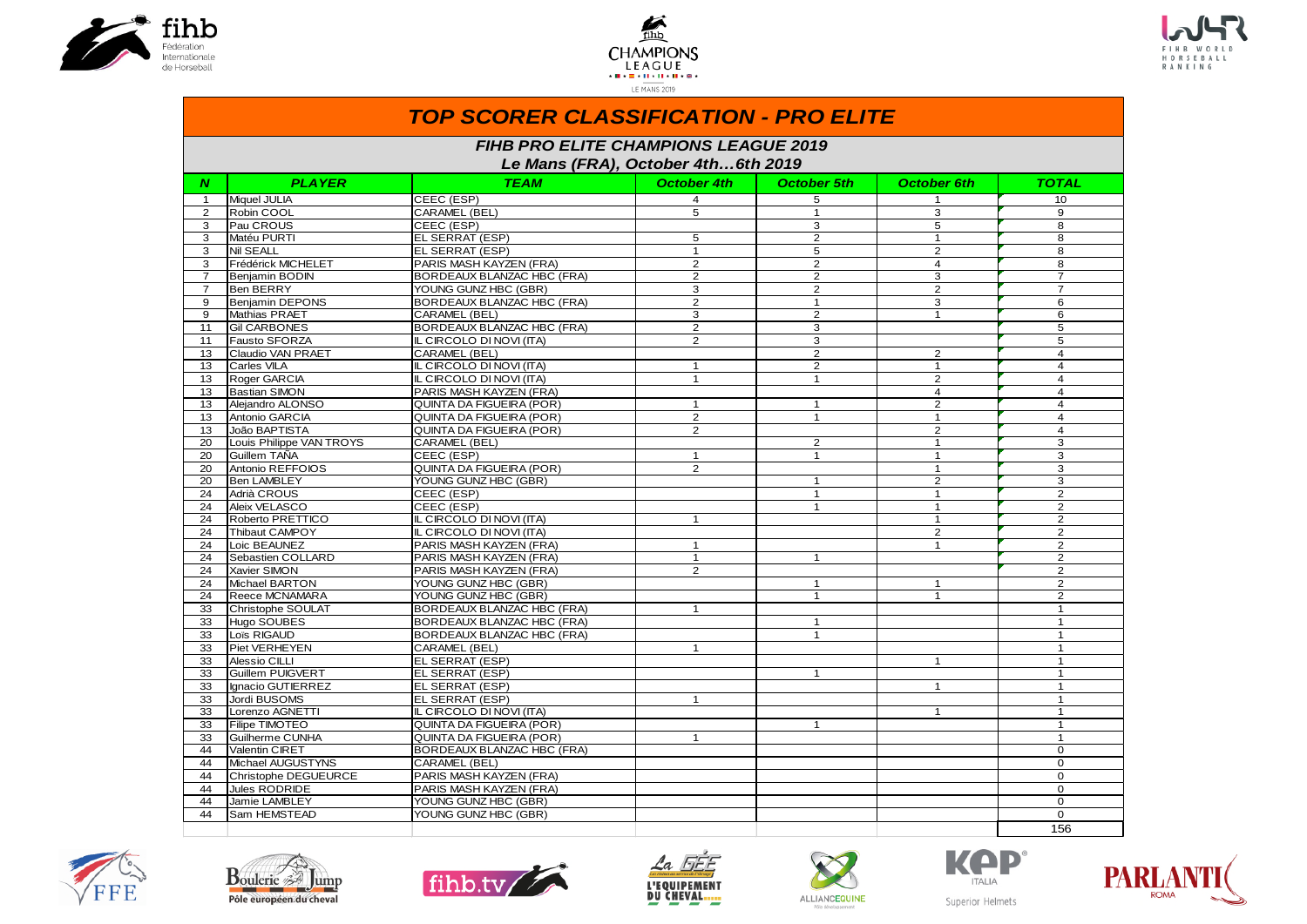





#### *PLAYERS & HORSES DATA - PRO ELITE*

|                 | <b>2019 FIHB PRO ELITE CHAMPIONS LEAGUE</b><br>Le Mans (FRA), October 4th6th 2019 |                         |                |                          |        |                  |                |                                |                         |      |                                    |        |
|-----------------|-----------------------------------------------------------------------------------|-------------------------|----------------|--------------------------|--------|------------------|----------------|--------------------------------|-------------------------|------|------------------------------------|--------|
|                 |                                                                                   |                         |                |                          |        |                  |                |                                |                         |      |                                    |        |
| N               | team                                                                              | coach (team leader)     | num.           | player                   | gender | <b>birthdate</b> | Pen.n.1        | <b>Y</b> card<br><b>R</b> card | horse                   | year | chip number                        | box n. |
| $\mathbf{1}$    |                                                                                   |                         | $\overline{1}$ | Benjamin DEPONS          | male   | 15/07/1987       |                | $\overline{1}$                 | <b>COURCHOP</b>         | 2004 | 250259600035008                    |        |
| $\overline{2}$  |                                                                                   |                         | $\overline{2}$ | <b>Gil CARBONES</b>      | male   | 13/05/1992       |                |                                | <b>GOLDEN</b>           | 2009 | 981098102278946                    |        |
| $\mathbf{3}$    | BORDEAUX BLANZAC HBC                                                              | Thomas PERE             | 3              | Hugo SOUBES              | male   | 17/02/1987       |                |                                | WAIDANJAN POLVORILLO    | 2008 | 724099000014372                    |        |
| $\overline{4}$  | (FRA)                                                                             | (Romain DEPONS)         | $\overline{4}$ | Benjamin BODIN           | male   | 05/06/1996       |                |                                | <b>BARON ROCCO</b>      | 2011 | 250259806047698                    |        |
| $\overline{5}$  |                                                                                   |                         | 5              | Lojs RIGAUD              | male   | 14/04/1997       |                |                                | CHICABELLE              | 2008 | 250259500048796                    |        |
| 6               |                                                                                   |                         | 6              | /alentin CIRET           | male   | 13/03/1992       |                |                                | cousco                  | 2012 | 250259806150633                    |        |
| $\overline{7}$  |                                                                                   |                         | $\overline{7}$ | Christophe SOULAT        | male   | 12/03/1988       |                |                                | SOPHIE LG               | 2006 | 528246001057854                    |        |
| 8               |                                                                                   |                         | $\overline{1}$ | Piet VERHEYEN            | male   | 15/10/1987       |                |                                | LILALILA                | 2003 | 250259800606731                    |        |
| 9               |                                                                                   |                         | $\overline{2}$ | Claudio VAN PRAET        | male   | 07/12/1990       |                |                                | <b>MILLE WAKI</b>       | 2009 | 250259700338380                    |        |
| 10              | CARAMEL                                                                           | <b>Benoit MALET</b>     | 3              | Michael AUGUSTYNS        | male   | 30/09/1988       |                |                                | PETITE BICHE            | 2011 | 250259600452939                    |        |
| 11              | (BEL)                                                                             | (Charlotte DE BRAUW)    | $\overline{7}$ | Robin COOL               | male   | 10/11/1986       | 3              | $\mathbf{1}$                   | RUMBO DE LA FREGERE     | 2005 | 250259600189699                    |        |
| $12$            |                                                                                   |                         | 8              | Mathias PRAET            | male   | 15/02/1992       |                |                                | <b>DEXIONE</b>          | 2007 | 250259700247884                    |        |
| 13              |                                                                                   |                         | 9              | Louis Philippe VAN TROYS | male   | 22/11/1991       |                |                                | <b>SAINT CALIN</b>      | 2006 | 250259600242901                    |        |
| 14              |                                                                                   |                         |                |                          |        |                  |                |                                | <b>BOB</b>              | 2003 | 250259801974210                    |        |
| 15              |                                                                                   |                         | $\mathbf{1}$   | Adrià CROUS              | male   | 02/02/1991       |                | $\mathbf{1}$                   | <b>SCRUPELS</b>         | 2007 | 985120023818118                    |        |
| 16              |                                                                                   |                         | 2              | Pau CROUS                | male   | 09/09/1987       |                |                                | <b>DAVASA</b>           | 2012 | 724120002201401                    |        |
| 17              | CEEC                                                                              | Adrià VELASCO           | $\mathbf{3}$   | Aleix VELASCO            | male   | 31/08/1994       |                |                                | <b>FONTE</b>            | 2008 | 981098100631976                    |        |
| 18              | (ESP)                                                                             | (Francis DUMONS)        | $\overline{4}$ | Miquel JULIA             | male   | 08/04/1988       | $\overline{1}$ |                                | <b>MAYRIT</b>           | 2013 | 250258500102084                    |        |
| 19              |                                                                                   |                         | 5              | Adrià VELASCO            | male   | 22/10/1993       |                |                                | <b>BALADOUN</b>         | 2011 | 250258500060540                    |        |
| 20              |                                                                                   |                         | 6              | Guillem TAÑA             | male   | 05/05/1981       |                |                                | <b>GOLDMETAL JACKET</b> | 2012 | 985101045187421                    |        |
| 21              |                                                                                   |                         |                |                          |        |                  |                |                                |                         |      |                                    |        |
| 22              |                                                                                   |                         | $\overline{1}$ | Jordi BUSOMS             | male   | 13/06/1974       |                | $\overline{2}$                 | <b>LLAMPEC</b>          | 2010 | 724120002200783                    |        |
| 23              |                                                                                   |                         | $\overline{2}$ | Ignacio GUTIERREZ        | male   | 19/06/2002       |                |                                | ACORAZADO POTEMKIN      | 2013 | 724120002201437                    |        |
| 24              | <b>EL SERRAT</b>                                                                  | Patricia JOYET          | $\mathbf{3}$   | <b>Nil SEALL</b>         | male   | 29/01/1993       |                |                                | <b>GETXO</b>            | 2007 | 985101045101932                    |        |
| 25              | (ESP)                                                                             | (Eric OREA)             | 5              | Alessio CILLI            | male   | 07/11/1995       | $\overline{2}$ |                                | <b>LIDIA</b>            | 2011 | 724120002200726                    |        |
| 26              |                                                                                   |                         | 6              | Guillem PUIGVERT         | male   | 19/09/1990       |                |                                | <b>NOIR DESERT</b>      | 2008 | 250259700094898                    |        |
| $\overline{27}$ |                                                                                   |                         | $\overline{7}$ | Matéu PURTI              | male   | 06/01/1996       |                |                                | <b>ATORRANTE</b>        | 2010 | 724120002200155                    |        |
| 28              |                                                                                   |                         |                |                          |        |                  |                |                                |                         |      |                                    |        |
| 29              |                                                                                   |                         | $\overline{1}$ | Roberto PRETTICO         | male   | 16/07/2001       |                |                                | SEND FOR ME             | 2009 | 985101045093992                    |        |
| 30              |                                                                                   |                         | $\overline{2}$ | Thibaut CAMPOY           | male   | 18/09/1988       |                |                                | ZONEDANI                | 2005 | 250259799008104                    |        |
| 31              | IL CIRCOLO DI NOVI                                                                | Fabrizio SFORZA         | 3              | orenzo AGNETTI           | male   | 20/02/2001       |                |                                | <b>HERINDAR</b>         | 2009 | 724120002200254                    |        |
| 32              | (ITA)                                                                             | (Fabrizio SFORZA)       | $\overline{4}$ | austo SFORZA             | male   | 15/04/1991       |                | $\mathbf{1}$                   | <b>RIKY ROCK</b>        | 2009 | 985101045150220                    |        |
| 33              |                                                                                   |                         | 5              | Carles VILA              | male   | 21/01/1989       |                |                                | <b>TIGERLAND</b>        | 2011 | 250258500053583                    |        |
| 34              |                                                                                   |                         | 6              | Roger GARCIA             | male   | 27/01/1997       |                | $\mathbf{1}$                   | <b>TURTLE GREEN</b>     | 2009 | 250259600394838                    |        |
| 35              |                                                                                   |                         |                |                          |        |                  |                |                                |                         |      |                                    |        |
| 36              |                                                                                   |                         | $\overline{1}$ | <b>Bastian SIMON</b>     | male   | 12/08/2000       |                |                                | <b>KARMI LIGHT</b>      | 2010 | 250259701002322                    |        |
| 37              |                                                                                   |                         | $\overline{2}$ | Frédérick MICHELET       | male   | 05/08/1987       |                | $\mathbf{1}$                   | <b>FAIRY KING</b>       | 2012 | 250258500080976                    |        |
| 38              | PARIS MASH KAYZEN                                                                 | <b>Benoit BEAUNEZ</b>   | $\mathbf{3}$   | Xavier SIMON             | male   | 04/01/1993       |                |                                | LOUISA MARIA            | 2007 | 250259700202466                    |        |
| 39              | (FRA)                                                                             | (Benoit BEAUNEZ)        | $\overline{4}$ | oic BEAUNEZ              | male   | 27/09/1996       | $\overline{1}$ |                                | SIROCO DU MESNIL        | 2006 | 250259700383107                    |        |
| 40              |                                                                                   |                         | 5              | Sebastien COLLARD        | male   | 21/09/1979       |                |                                | ROLLEX BORGET           | 2009 | 250259600420154                    |        |
| 41              |                                                                                   |                         | 6              | Christophe DEGUEURCE     | male   | 24/09/1985       |                |                                |                         |      |                                    |        |
| 42              |                                                                                   |                         | $\overline{7}$ | Jules RODRIDE            | male   | 26/10/1998       |                |                                | TENOR DU COCHET         | 2007 | 250259500029623                    |        |
| 43              |                                                                                   |                         | $\overline{1}$ | Antonio GARCIA           | male   | 23/02/1986       |                |                                | DE LA CROIX             | 2008 | 985154000178222                    |        |
| 44              |                                                                                   |                         | 2              | João BAPTISTA            | male   | 08/07/1996       |                |                                | <b>ZELAMAR</b>          | 2009 | 250259600381889                    |        |
| 45              | <b>QUINTA DA FIGUEIRA</b>                                                         | Antonio SOLLER GARCIA   | 3              | Antonio REFFOIOS         | male   | 21/09/1993       |                |                                | RASHPUTT                | 2006 | 250259700060193<br>250259805212327 |        |
| 46              | (POR)                                                                             | (Antonio SOLLER GARCIA) | 5              | Filipe TIMOTEO           | male   | 06/11/1993       | $\overline{1}$ |                                | <b>VETONIA</b>          | 2009 | 985101045168213                    |        |
| 47              |                                                                                   |                         | 6              | Aleiandro ALONSO         | male   | 17/11/1992       |                |                                | ORIELLA DORELLA         | 2012 | 250259600494019                    |        |
| 48<br>49        |                                                                                   |                         | 8              | Guilherme CUNHA          | male   | 29/12/1997       |                |                                | CARDOSA                 | 2007 | 620094100063132                    |        |
| 50              |                                                                                   |                         | $\mathbf{1}$   | <b>Ben BERRY</b>         | male   | 22/05/1990       |                |                                | PARNASSIENNE            | 2003 | 250259803099784                    |        |
| 51              |                                                                                   |                         | $\overline{2}$ | <b>Ben LAMBLEY</b>       | male   | 30/05/1998       |                |                                | <b>TILSWORTH MICKY</b>  | 2012 | 985101045122024                    |        |
| 52              |                                                                                   |                         | 3              | Reece MCNAMARA           | male   | 16/10/1999       |                |                                | TROYA                   | 2011 | 985101045157088                    |        |
| 53              | YOUNG GUNZ HBC                                                                    | Jérome HADJOUT          | $\overline{4}$ | Jamie LAMBLEY            | male   | 22/08/1996       | $\overline{2}$ |                                | CHARLES TYRWHITT        | 2009 | 985101045126245                    |        |
| 54              | (GBR)                                                                             | (Karen LAMBLEY)         | 5              | Sam HEMSTEAD             | male   | 13/02/1993       |                |                                | NO LARKING              | 2008 | 985101045141502                    |        |
| 55              |                                                                                   |                         | 6              | Michael BARTON           | male   | 06/08/1991       |                |                                | <b>SNUFFLING</b>        | 2012 | 985101045202524                    |        |
| 56              |                                                                                   |                         |                |                          |        |                  |                |                                |                         |      |                                    |        |
|                 |                                                                                   |                         |                |                          |        |                  |                |                                |                         |      |                                    |        |













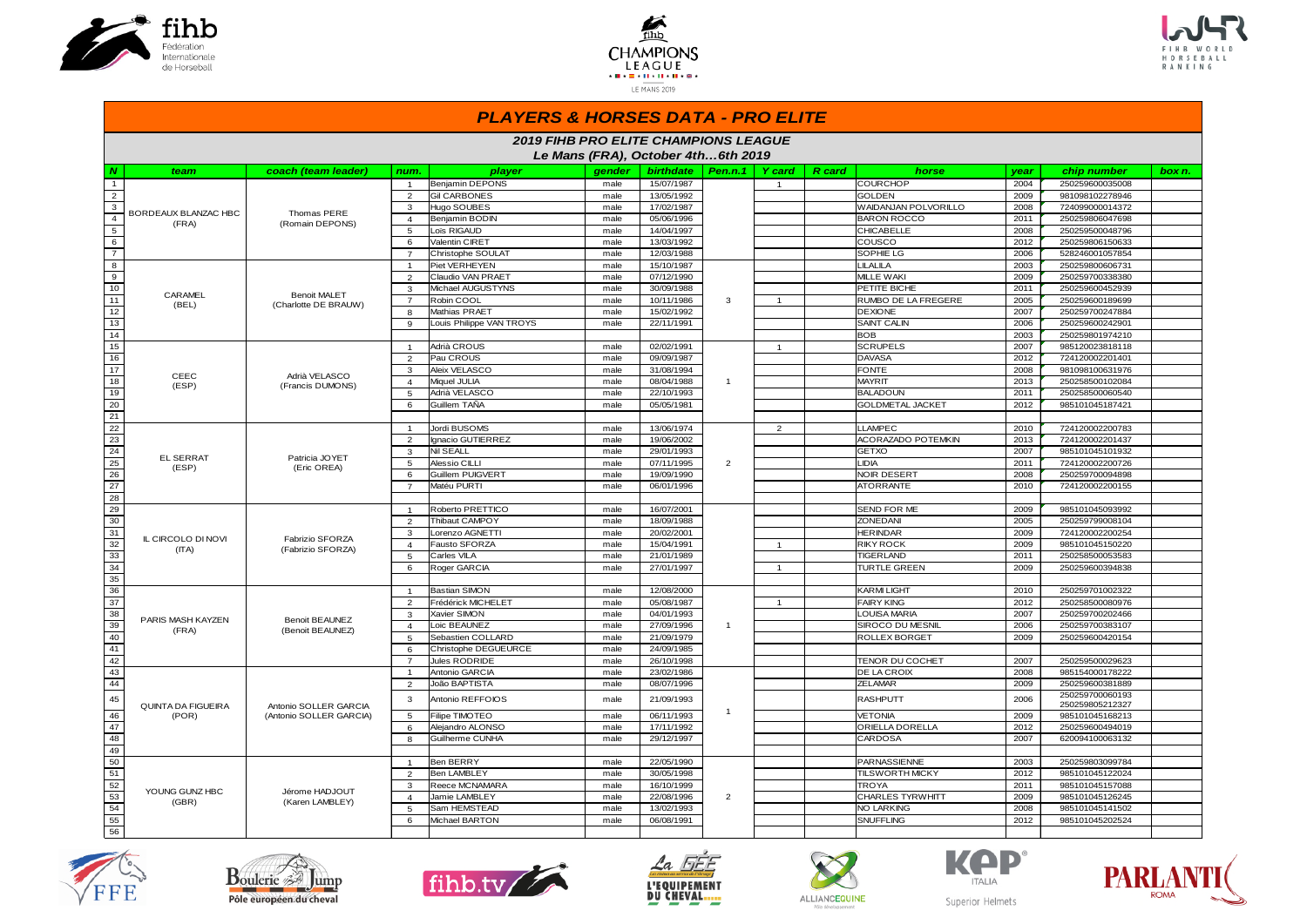





|                                                                                | <b>WARNINGS STATUS</b>             |                          |              |            |                                                                                 |                         |      |       |                         |            |                                     |  |  |  |
|--------------------------------------------------------------------------------|------------------------------------|--------------------------|--------------|------------|---------------------------------------------------------------------------------|-------------------------|------|-------|-------------------------|------------|-------------------------------------|--|--|--|
|                                                                                |                                    |                          |              |            | <b>FIHB UNDER16 CHAMPIONS LEAGUE 2019</b><br>Le Mans (FRA), October 4th6th 2019 |                         |      |       |                         |            |                                     |  |  |  |
|                                                                                |                                    |                          |              |            | when                                                                            | warning type            |      | when  | warning type            |            | when                                |  |  |  |
| <b>status</b>                                                                  | team                               | player                   | warning type | date       | match                                                                           | or<br><b>suspension</b> | date | match | <b>or</b><br>suspension | date       | match                               |  |  |  |
|                                                                                | QUINTA DA FIGUEIRA Miguel CARDOSO  |                          | yellow card  | 04/10/2019 | Quinta da Figueira vs CEEC                                                      |                         |      |       |                         |            |                                     |  |  |  |
|                                                                                | <b>NORTH LONDON</b>                | Carla POMPIDOR           | yellow card  | 04/10/2019 | La Vallata vs North London                                                      |                         |      |       |                         |            |                                     |  |  |  |
|                                                                                | <b>MALLA</b>                       | Noah CABAU               | yellow card  | 04/10/2019 | Les Elfes vs Malla                                                              |                         |      |       |                         |            |                                     |  |  |  |
|                                                                                | <b>ES ELFES</b>                    | <b>Baptiste ROUVIERE</b> | yellow card  | 05/10/2019 | Les Elfes vs CEEC                                                               |                         |      |       |                         |            |                                     |  |  |  |
|                                                                                | QUINTA DA FIGUEIRA Mariana PEREIRA |                          | yellow card  |            | 06/10/2019 North London vs Q.ta da Figueira                                     |                         |      |       |                         |            |                                     |  |  |  |
|                                                                                |                                    |                          |              |            |                                                                                 |                         |      |       |                         |            |                                     |  |  |  |
|                                                                                |                                    |                          |              |            |                                                                                 |                         |      |       |                         |            |                                     |  |  |  |
|                                                                                |                                    |                          |              |            |                                                                                 |                         |      |       |                         |            |                                     |  |  |  |
| <b>FIHB LADIES CHAMPIONS LEAGUE 2019</b><br>Le Mans (FRA), October 4th6th 2019 |                                    |                          |              |            |                                                                                 |                         |      |       |                         |            |                                     |  |  |  |
|                                                                                |                                    |                          |              |            | when                                                                            | warning type            |      | when  | warning type            |            | when                                |  |  |  |
| <b>status</b>                                                                  | team                               | player                   | warning type | date       | match                                                                           | or<br><b>suspension</b> | date | match | <b>or</b><br>suspension | date       | match                               |  |  |  |
|                                                                                | L CIRCOLO DI NOVI                  | Fabrizio SFORZA as coach |              |            |                                                                                 |                         |      |       | <b>SUSPENSION</b>       |            | 04/10/2019 Circ. Novi vs El Serrat  |  |  |  |
|                                                                                | L CIRCOLO DI NOVI                  | Fausto SFORZA as groom   |              |            |                                                                                 |                         |      |       | <b>SUSPENSION</b>       |            | 05/10/2019 Circ. Novi vs Loire s/Rh |  |  |  |
|                                                                                | L CIRCOLO DI NOVI                  | Fausto SFORZA as groom   |              |            |                                                                                 |                         |      |       | <b>SUSPENSION</b>       | 06/10/2019 | Circolo Novi vs Derby               |  |  |  |
|                                                                                | OIRE SUR RHÔNE                     | <b>Ornella SACCHI</b>    | yellow card  |            | 04/10/2019 Loire sur Rhône vs Banyoles                                          |                         |      |       |                         |            |                                     |  |  |  |
|                                                                                | CIRCOLO DI NOVI                    | Fabrizio SFORZA          | yellow card  |            | 05/10/2019 Loire sur Rhône vs Circolo Novi                                      |                         |      |       |                         |            |                                     |  |  |  |
|                                                                                | CIRCOLO DI NOVI                    | Aurora CARLETTI          | vellow card  |            | 05/10/2019 Loire sur Rhône vs Circolo Novi                                      |                         |      |       |                         |            |                                     |  |  |  |
|                                                                                | OIRE SUR RHÔNE                     | Ornella SACCHI           | yellow card  |            | 05/10/2019 Loire sur Rhône vs Circolo Novi                                      |                         |      |       |                         |            |                                     |  |  |  |
|                                                                                | OIRE SUR RHÔNE.                    | <b>Lison DAISSEMIN</b>   | yellow card  |            | 06/10/2019 Loire sur Rhône vs Loire s/Rh.                                       |                         |      |       |                         |            |                                     |  |  |  |
|                                                                                | CEEC                               | Marta PERA               | yellow card  |            | 06/10/2019 El Serrat vs CEEC                                                    |                         |      |       |                         |            |                                     |  |  |  |
|                                                                                |                                    |                          |              |            | FIHB PRO ELITE CHAMPIONS LEAGUE 2019<br>Le Mans (FRA), October 4th6th 2019      |                         |      |       |                         |            |                                     |  |  |  |
|                                                                                |                                    |                          |              |            | when                                                                            | warning type            |      | when  | warning type            |            | when                                |  |  |  |
| <b>status</b>                                                                  | team                               | player                   | warning type | date       | match                                                                           | or<br>suspension        | date | match | <b>or</b><br>suspension | date       | match                               |  |  |  |
|                                                                                | CEEC                               | Adrià CROUS              | yellow card  |            | 04/10/2019 Bordeaux Blanzac vs CEEC                                             |                         |      |       |                         |            |                                     |  |  |  |
|                                                                                | BORDEAUX BLANZAC Benjamin DEPONS   |                          | yellow card  | 04/10/2019 | Bordeaux Blanzac vs CEEC                                                        |                         |      |       |                         |            |                                     |  |  |  |
|                                                                                | CIRCOLO DI NOVI                    | Roger GARCIA             | yellow card  |            | 05/10/2019 Circolo di Novi vs Young Gunz                                        |                         |      |       |                         |            |                                     |  |  |  |
|                                                                                | CIRCOLO DI NOVI                    | Fausto SFORZA            | yellow card  | 05/10/2019 | Circolo di Novi vs Young Gunz                                                   |                         |      |       |                         |            |                                     |  |  |  |
|                                                                                | CARAMEL                            | Robin COOL               | yellow card  | 05/10/2019 | El Serrat vs Caramel                                                            |                         |      |       |                         |            |                                     |  |  |  |
|                                                                                | EL SERRAT                          | Jordi BUSOMS             | yellow card  | 05/10/2019 | El Serrat vs Caramel                                                            |                         |      |       |                         |            |                                     |  |  |  |
|                                                                                | <b>EL SERRAT</b>                   | Patricia JOYET as coach  | yellow card  | 05/10/2019 | El Serrat vs Caramel                                                            |                         |      |       |                         |            |                                     |  |  |  |
|                                                                                | CARAMEL                            | Benoi MALET as coach     | yellow card  | 05/10/2019 | El Serrat vs Caramel                                                            |                         |      |       |                         |            |                                     |  |  |  |
|                                                                                | QUINTA DA FIGUEIRA                 | Antonio GARCIA           | yellow card  | 06/10/2019 | Quinta da Figueira vs Caramel                                                   |                         |      |       |                         |            |                                     |  |  |  |
|                                                                                | QUINTA DA FIGUEIRA                 | João BAPTISTA            | yellow card  |            | 06/10/2019 Quinta da Figueira vs Caramel                                        |                         |      |       |                         |            |                                     |  |  |  |
|                                                                                | <b>EL SERRAT</b>                   | Jordi BUSOMS             | yellow card  |            | 06/10/2019 Bordeaux Blanzac vs El Serrat                                        |                         |      |       |                         |            |                                     |  |  |  |













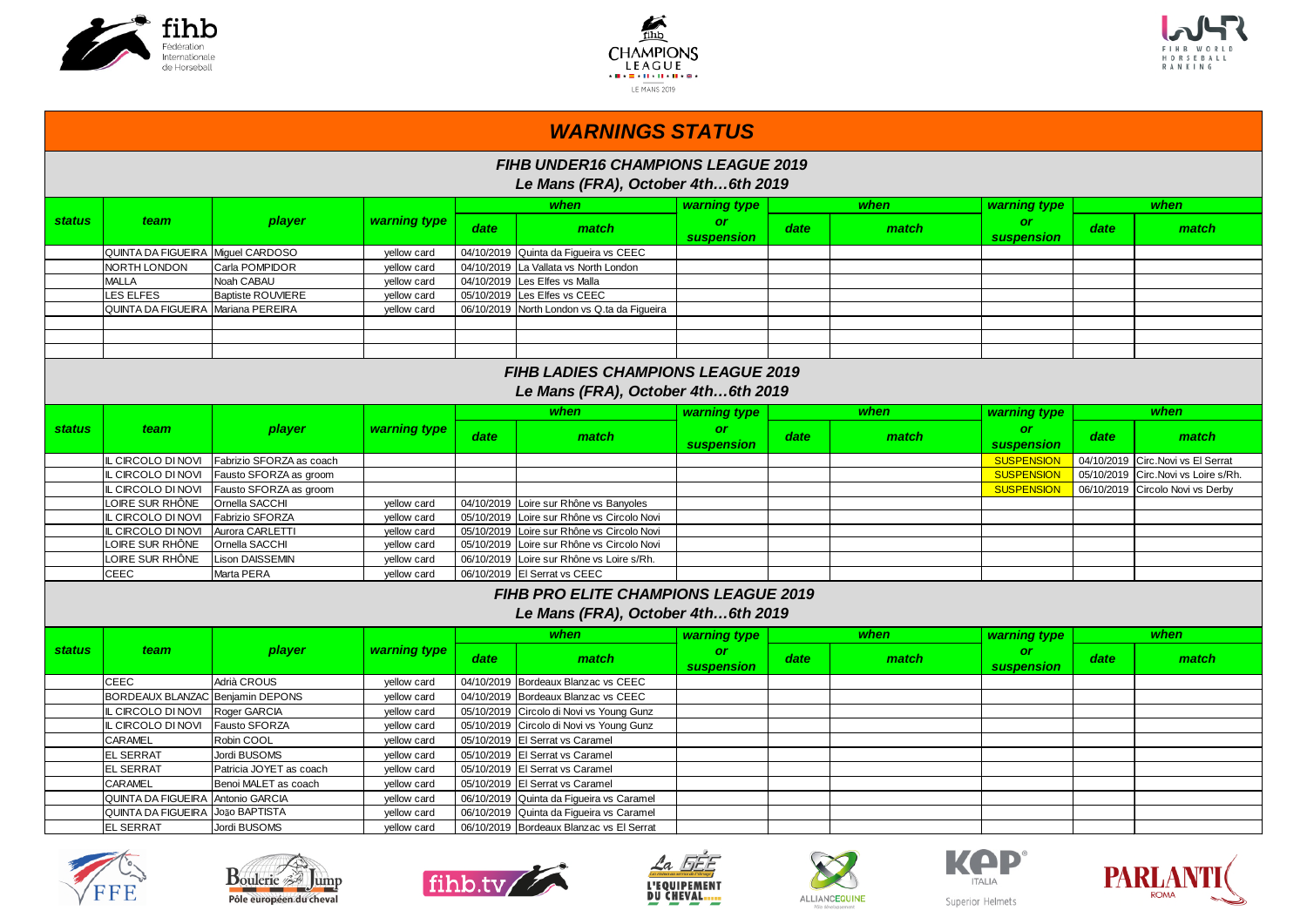



# *FIHB Champions League 2019 Le Mans (FRA), October 4th…6th 2019*





**LE MANS 2019** 

# *UNDER16 MATCH SHEETS*













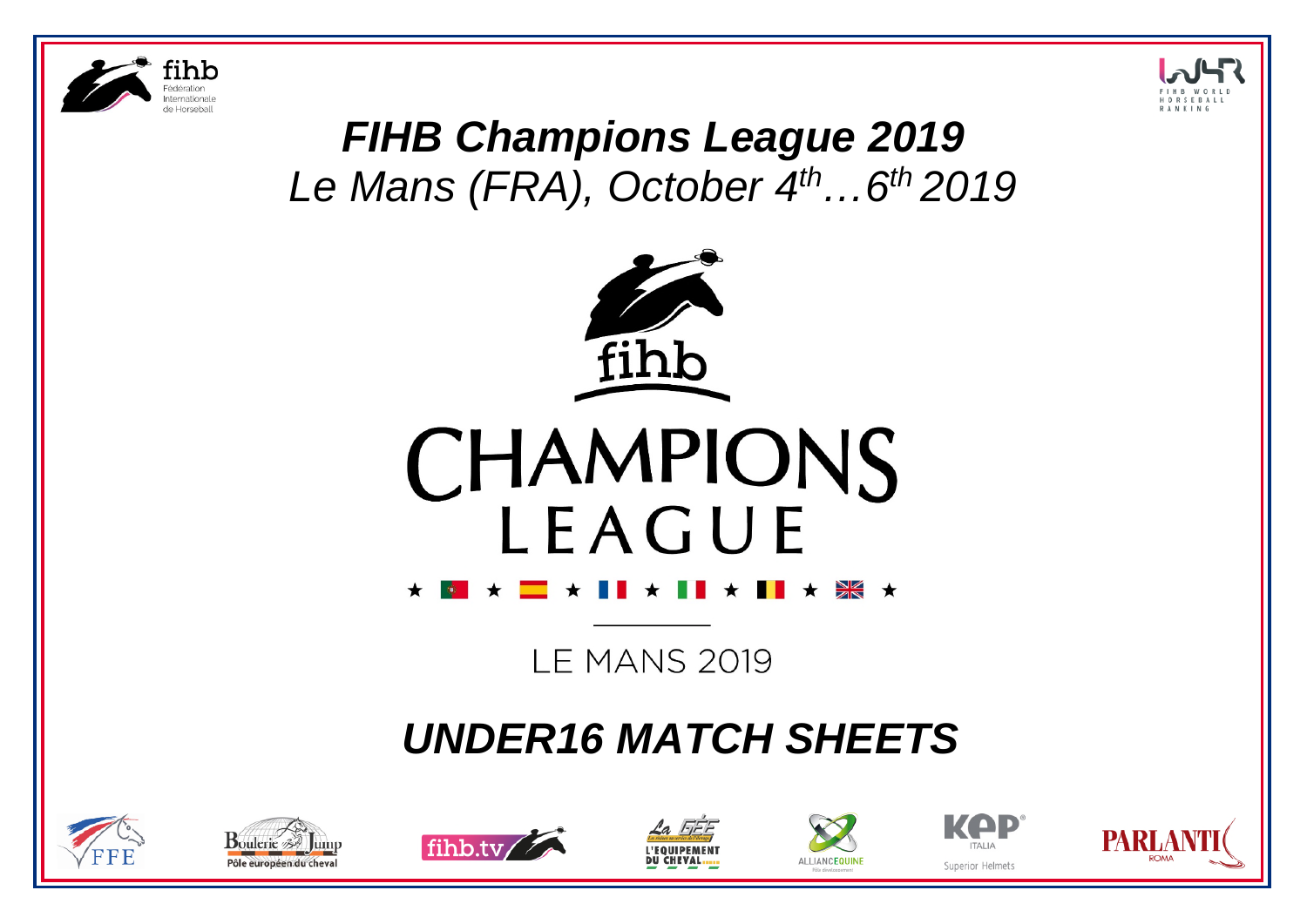





### *MATCH SHEET*

|              | <b>Competition: FIHB UNDER16 CHAMPIONS LEAGUE 2019</b><br><b>Place: Le Mans (FRA)</b><br>Date: X October 4th<br>$\Box$ October 5th<br><b>Category: Under16</b><br>$\Box$ October 6h 2019 |        |               |                        |          |              |                        |                                     |        |       |                           |          |              |  |
|--------------|------------------------------------------------------------------------------------------------------------------------------------------------------------------------------------------|--------|---------------|------------------------|----------|--------------|------------------------|-------------------------------------|--------|-------|---------------------------|----------|--------------|--|
|              | Team A: QUINTA DA FIGUEIRA (POR)                                                                                                                                                         |        |               |                        |          |              |                        | <b>CEEC (ESP)</b><br><b>Team B:</b> |        |       |                           |          |              |  |
|              | <b>PLAYER</b>                                                                                                                                                                            |        |               | 1st half               | 2nd half | warning      |                        | <b>PLAYER</b>                       |        |       | 1st half                  | 2nd half | warning      |  |
|              | <b>Tomas FIGUEIREDO</b>                                                                                                                                                                  |        |               |                        |          |              | $\overline{2}$         | Laia MICOLAU                        |        |       |                           |          |              |  |
| 5            | <b>Mariana PEREIRA</b>                                                                                                                                                                   |        |               |                        |          |              | 3                      | <b>Maurici MARTINEZ</b>             |        |       |                           |          |              |  |
| 6            | <b>Miguel CARDOSO</b>                                                                                                                                                                    |        |               |                        |          | Y            | 4                      | <b>Jacob ESPING-ANDERSEN</b>        |        |       |                           |          |              |  |
|              | Miguel FERNANDES                                                                                                                                                                         |        |               |                        |          |              | 5                      | <b>Aloma MONTMANY</b>               |        |       |                           |          |              |  |
|              | <b>8C Xavier PERABOA</b>                                                                                                                                                                 |        |               |                        |          | <b>6C</b>    | <b>Elena GUERRERO</b>  |                                     |        |       |                           |          |              |  |
| 9            | <b>Martim FERNANDES</b>                                                                                                                                                                  |        |               |                        |          |              | 9                      | <b>Malo BLANCHARD</b>               |        |       |                           |          |              |  |
|              |                                                                                                                                                                                          |        |               |                        |          |              |                        |                                     |        |       |                           |          |              |  |
|              |                                                                                                                                                                                          |        |               |                        |          |              |                        |                                     |        |       |                           |          |              |  |
|              |                                                                                                                                                                                          | r.t.:  | $\vert$ r.t.: | 1st half               | 2nd half | <b>FINAL</b> |                        |                                     | r.t.   | r.t.: | 1st half                  | 2nd half | <b>FINAL</b> |  |
|              | time out                                                                                                                                                                                 | 2      | 2             | 7                      | 4        |              | time out               |                                     | 2      | 4     | 5                         | 9        |              |  |
| penalty n.1: | $\blacktriangleleft$                                                                                                                                                                     | coach: |               | <b>Antonio GARCIA</b>  |          | penalty n.1: |                        |                                     | coach: |       | <b>Miquel JULIA</b>       |          |              |  |
|              | horse referee                                                                                                                                                                            |        | chair referee |                        |          |              | time keeper            |                                     |        |       | match sheet               |          |              |  |
| Iname        | <b>Robin GUYON</b>                                                                                                                                                                       | name   |               | <b>Maurizio PERCIA</b> |          | name         | <b>Xavier BREMONDY</b> |                                     | name   |       | <b>Anne Lise DESCAMPS</b> |          |              |  |
| note:        |                                                                                                                                                                                          |        |               |                        |          |              |                        |                                     |        |       |                           |          |              |  |













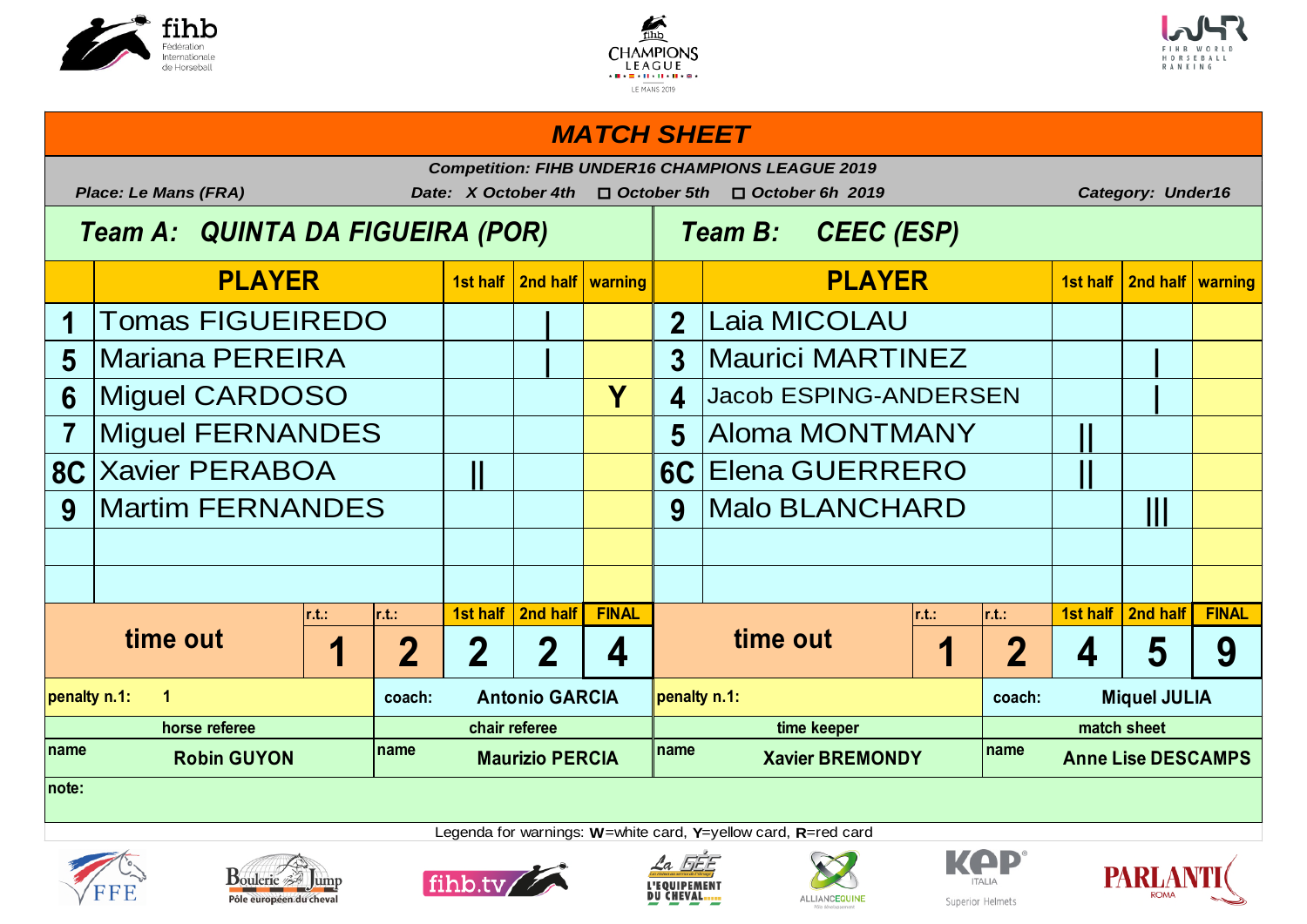





### *MATCH SHEET*

|                  |                             |        |               |                                                                                              |                    |                     |                         | <b>Competition: FIHB UNDER16 CHAMPIONS LEAGUE 2019</b> |                          |                          |                       |                         |              |
|------------------|-----------------------------|--------|---------------|----------------------------------------------------------------------------------------------|--------------------|---------------------|-------------------------|--------------------------------------------------------|--------------------------|--------------------------|-----------------------|-------------------------|--------------|
|                  | <b>Place: Le Mans (FRA)</b> |        |               | Date: X October 4th                                                                          |                    | $\Box$ October 5th  |                         | $\Box$ October 6h 2019                                 |                          | <b>Category: Under16</b> |                       |                         |              |
|                  | Team A: LA VALLATA (ITA)    |        |               |                                                                                              |                    |                     |                         | <b>NORTH LONDON (GBR)</b><br><b>Team B:</b>            |                          |                          |                       |                         |              |
|                  | <b>PLAYER</b>               |        |               | 1st half                                                                                     | 2nd half   warning |                     |                         | <b>PLAYER</b>                                          |                          |                          | 1st half              | 2nd half   warning      |              |
| <b>1C</b>        | <b>Luca LANZI</b>           |        |               |                                                                                              |                    |                     |                         | <b>Thomas DUFFLEY</b>                                  |                          |                          |                       |                         |              |
| $\overline{2}$   | <b>Beatrice CREPALDI</b>    |        |               |                                                                                              |                    |                     | $\overline{2}$          | <b>Carla POMPIDOR</b>                                  |                          |                          |                       | Y                       |              |
| $\overline{3}$   | Giacomo LANZI               |        |               |                                                                                              |                    |                     |                         | <b>3C Jodie LANFREY</b>                                |                          |                          |                       |                         |              |
| $\blacktriangle$ | Elia COLOMBO                |        |               |                                                                                              |                    | $\blacktriangle$    | <b>Josie FORD</b>       |                                                        |                          |                          |                       |                         |              |
| 5                | <b>Alessandro VIVIANI</b>   |        |               |                                                                                              |                    | 5                   | <b>Charlie MITCHELL</b> |                                                        |                          |                          |                       |                         |              |
| 6                | <b>Greta COLLA</b>          |        |               |                                                                                              |                    |                     |                         |                                                        |                          |                          |                       |                         |              |
|                  |                             |        |               |                                                                                              |                    |                     |                         |                                                        |                          |                          |                       |                         |              |
|                  |                             |        |               |                                                                                              |                    |                     |                         |                                                        |                          |                          |                       |                         |              |
|                  |                             | r.t.   | $\vert$ r.t.: | 1st half                                                                                     | 2nd half           | <b>FINAL</b>        |                         |                                                        | r.t.: 3'11"  r.t.: 0'58" |                          |                       | 1st half   2nd half     | <b>FINAL</b> |
|                  | time out                    |        | $\bf{2}$      | 5                                                                                            | 6                  | $\blacksquare$<br>1 |                         | time out                                               |                          |                          | 4                     | $\overline{\mathbf{2}}$ | 6            |
| penalty n.1:     | $\mathbf 1$                 | coach: |               | <b>Nadia OLDANI</b>                                                                          |                    | penalty n.1:        | $\mathbf 1$             |                                                        | coach:                   |                          | <b>Reece McNAMARA</b> |                         |              |
|                  | horse referee               |        | chair referee |                                                                                              |                    |                     | time keeper             |                                                        |                          |                          | match sheet           |                         |              |
| <b>Iname</b>     | <b>Francesc PUY</b>         | name   |               | name<br>Iname<br><b>Xavier BREMONDY</b><br><b>Javier HERMOSO</b><br><b>Marianne LE CORRE</b> |                    |                     |                         |                                                        |                          |                          |                       |                         |              |
| Inote:           |                             |        |               |                                                                                              |                    |                     |                         |                                                        |                          |                          |                       |                         |              |









Legenda for warnings: **W**=white card, **Y**=yellow card, **R**=red card





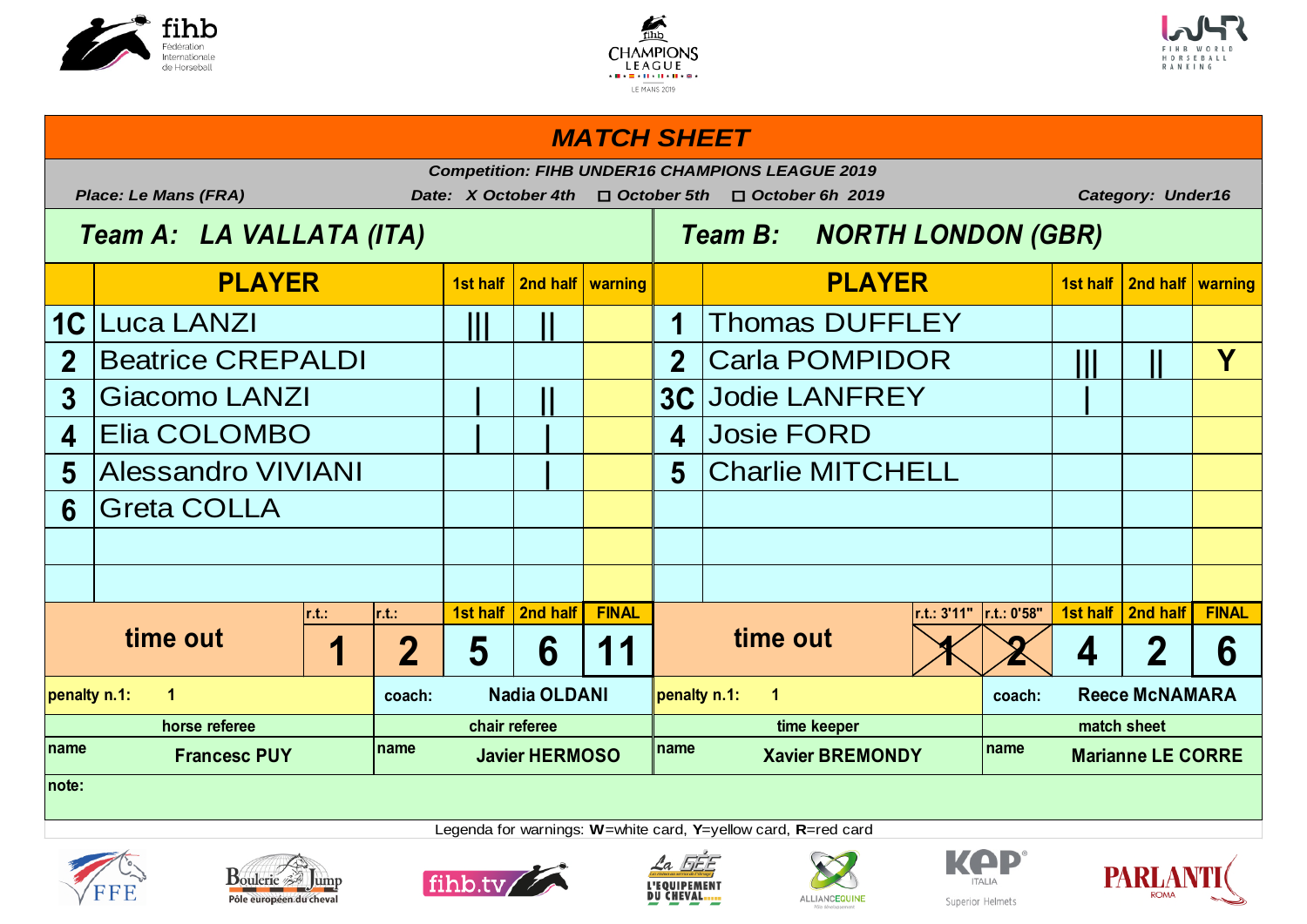





# **1st half 2nd half warning 1st half 2nd half warning 1 | 1 |** Massimiliano SORESI Alicia PONGA 2 Baptiste ROUVIERE  $\begin{array}{|c|c|c|c|c|c|}\hline \text{3} & \text{Guillem GUZMAN} & \text{ }\end{array}$ **3C** Anasthasia DUBOIS Let  $\begin{array}{|c|c|c|c|c|c|} \hline \text{1 & \text{4} & \text{Leyre VICIOSO} \hline \end{array}$ **4 | 5 |** Teddy EGEA Rita PLANA **5 ||| | 6C ||| Y** Julien RUBATTI Noah CABAU **6 r.t.: 0'10" r.t.: 1st half 2nd half FINAL r.t.: r.t.: 1st half 2nd half FINAL**  $\left| \left. \left. \right. \right| \left. \right| \left. \right| \left. \right| \left. \right| \left. \right| \left. \right| \left. \right| \left. \right| \left. \right| \left. \right| \left. \right| \left. \right| \left. \right| \left. \right| \left. \right| \left. \right| \left. \right| \left. \right| \left. \right| \left. \right| \left. \right| \left. \right| \left. \right| \left. \right| \left. \right| \left. \right| \left. \right| \left. \right| \left. \right| \left. \right| \left. \right| \left. \right| \left. \right| \left. \right| \$ **coach: coach: penalty n.1: Raphaël DUBOIS penalty n.1: 1 Bruno CABAU** name **12.1 Francesc PUY name Robin GUYON name Xavier BREMONDY name horse referee chair referee time keeper match sheet Marianne LE CORRE note: time out time out** Margot SAMMIEZ **PLAYER PLAYER** *MATCH SHEET Competition: FIHB UNDER16 CHAMPIONS LEAGUE 2019 Place: Le Mans (FRA) Date: X October 4th* o *October 5th* o *October 6h 2019 Category: Under16 Team A: LES ELFES (FRA) Team B: MALLA (ESP)*









Legenda for warnings: **W**=white card, **Y**=yellow card, **R**=red card





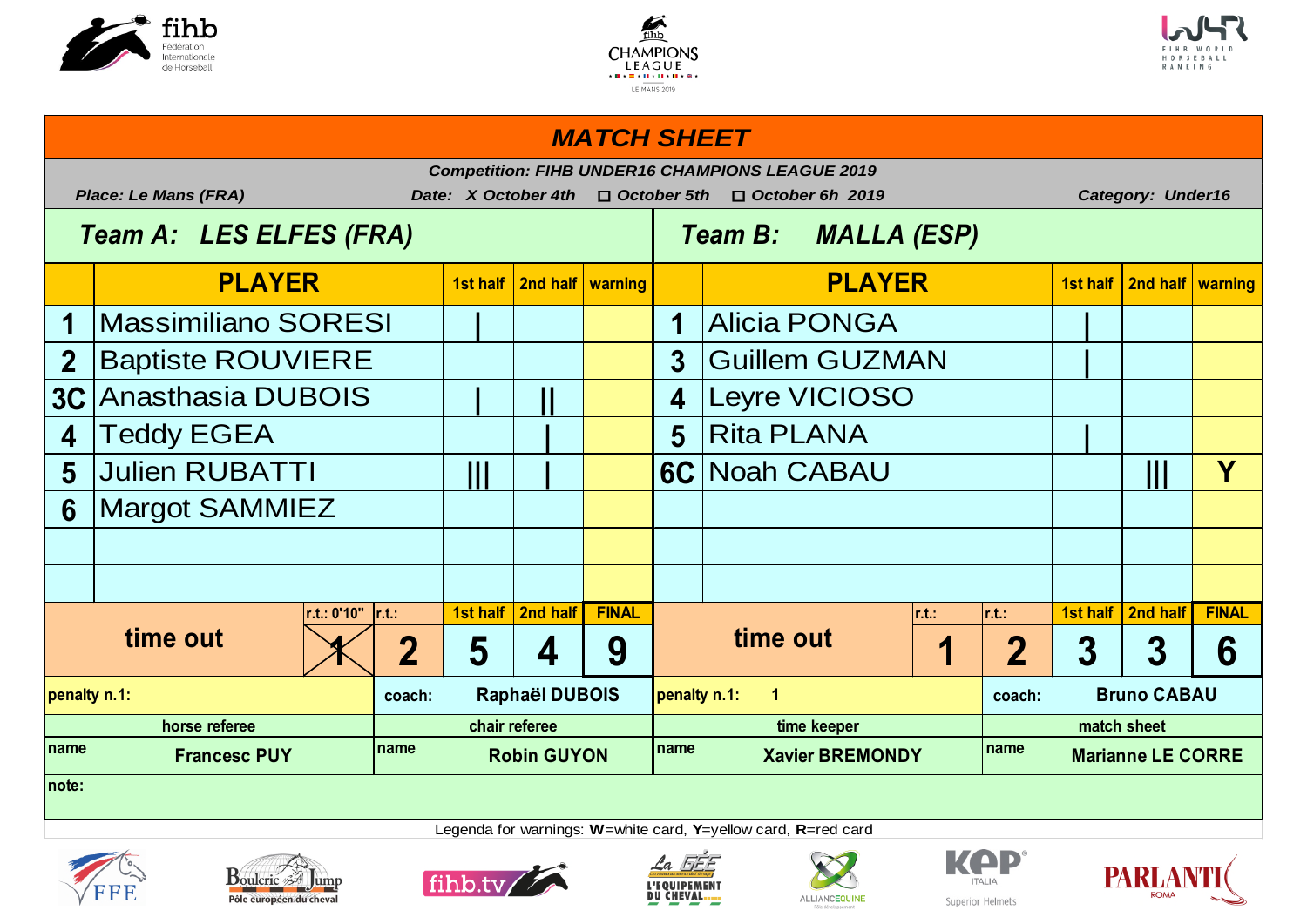





### **1st half 2nd half warning 1st half 2nd half warning** Aleix CROUS | | | | | | | **2 | 2 |** Ruth SOLE' Timothée DELCROIX **3 3 |** Josep ORIOL Louis VADEBELE **4C**  $|$  **Sauc VILA 1988 1989 1989 1989 1980 1980 5** Alessandro BARONI | || | | | | | 5 | Alban LE TACON | | | | | | | | | | | | | **6 | 6 r.t.: r.t.: 1st half 2nd half FINAL r.t.: 1'37" r.t.: 2'19" 1st half 2nd half FINAL 1** | **2** | **4** | **3+1** | **8** | **1 1 1 1 1 6** | **7** | **1 1 6** | **7** | **coach: coach: coach: coach: coach: coach: coach: coach: coach: coach: coach: coach: coach: coach: coach: coach: coach: coach: coach: coach: coach: coach: coach: coach: coach name name name name penalty n.1: Jordi SERRA penalty n.1: Yves TOSETTO horse referee chair referee time keeper match sheet Marianne LE CORRE note: note: golden goal of the Spanish player n.4, Sauc VILA, after 2'27" of the extra time time out time out Suzanne LE TACON** Louan SIEST Charles DE NONANCORUT **PLAYER PLAYER** *MATCH SHEET Competition: FIHB UNDER16 CHAMPIONS LEAGUE 2019 Place: Le Mans (FRA) Date: X October 4th* o *October 5th* o *October 6h 2019 Category: Under16 Team A: ALFORGES (ESP) Team B: NANCY GRAND EST (FRA)*













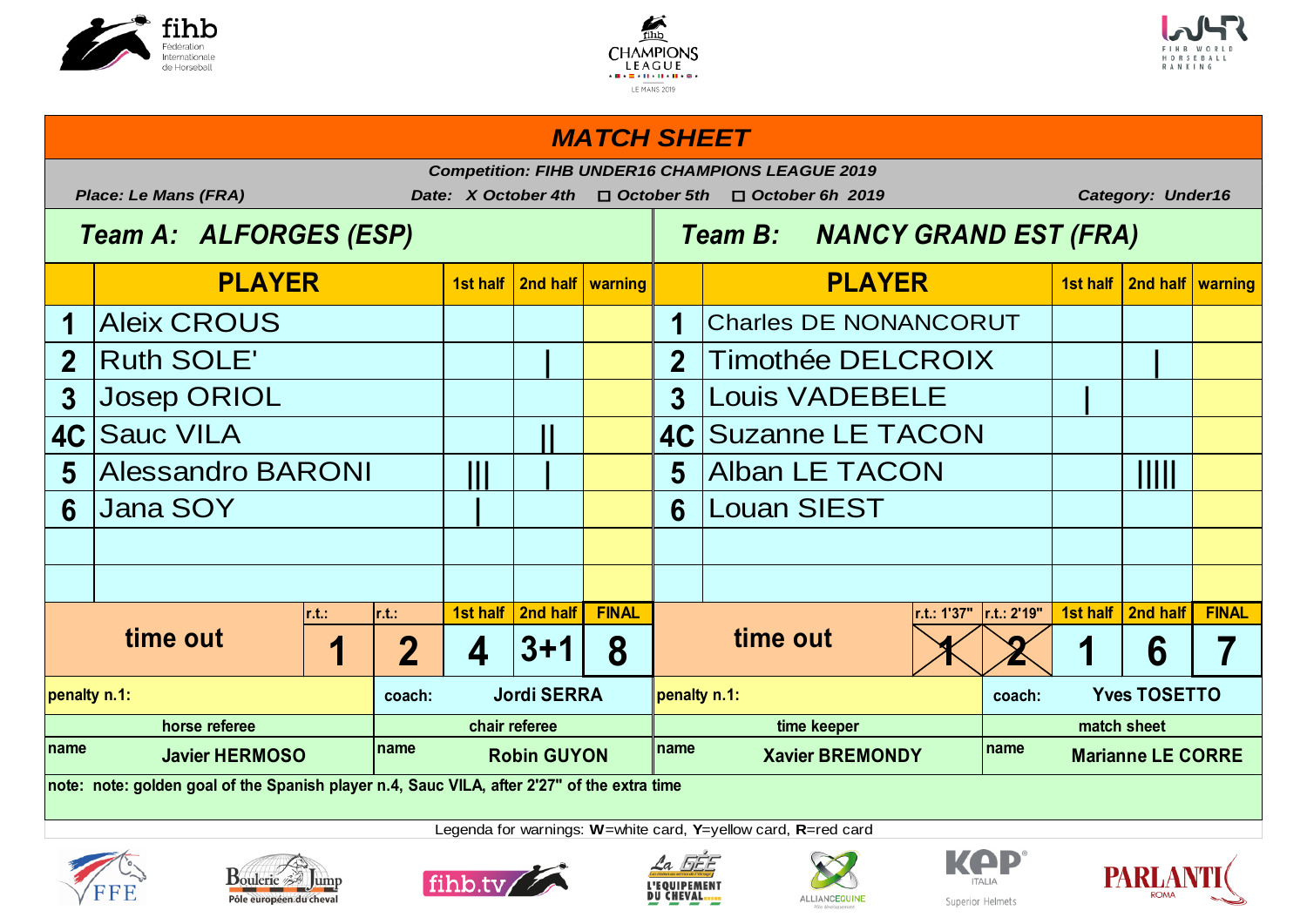





### *MATCH SHEET*

|              | <b>Place: Le Mans (FRA)</b> |             | Date:                                                                                      |                    |          | $\Box$ October 4th X October 5th |                       | <b>Competition: FIHB UNDER16 CHAMPIONS LEAGUE 2019</b><br>$\Box$ October 6h 2019 |               |             | <b>Category: Under16</b> |          |              |
|--------------|-----------------------------|-------------|--------------------------------------------------------------------------------------------|--------------------|----------|----------------------------------|-----------------------|----------------------------------------------------------------------------------|---------------|-------------|--------------------------|----------|--------------|
|              | Team A: MALLA (ESP)         |             |                                                                                            |                    |          |                                  |                       | QUINTA DA FIGUEIRA (POR)<br><b>Team B:</b>                                       |               |             |                          |          |              |
|              | <b>PLAYER</b>               |             |                                                                                            | 1st half           |          | 2nd half   warning               |                       |                                                                                  | <b>PLAYER</b> |             | 1st half                 | 2nd half | warning      |
|              | <b>Alicia PONGA</b>         |             |                                                                                            |                    |          |                                  | 1                     | <b>Tomas FIGUEIREDO</b>                                                          |               |             |                          |          |              |
| 3            | <b>Guillem GUZMAN</b>       |             |                                                                                            | W                  |          |                                  | $\overline{2}$        | <b>Mariana PEREIRA</b>                                                           |               |             |                          |          |              |
| 4            | <b>Leyre VICIOSO</b>        |             |                                                                                            |                    |          |                                  | 6                     | <b>Miguel CARDOSO</b>                                                            |               |             |                          |          |              |
| 5            | <b>Rita PLANA</b>           |             |                                                                                            |                    |          |                                  |                       | <b>Miguel FERNANDES</b>                                                          |               |             |                          |          |              |
|              | 6C Noah CABAU               |             |                                                                                            | Ш                  |          | 8C <sub>1</sub>                  | <b>Xavier PERABOA</b> |                                                                                  |               |             |                          |          |              |
|              |                             |             |                                                                                            |                    |          |                                  | 9                     | <b>Martim FERNANDES</b>                                                          |               |             |                          |          |              |
|              |                             |             |                                                                                            |                    |          |                                  |                       |                                                                                  |               |             |                          |          |              |
|              |                             |             |                                                                                            |                    |          |                                  |                       |                                                                                  |               |             |                          |          |              |
|              |                             | r.t.: 3'10" | $\vert$ r.t.:                                                                              | 1st half           | 2nd half | <b>FINAL</b>                     |                       |                                                                                  | r.t.          | r.t.: 0'34" | 1st half                 | 2nd half | <b>FINAL</b> |
|              | time out                    | 2           | 5                                                                                          | 6                  | 11       |                                  | time out              |                                                                                  |               | 5           | 4                        | 9        |              |
| penalty n.1: |                             | coach:      |                                                                                            | <b>Bruno CABAU</b> |          | penalty n.1:                     | $\blacktriangleleft$  |                                                                                  | coach:        |             | <b>Antonio GARCIA</b>    |          |              |
|              | horse referee               |             | chair referee                                                                              |                    |          |                                  | time keeper           |                                                                                  |               |             | match sheet              |          |              |
| Iname        | <b>Maurizio PERCIA</b>      | name        | name<br>Iname<br><b>Robin GUYON</b><br><b>Xavier BREMONDY</b><br><b>Anne Lise DESCAMPS</b> |                    |          |                                  |                       |                                                                                  |               |             |                          |          |              |
| Inote:       |                             |             |                                                                                            |                    |          |                                  |                       |                                                                                  |               |             |                          |          |              |













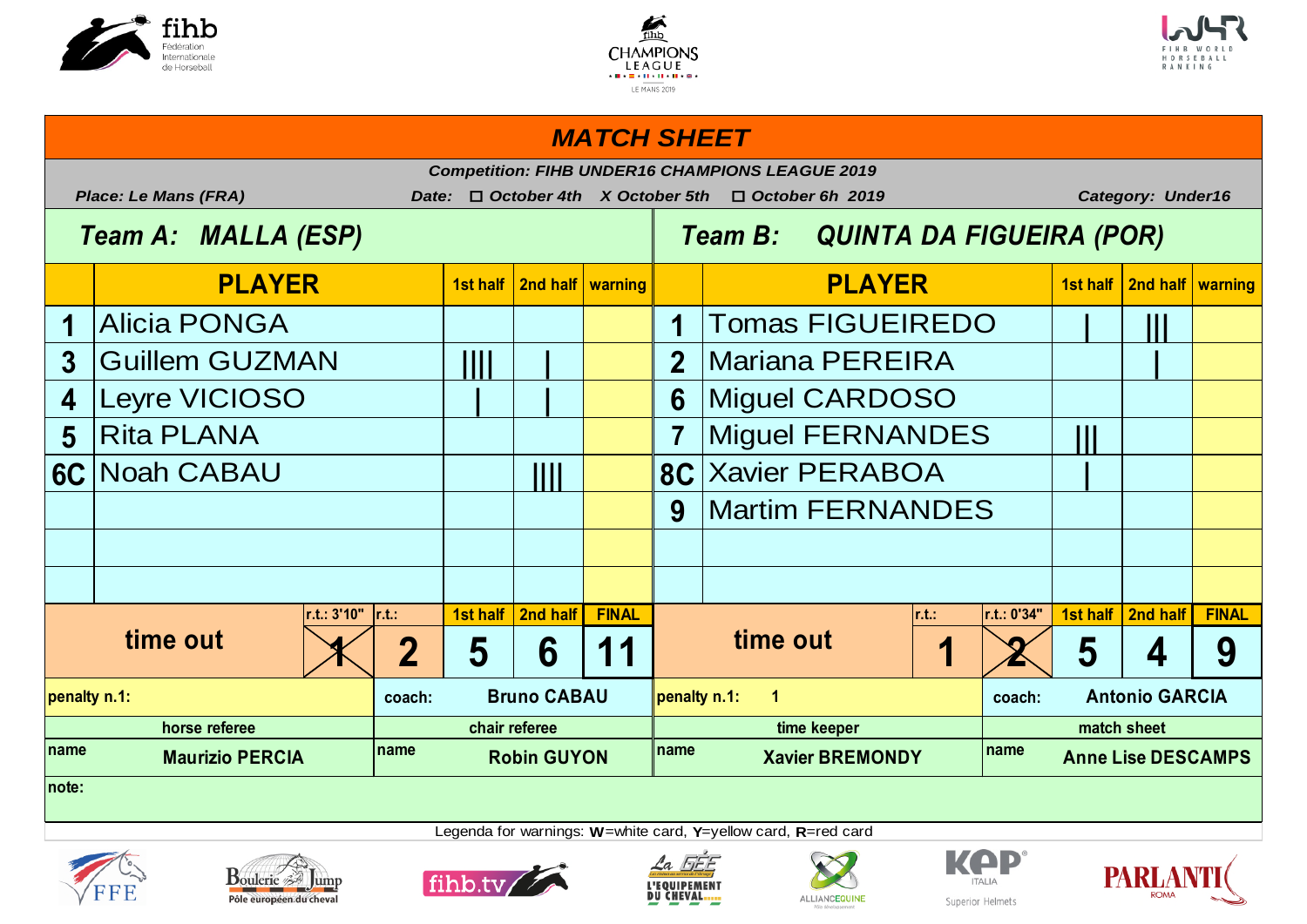





# 1st half | 2nd half | warning | **1st half all and half and half and half warning** in the state of the **1st half warning** 1 Charles DE NONANCORUT | | | | | | | 1 Thomas DUFFLEY 2 Timothée DELCROIX  $\begin{array}{|c|c|c|c|c|c|c|c|c|} \hline \textbf{1} & \textbf{2} & \textbf{Carla POMPIDOR} \ \hline \end{array}$ **3 | | 3C** Louis VADEBELE Jodie LANFREY **4C** Suzanne LE TACON  $\begin{array}{|c|c|c|c|c|c|} \hline & & & & & 4 \end{array}$  **4** Josie FORD **5 5** Alban LE TACON Charlie MITCHELL **6 |** Louan SIEST **r.t.: r.t.: 4'22" 1st half 2nd half FINAL r.t.: r.t.: 0'23" 1st half 2nd half FINAL 1** 2 3 4 7 **1 <b>1 1 2** 1 1 2 **coach: coach: name name name name penalty n.1: 1 Yves TOSETTO penalty n.1: 1 Recee McNAMARA horse referee chair referee time keeper match sheet Javier HERMOSO Maurizio PERCIA Marianne LE CORRE Anne Lise DESCAMPS note: time out 1 2 3 4 7 time out PLAYER PLAYER** *MATCH SHEET Competition: FIHB UNDER16 CHAMPIONS LEAGUE 2019 Place: Le Mans (FRA) Date:* o *October 4th X October 5th* o *October 6h 2019 Category: Under16 Team A: NANCY GRAND EST (FRA) Team B: NORTH LONDON (GBR)*









Legenda for warnings: **W**=white card, **Y**=yellow card, **R**=red card





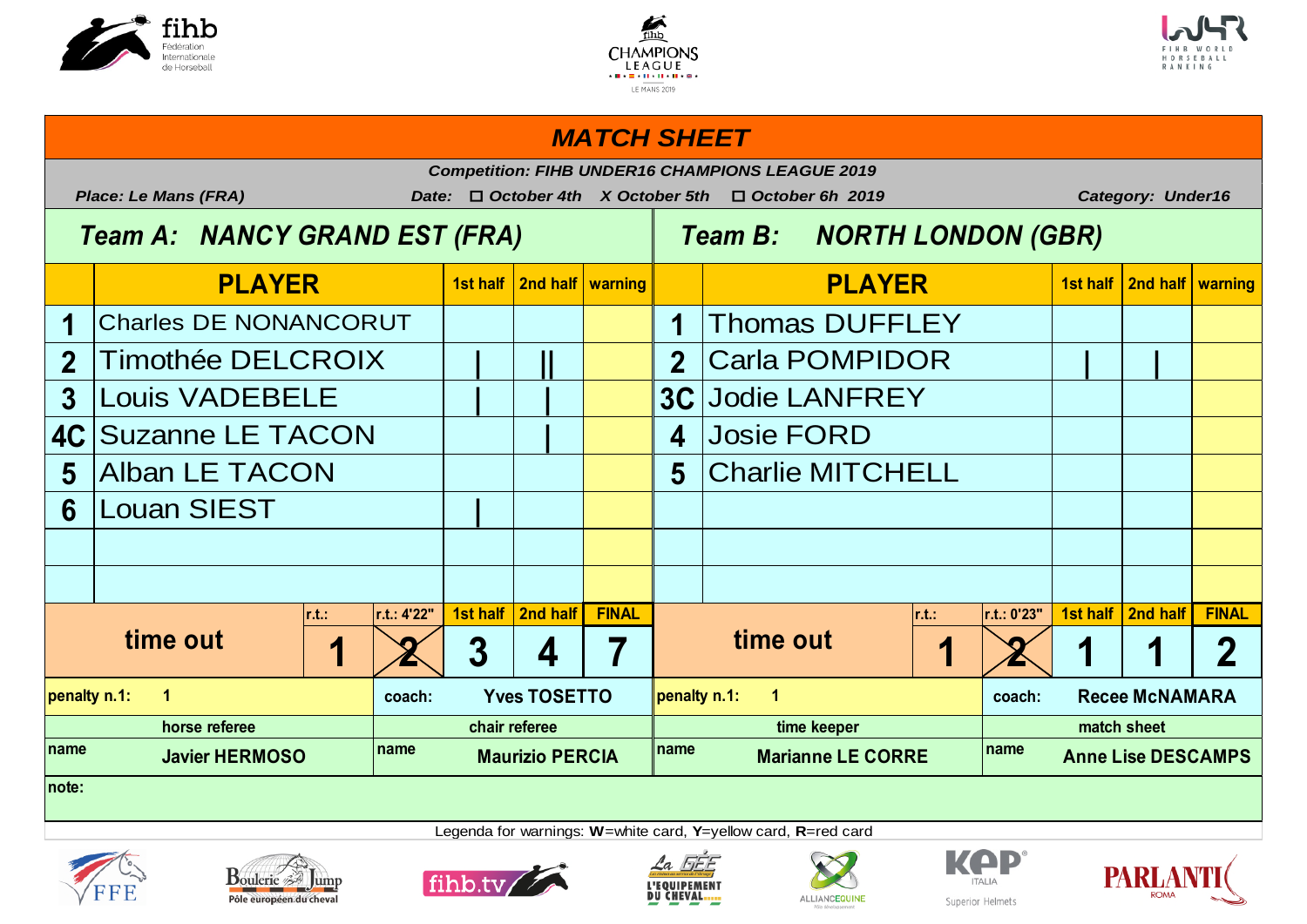





# **1st half 2nd half warning 1st half 2nd half warning 1 | 2** Massimiliano SORESI Laia MICOLAU 2 **Baptiste ROUVIERE**  $\begin{array}{|c|c|c|c|c|}\n\hline\n\text{|} & \text{|} & \text{|} & \text{|} & \text{Maurici MARTINEZ} & \text{|} & \text{|} \end{array}$ **3C | || 4 4 | 5 5 6C |** Julien RUBATTI Elena GUERRERO **6 9 |** Margot SAMMIEZ Malo BLANCHARD **r.t.: 1'08" r.t.: 1st half 2nd half FINAL r.t.: r.t.: 1'09" 1st half 2nd half FINAL**  $1 \times 2 \times 2 \times 4 \times 6$  **time out**  $1 \times 2 \times 2 \times 4$ **coach: coach: penalty n.1: Raphaël DUBOIS penalty n.1: Miquel JULIA** name **name name name name name name name name name name name name PLAYER PLAYER** *MATCH SHEET Competition: FIHB UNDER16 CHAMPIONS LEAGUE 2019 Place: Le Mans (FRA) Date:* o *October 4th X October 5th* o *October 6h 2019 Category: Under16 Team A: LES ELFES (FRA) Team B: CEEC (ESP)* **Jacob ESPING-ANDERSEN** Aloma MONTMANY **time out**  $\begin{array}{|c|c|c|c|c|}\hline \text{time out} & \text{if} & \text{if} & \text{if} & \text{if} & \text{if} & \text{if} & \text{if} & \text{if} & \text{if} & \text{if} & \text{if} & \text{if} & \text{if} & \text{if} & \text{if} & \text{if} & \text{if} & \text{if} & \text{if} & \text{if} & \text{if} & \text{if} & \text{if} & \text{if} & \text{if} & \text{if} & \text{if} & \text{if} & \text{if} & \text{if} & \text{if$ **horse referee chair referee time keeper match sheet Marianne LE CORRE note:**













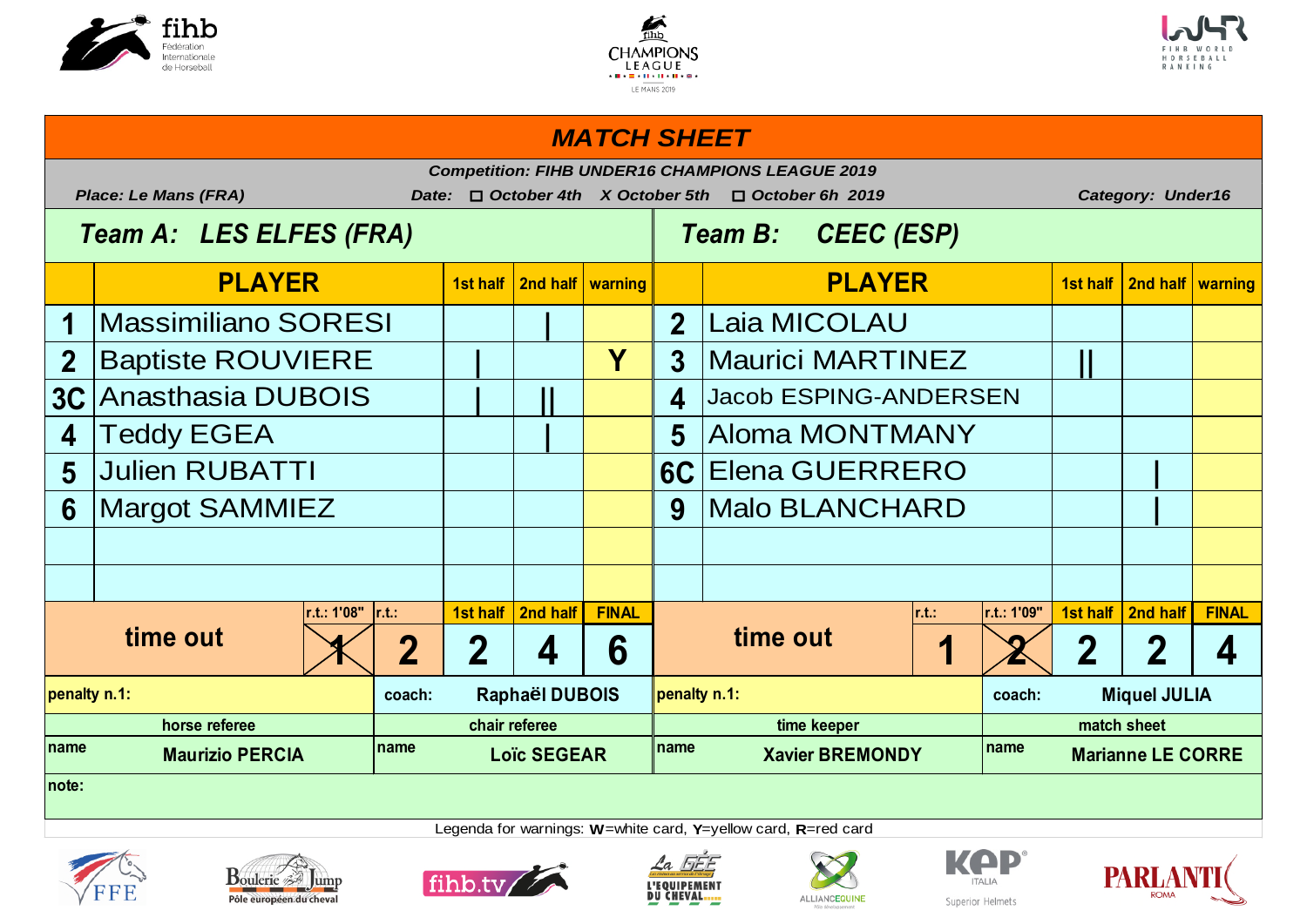





### *MATCH SHEET*

|                | <b>Place: Le Mans (FRA)</b>                       |                          | Date:         |                    |          |                    | <b>Competition: FIHB UNDER16 CHAMPIONS LEAGUE 2019</b><br>$\Box$ October 4th X October 5th<br>$\Box$ October 6h 2019 |                                                                           |                          |                 |             | <b>Category: Under16</b> |                         |              |
|----------------|---------------------------------------------------|--------------------------|---------------|--------------------|----------|--------------------|----------------------------------------------------------------------------------------------------------------------|---------------------------------------------------------------------------|--------------------------|-----------------|-------------|--------------------------|-------------------------|--------------|
|                | Team A: ALFORGES (ESP)                            |                          |               |                    |          |                    |                                                                                                                      |                                                                           | Team B: LA VALLATA (ITA) |                 |             |                          |                         |              |
|                | <b>PLAYER</b>                                     |                          |               | 1st half           |          | 2nd half   warning |                                                                                                                      |                                                                           | <b>PLAYER</b>            |                 |             | 1st half                 | 2nd half   warning      |              |
|                | <b>Aleix CROUS</b>                                |                          |               |                    |          |                    | 1C                                                                                                                   | <b>Luca LANZI</b>                                                         |                          |                 |             |                          |                         |              |
| $\overline{2}$ | <b>Ruth SOLE'</b>                                 |                          |               |                    |          |                    | $\overline{2}$                                                                                                       |                                                                           | <b>Beatrice CREPALDI</b> |                 |             |                          |                         |              |
| $\overline{3}$ | <b>Josep ORIOL</b>                                |                          |               |                    |          |                    | 3                                                                                                                    |                                                                           | Giacomo LANZI            |                 |             |                          |                         |              |
| 4C             | <b>Sauc VILA</b>                                  |                          |               |                    |          |                    | $\overline{\mathbf{4}}$                                                                                              |                                                                           | Elia COLOMBO             |                 |             |                          |                         |              |
| 5              | <b>Alessandro BARONI</b>                          |                          |               |                    |          | 5                  | <b>Alessandro VIVIANI</b>                                                                                            |                                                                           |                          |                 |             |                          |                         |              |
| 6              | <b>Jana SOY</b>                                   |                          |               |                    |          |                    | 6                                                                                                                    | <b>Greta COLLA</b>                                                        |                          |                 |             |                          |                         |              |
|                |                                                   |                          |               |                    |          |                    |                                                                                                                      |                                                                           |                          |                 |             |                          |                         |              |
|                |                                                   |                          |               |                    |          |                    |                                                                                                                      |                                                                           |                          |                 |             |                          |                         |              |
|                |                                                   | r.t.                     | $\vert$ r.t.: | 1st half           | 2nd half | <b>FINAL</b>       |                                                                                                                      |                                                                           |                          | $\mathsf{r.t.}$ | r.t.: 4'42" | 1st half                 | 2nd half                | <b>FINAL</b> |
|                | time out                                          | $\overline{\phantom{a}}$ | 2             | $\overline{3}$     | 5        | 8                  |                                                                                                                      | time out                                                                  |                          | ø               |             | 3                        | $\overline{\mathbf{2}}$ | 5            |
| penalty n.1:   |                                                   | coach:                   |               | <b>Jordi SERRA</b> |          | penalty n.1:       | $\blacktriangleleft$                                                                                                 |                                                                           |                          | coach:          |             | <b>Nadia OLDANI</b>      |                         |              |
|                | horse referee<br>chair referee                    |                          |               |                    |          |                    |                                                                                                                      | time keeper                                                               |                          |                 |             |                          | match sheet             |              |
| Iname          | Iname<br><b>Robin GUYON</b><br><b>Loïc SEGEAR</b> |                          |               |                    |          |                    |                                                                                                                      | <b>name</b><br>name<br><b>Xavier BREMONDY</b><br><b>Marianne LE CORRE</b> |                          |                 |             |                          |                         |              |
| Inote:         |                                                   |                          |               |                    |          |                    |                                                                                                                      |                                                                           |                          |                 |             |                          |                         |              |









Legenda for warnings: **W**=white card, **Y**=yellow card, **R**=red card





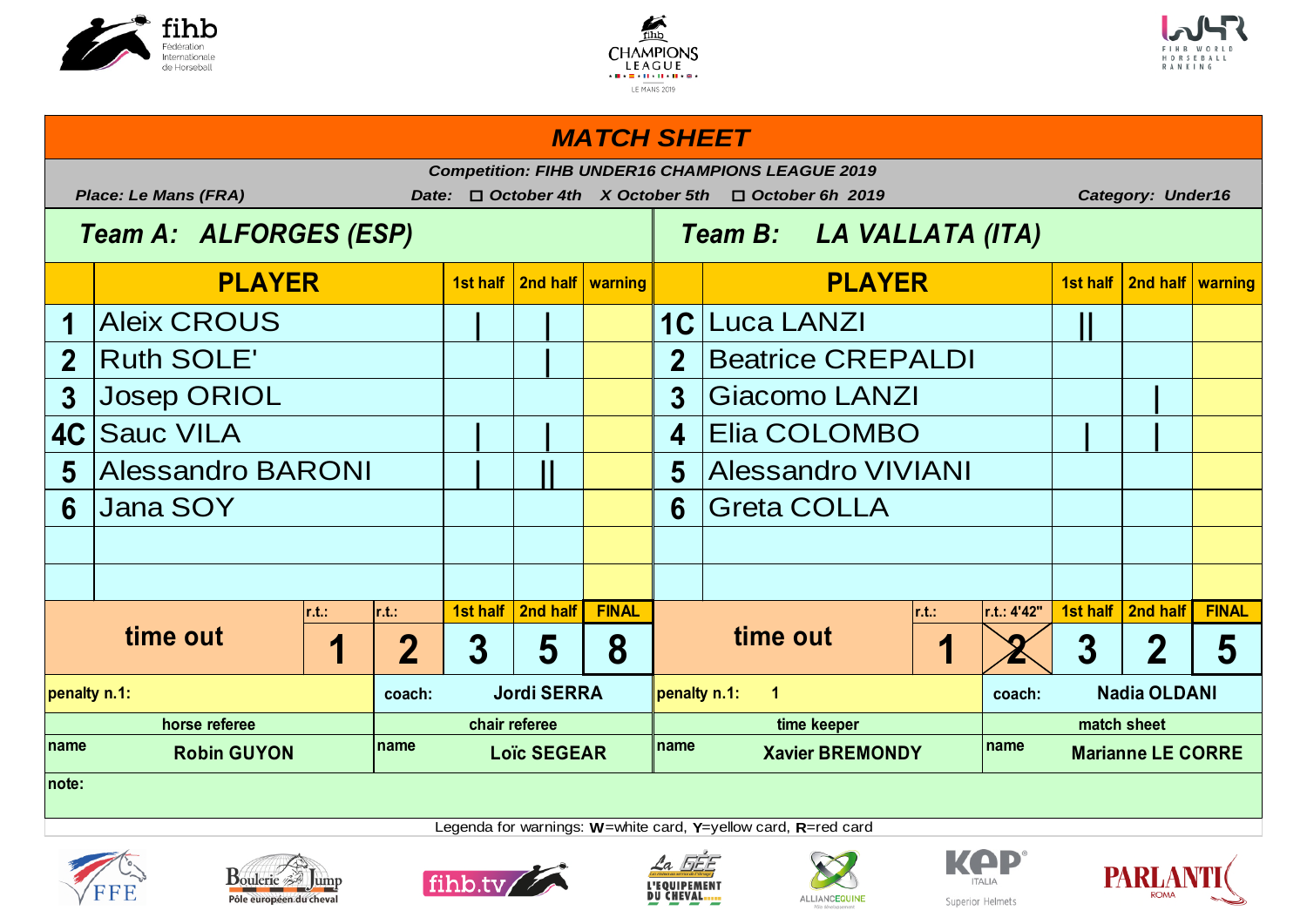





# **1st half 2nd half warning 1st half 2nd half warning** 1 Thomas DUFFLEY Tomas FIGUEIREDO Tomas FIGUEIREDO Tomas FIGUEIREDO **2 | || 2 | Y** Carla POMPIDOR Mariana PEREIRA **3C** Jodie LANFREY **Abuse 1 April 1 April 1 April 1 April 1 April 1 April 1 April 1 April 1 April 1 April 1 April 1 April 1 April 1 April 1 April 1 April 1 April 1 April 1 April 1 April 1 April 1 April 1 April 1 April 1 Ap 4 7 ||| ||||** Josie FORD Miguel FERNANDES **5 8C || |** Charlie MITCHELL Xavier PERABOA **9 |** Martim FERNANDES **r.t.: 0'47" r.t.: 1st half 2nd half FINAL r.t.: 1'27" r.t.: 0'34" 1st half 2nd half FINAL**  $1 \times 2$  | 1 | 2 | 3 |  $1 \times 12$  | 3 |  $15$ **coach: coach: penalty n.1: Reece McNAMARA penalty n.1: Antonio GARCIA name name name name PLAYER PLAYER** *MATCH SHEET Competition: FIHB UNDER16 CHAMPIONS LEAGUE 2019* Place: Le Mans (FRA) Date: □ October 4th □ October 5th X October 6h 2019 Category: Under16  *Team A: NORTH LONDON (GBR) Team B: QUINTA DA FIGUEIRA (POR)* **time out time out horse referee chair referee time keeper match sheet Loïc SEGEAR Maurizio PERCIA Xavier BREMONDY Anne Lise DESCAMPS note:**









Legenda for warnings: **W**=white card, **Y**=yellow card, **R**=red card





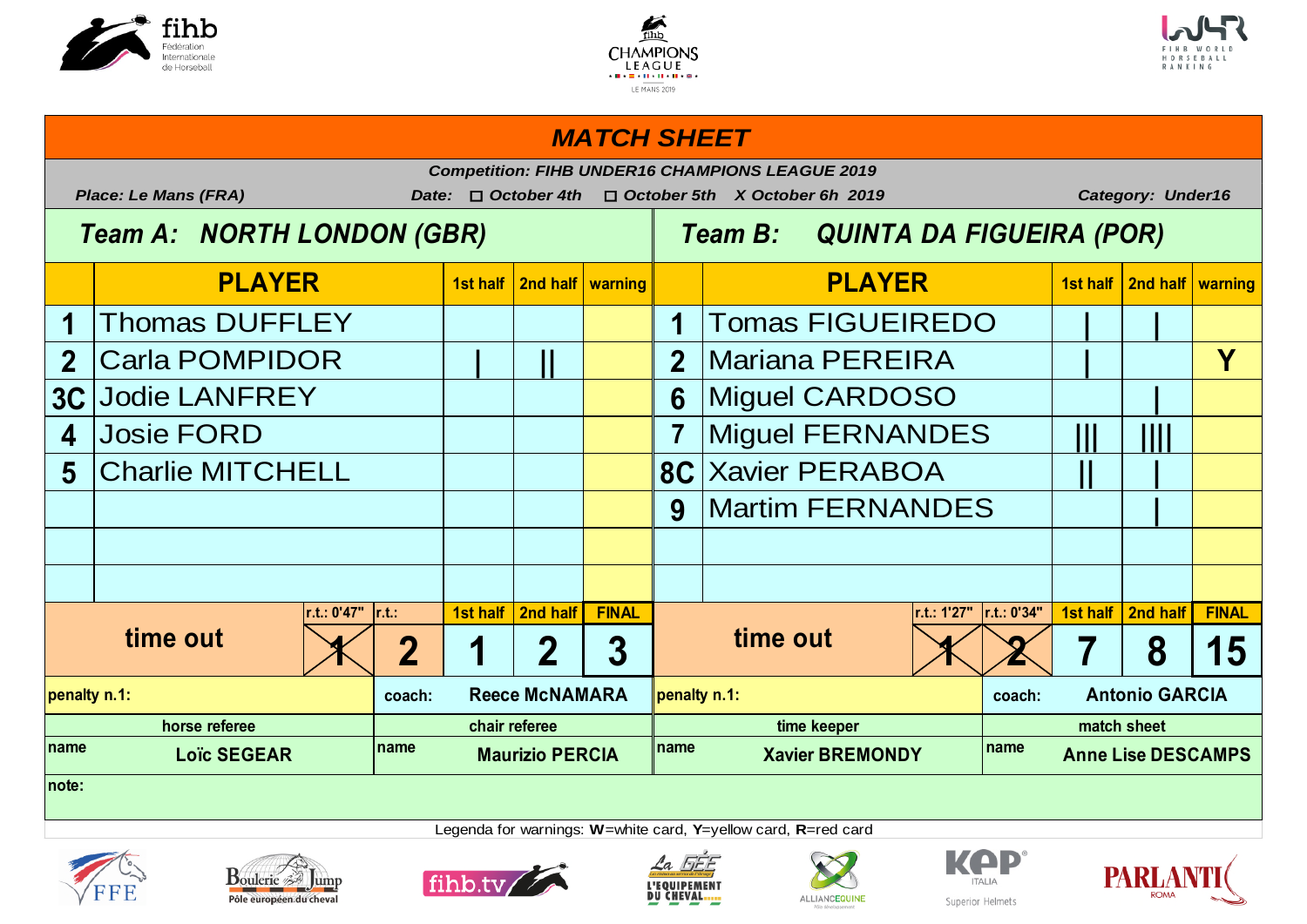





# **1st half 2nd half warning 1st half 2nd half warning** 1 Charles DE NONANCORUT | | | | | | | | | | Alicia PONGA | | | | | | 2 Timothée DELCROIX  $|| \cdot || ||$   $|| \cdot ||$  3 Guillem GUZMAN  $||$ **3 4 || |** Louis VADEBELE Leyre VICIOSO **4C** Suzanne LE TACON Ringley Rita PLANA **5 | 6C | |** Alban LE TACON Noah CABAU **6 |** Louan SIEST **r.t.: r.t.: 1st half 2nd half FINAL r.t.: r.t.: 1st half 2nd half FINAL** 1 2 1 4 5 **1** 1 2 5 4 9 **coach: coach: name name name name PLAYER PLAYER** *MATCH SHEET Competition: FIHB UNDER16 CHAMPIONS LEAGUE 2019 Place: Le Mans (FRA) Date:* o *October 4th* o *October 5th X October 6h 2019 Category: Under16 Team A: NANCY GRAND EST (FRA) Team B: MALLA (ESP)* **time out time out penalty n.1: 1 2 Yves TOSETTO penalty n.1: 1 Bruno CABAU horse referee chair referee time keeper match sheet Marianne LE CORRE note:**









Legenda for warnings: **W**=white card, **Y**=yellow card, **R**=red card





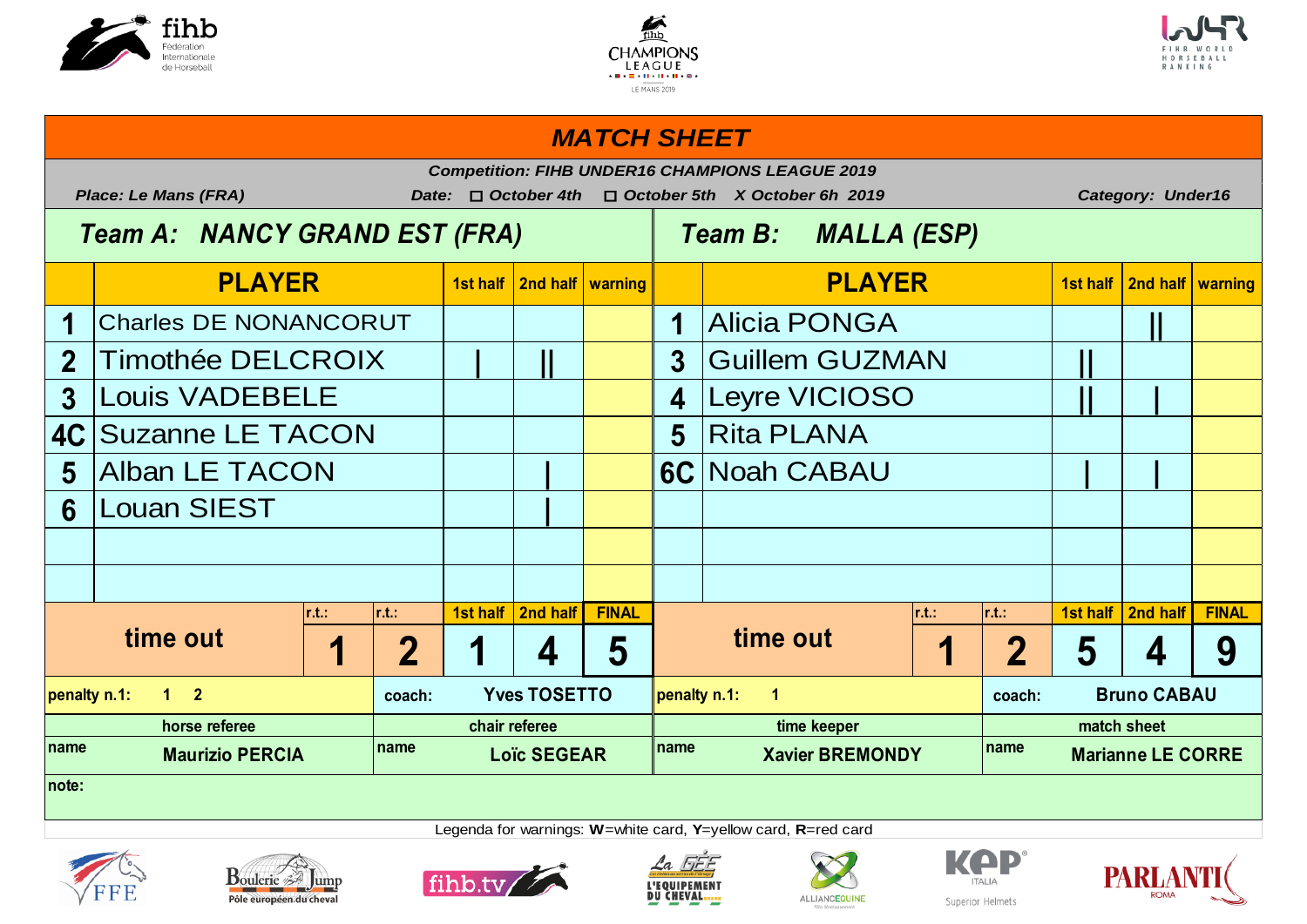





# **1st half 2nd half warning 1st half 2nd half warning** 1C Luca LANZI **12 2** 2 Beatrice CREPALDI **Maurici MARTINEZ 3 || | 4 ||** Giacomo LANZI Jacob ESPING-ANDERSEN **4 | || 5 |** Elia COLOMBO Aloma MONTMANY **5 6C | ||** Alessandro VIVIANI Elena GUERRERO **6** Greta COLLA **Alternative College & Branch** Malo BLANCHARD **Alternative College & Branch** Malo BLANCHARD **Alternative r.t.: 2'41" r.t.: 1'30" 1st half 2nd half FINAL r.t.: r.t.: 1st half 2nd half FINAL**  $1 \times 2 3 | 4 | 7 |$   $1 | 2 | 4 | 6 | 10$ **coach: coach:** name **1.8** Loïc SEGEAR **name name name name name name name name name PLAYER PLAYER** *MATCH SHEET Competition: FIHB UNDER16 CHAMPIONS LEAGUE 2019 Place: Le Mans (FRA) Date:* o *October 4th* o *October 5th X October 6h 2019 Category: Under16 Team A: LA VALLATA (ITA) Team B: CEEC (ESP)* Laia MICOLAU **time out x x 3 4 7 time out penalty n.1: 1 2 Nadia OLDANI penalty n.1: 1 Miquel JULIA horse referee chair referee time keeper match sheet Marianne LE CORRE note:**













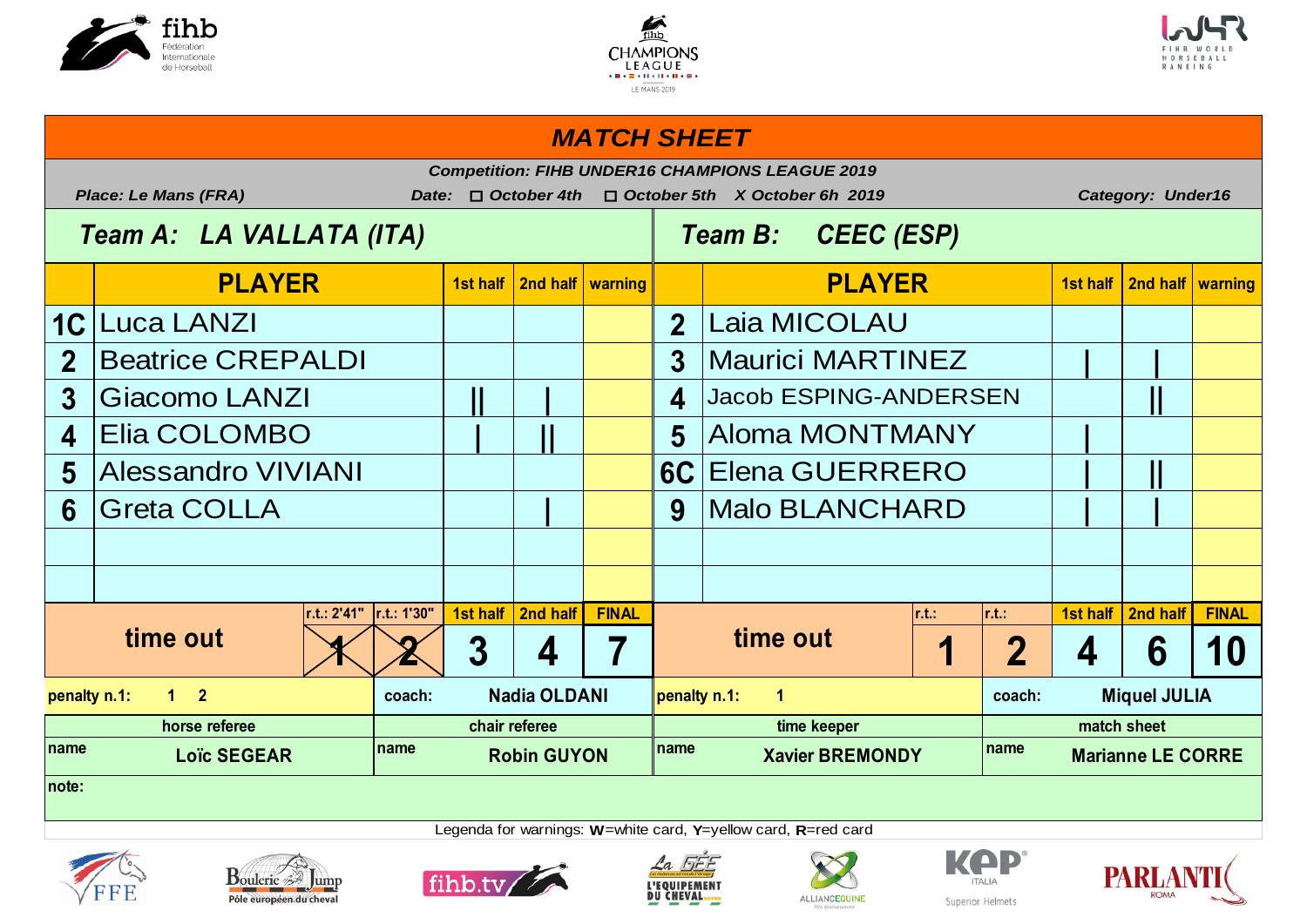





### **1st half 2nd half warning 1st half 2nd half warning** Aleix CROUS | | | | | | | **2 | 2 3 Josep ORIOL 1 1 1 1 1 1 1 3C** *Anasthasia DUBOIS* **1 1 4C | 4 5** Alessandro BARONI | | | | | 5 Julien RUBATTI | | | **6 6 r.t.: r.t.: 1st half 2nd half FINAL r.t.: 2'41" r.t.: 1st half 2nd half FINAL 1 2 1 3 4 1 2 2 1 3 coach: coach: coach: coach: coach: coach: coach: coach: coach: coach: coach: coach: coach: coach: coach: coach: coach: coach: coach: coach: coach: coach: coach: coach: coach** name **19.18.18 Loïc SEGEAR name name name name name name name name name PLAYER PLAYER** *MATCH SHEET Competition: FIHB UNDER16 CHAMPIONS LEAGUE 2019 Place: Le Mans (FRA) Date:* o *October 4th* o *October 5th X October 6h 2019 Category: Under16 Team A: ALFORGES (ESP) Team B: LES ELFES (FRA)* Massimiliano SORESI **Baptiste ROUVIERE Teddy EGEA Margot SAMMIEZ time out time out penalty n.1: Jordi SERRA penalty n.1: Raphaël DUBOIS horse referee chair referee time keeper match sheet Marianne LE CORRE note:**









Legenda for warnings: **W**=white card, **Y**=yellow card, **R**=red card





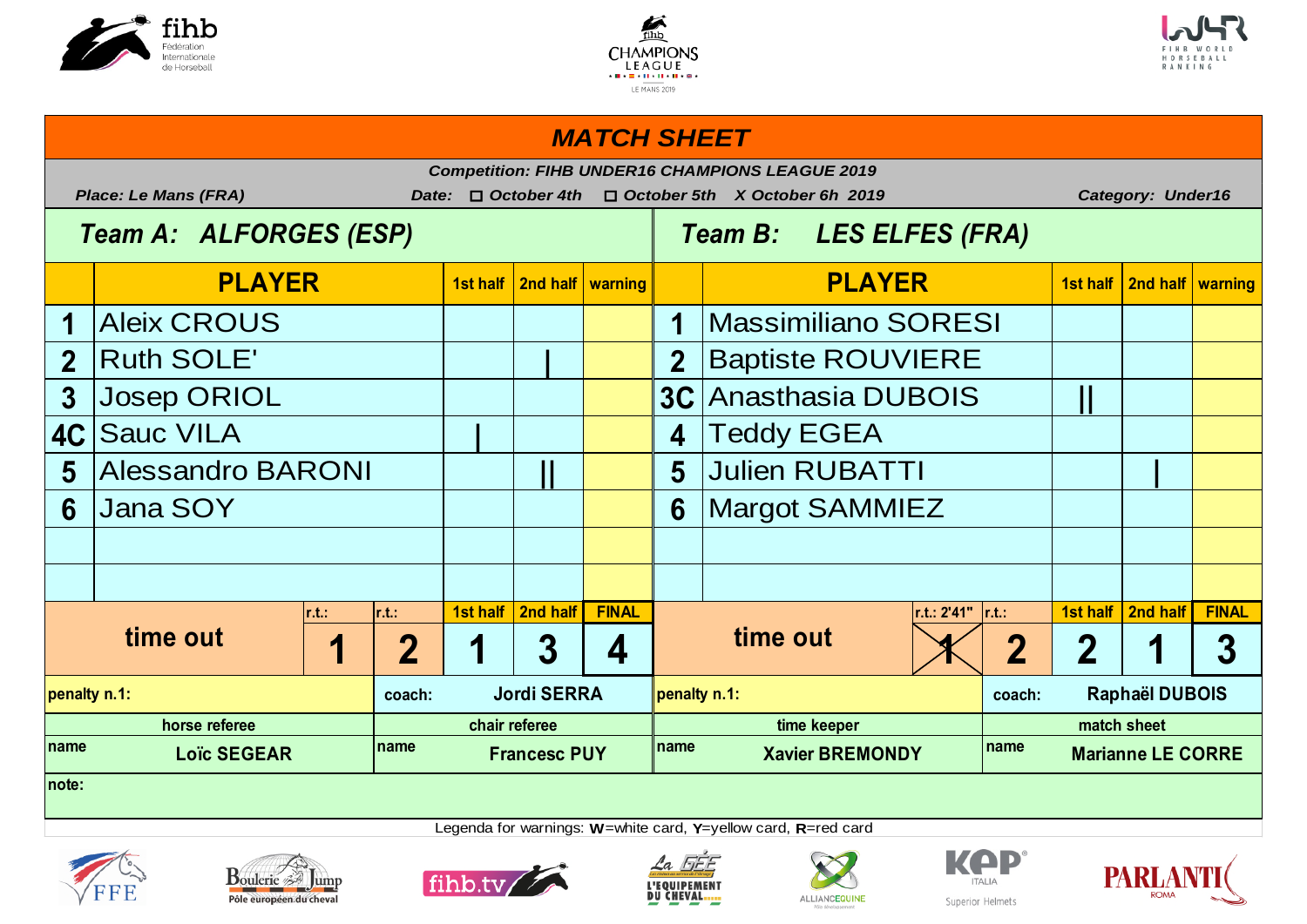



# *FIHB Champions League 2019 Le Mans (FRA), October 4th…6th 2019*





**LE MANS 2019** 

# *LADIES MATCH SHEETS*













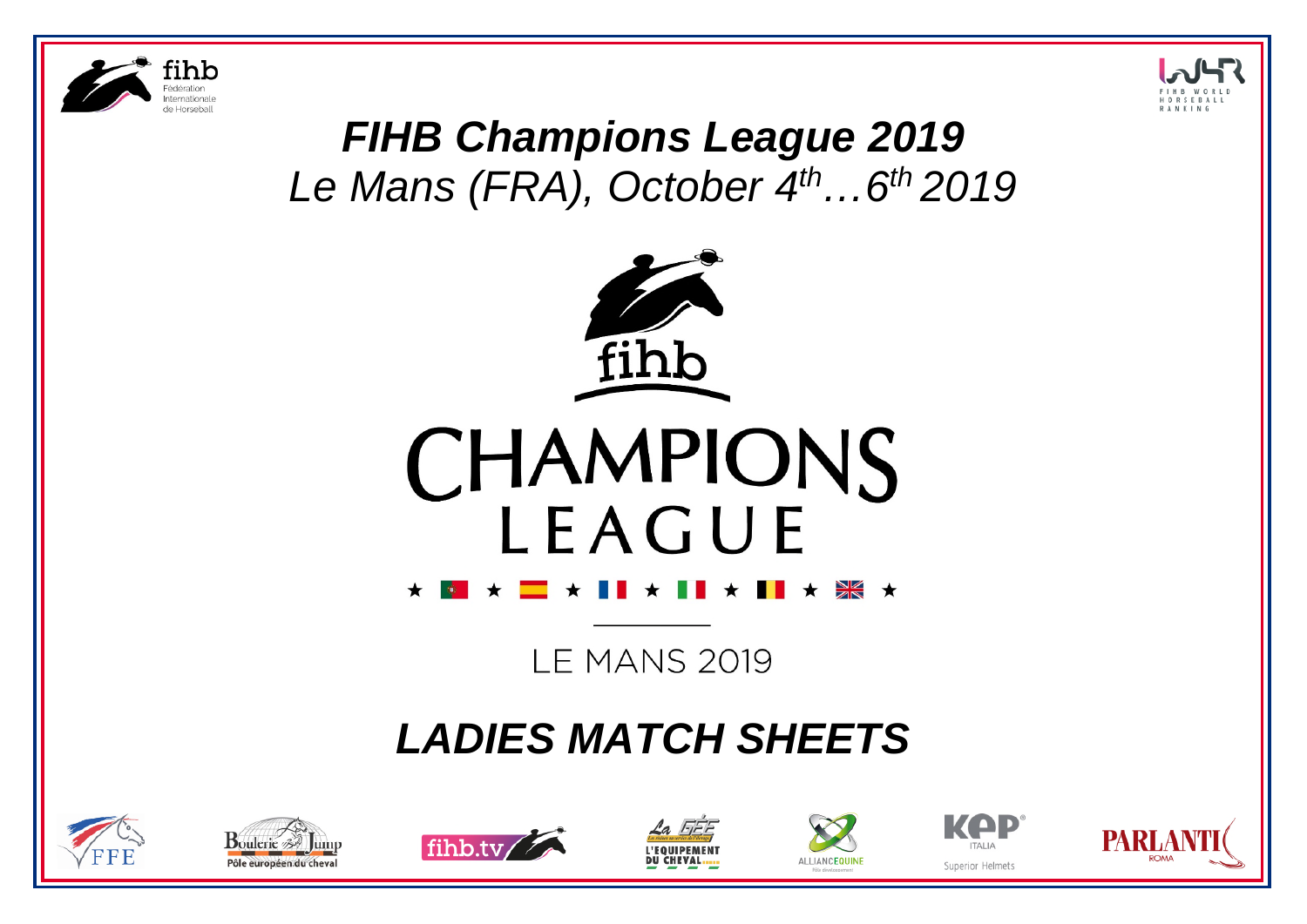





# **1st half 2nd half warning 1st half 2nd half warning** 1 **Emma VAN SEVEREN | | | | | | | | 1** | Valerie ANTHEUNIS | | 2 Lena DESORMEAUX  $\begin{array}{|c|c|c|c|c|c|c|c|} \hline \text{3} & \text{Valentine DESCAMPS} & & & & \text{]]} \hline \end{array}$ **3 | 4C |** Jessica DE SCHOENMACKER Margaux BOUCHERY **4C**  $\vert$  Valentine DESORMEAUX  $\vert$   $\vert$   $\vert$   $\vert$   $\vert$  **5**  $\vert$  Charlotte COSTERS  $\vert$   $\vert$   $\vert$   $\vert$   $\vert$ **5 Natasha GOLDSMITH**  $\begin{bmatrix} 1 & 1 & 1 \end{bmatrix}$  **6 Flavie SAUVAGE**  $\begin{bmatrix} 1 & 1 \end{bmatrix}$ **6 r.t.: 0'58" r.t.: 1st half 2nd half FINAL r.t.: r.t.: 0'24" 1st half 2nd half FINAL**  $\left| 2 \right| 0 \left| 1 \right| 1$  time out  $\left| 1 \right| 2 \left| 3 \right| 8 \left| 11 \right|$ **coach: C.DESORMEAUX penalty n.1:** 1 name **name name name name name name name name name name name name penalty n.1: 1 C.DESORMEAUX penalty n.1: 1 Mickael BRADEFER horse referee chair referee time keeper match sheet Marianne LE CORRE note: time out time out** Justine BANNES **PLAYER PLAYER** *MATCH SHEET Competition: FIHB LADIES CHAMPIONS LEAGUE 2019 Place: Le Mans (FRA) Date: X October 4th* o *October 5th* o *October 6h 2019 Category: Ladies Team A: GT BY GOLDSMITH STABLES (BEL) Team B: MEURCHIN (FRA)*















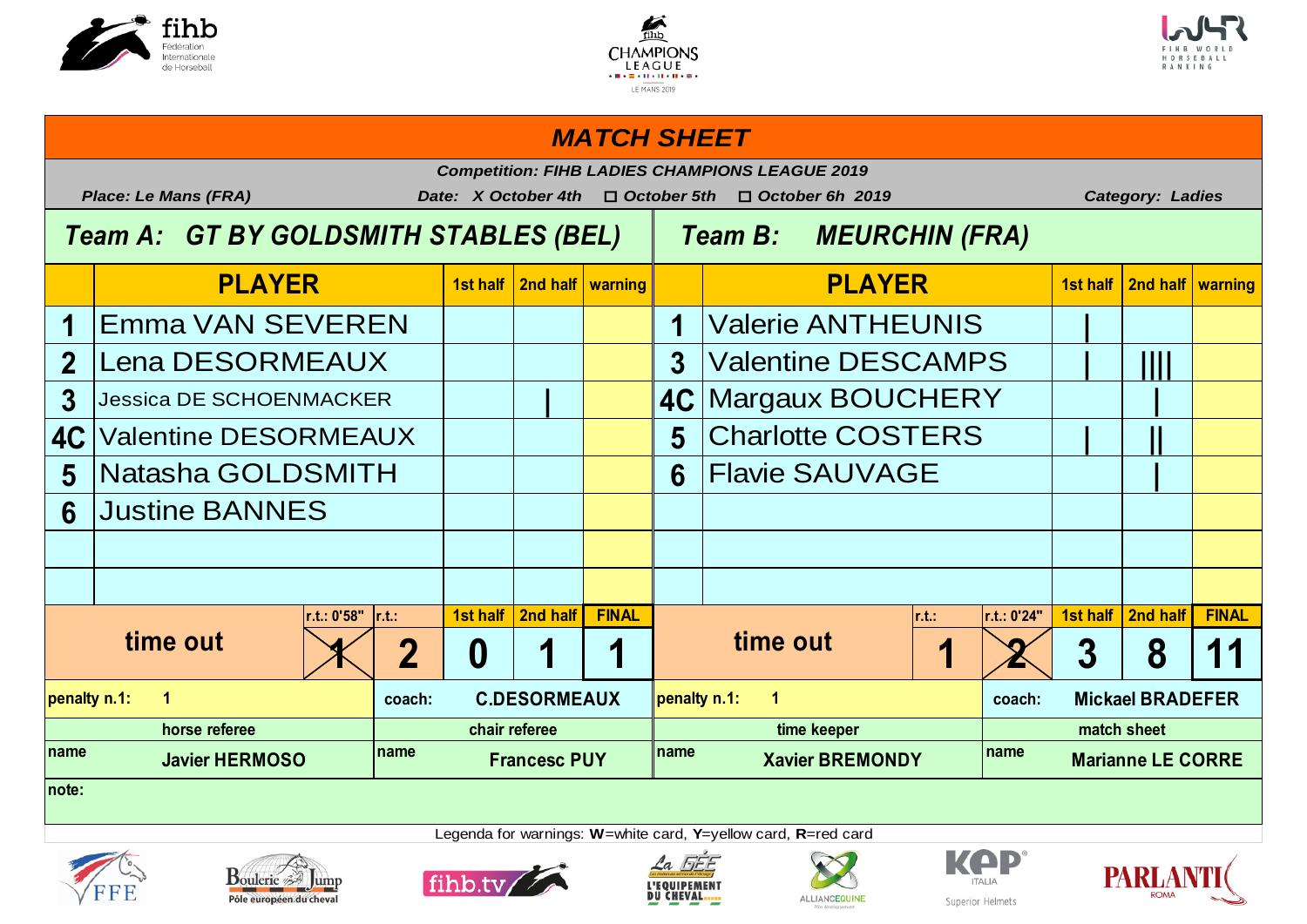





# **1st half 2nd half warning 1st half 2nd half warning 1 1 | |** Vittoria NOVI Clara PURTI' 2 Alexandra MUSSO **Alexandra OLLER** 3 Sophie MARENCO  $\begin{array}{|c|c|c|c|c|c|c|c|c|} \hline \text{3} & \text{Silvia AVAGNINA} \ \hline \end{array}$ **4C | 4 || |** Maddalena CASTELLO Georgina OLLER **5 Rebecca PARISI 11 1 1 1 5** 6 Aurora CARLETTI **| | | | | | | 6** | Marta PLA **r.t.: r.t.: 1st half 2nd half FINAL r.t.: 0'09" r.t.: 1st half 2nd half FINAL 1 2 4 1 5 1 2 4 2 6 coach: Causto SFORZA penalty n.1:** 1 name **name name name name name name name name name name name name penalty n.1: 1 Fausto SFORZA penalty n.1: 1 Nil SEALL horse referee chair referee time keeper match sheet Marianne LE CORRE time out**  $\begin{array}{|c|c|c|c|c|}\n\hline\n\text{1} & \text{2} & \text{4} & \text{1} & \text{5} & \text{time out} \\
\hline\n\end{array}$ **Andea VALDERAS PLAYER PLAYER** *MATCH SHEET Competition: FIHB LADIES CHAMPIONS LEAGUE 2019 Place: Le Mans (FRA) Date: X October 4th* o *October 5th* o *October 6h 2019 Category: Ladies Team A: IL CIRCOLO DI NOVI DIABOLAS (ITA) Team B: EL SERRAT (ESP)*

**note: suspension of Fabrizio SFORZA as coach due to the decision of the FIHB Disciplinary Commission for the red card assigned to him during the 2019 FIHB ECs.**















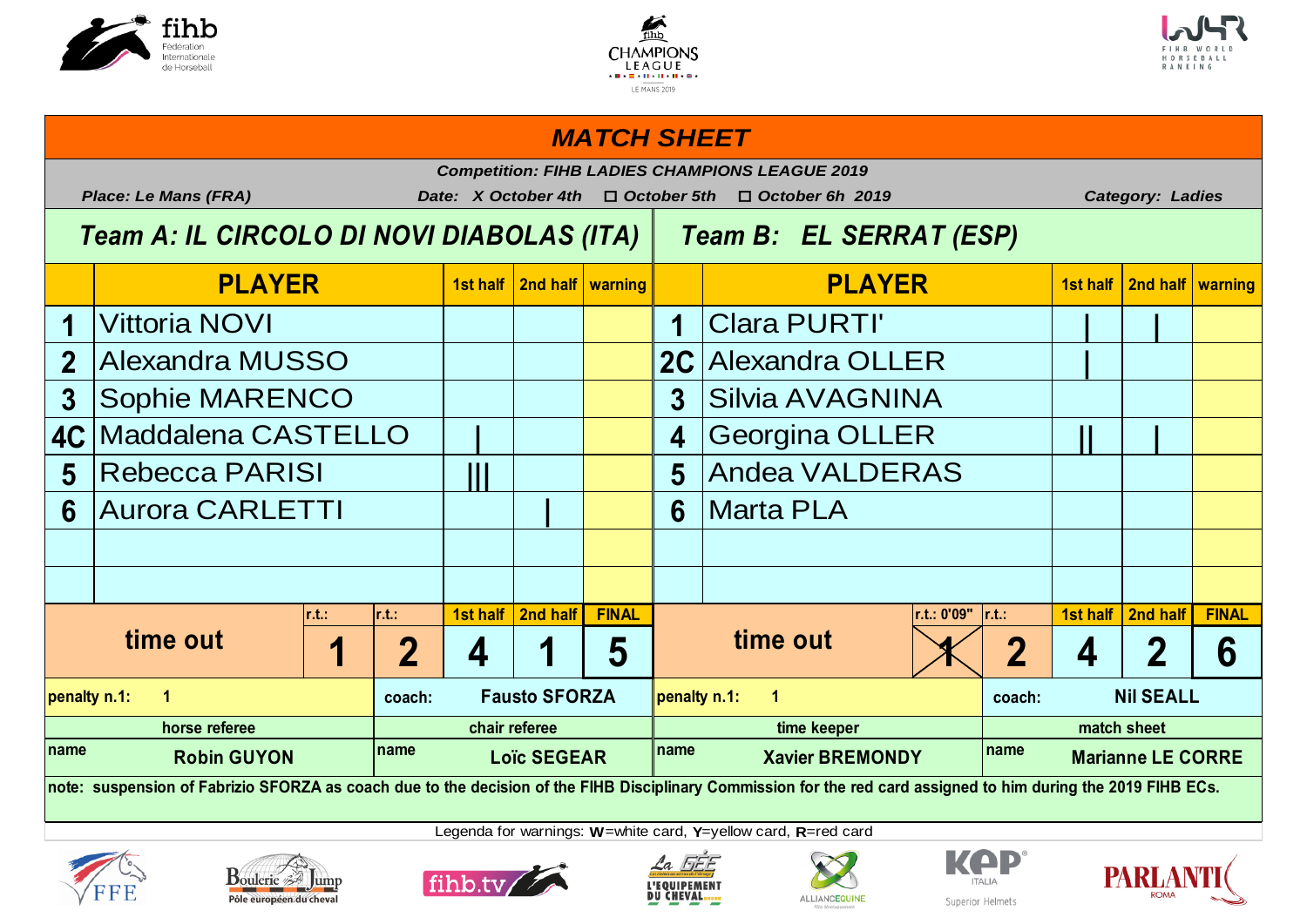





### *MATCH SHEET*

|                                                          | <b>Competition: FIHB LADIES CHAMPIONS LEAGUE 2019</b><br><b>Place: Le Mans (FRA)</b><br>Date: X October 4th<br>$\Box$ October 5th<br>$\Box$ October 6h 2019<br><b>Category: Ladies</b> |      |          |          |                                     |                                    |                          |                                                                      |               |                  |                                         |                               |                  |
|----------------------------------------------------------|----------------------------------------------------------------------------------------------------------------------------------------------------------------------------------------|------|----------|----------|-------------------------------------|------------------------------------|--------------------------|----------------------------------------------------------------------|---------------|------------------|-----------------------------------------|-------------------------------|------------------|
|                                                          | Team A: CEEC (ESP)                                                                                                                                                                     |      |          |          |                                     | Team B: DERBY HORSEBALL CLUB (GBR) |                          |                                                                      |               |                  |                                         |                               |                  |
|                                                          | <b>PLAYER</b>                                                                                                                                                                          |      |          | 1st half | 2nd half   warning                  |                                    |                          |                                                                      | <b>PLAYER</b> |                  |                                         | 1st half   2nd half   warning |                  |
|                                                          | <b>Marta PERA</b>                                                                                                                                                                      |      |          |          |                                     |                                    | 1                        | <b>Jessica WELLER</b>                                                |               |                  |                                         |                               |                  |
| $\overline{2}$                                           | <b>Laura GUERRERO</b>                                                                                                                                                                  |      |          |          | 2 <sup>1</sup>                      | <b>Victoria PERCY</b>              |                          |                                                                      |               |                  |                                         |                               |                  |
| 3                                                        | <b>Carlota PADRO'</b>                                                                                                                                                                  |      |          |          | $\overline{3}$                      | <b>Emma BERRY</b>                  |                          |                                                                      |               |                  |                                         |                               |                  |
| 4C                                                       | <b>Georgina GALLART</b>                                                                                                                                                                |      |          |          | 4                                   | <b>Leah FENTON</b>                 |                          |                                                                      |               |                  |                                         |                               |                  |
| 5                                                        | <b>Alexandra SOLA'</b>                                                                                                                                                                 |      |          |          |                                     | 5                                  | Alexandra OLDBURY DAVIES |                                                                      |               |                  |                                         |                               |                  |
| 8                                                        | <b>Marlen GRUNDMANN</b>                                                                                                                                                                |      |          |          |                                     | 6C Kathryn HARBOROUGH              |                          |                                                                      |               |                  |                                         |                               |                  |
|                                                          |                                                                                                                                                                                        |      |          |          |                                     |                                    |                          |                                                                      |               |                  |                                         |                               |                  |
|                                                          |                                                                                                                                                                                        |      |          |          |                                     |                                    |                          |                                                                      |               |                  |                                         |                               |                  |
|                                                          | time out                                                                                                                                                                               | r.t. | $r.t.$ : | 7        | 1st half   2nd half                 | <b>FINAL</b>                       |                          | time out                                                             | r.t.: 2'57"   | $\vert$ r.t.:    |                                         | 1st half   2nd half           | <b>FINAL</b>     |
| $\overline{2}$<br>1                                      |                                                                                                                                                                                        |      |          |          | 5                                   | 12                                 |                          |                                                                      |               | $\overline{2}$   | $\boldsymbol{0}$                        | $\boldsymbol{0}$              | $\boldsymbol{0}$ |
| <b>Miquel JULIA</b><br>penalty n.1:<br>coach:            |                                                                                                                                                                                        |      |          |          |                                     |                                    | penalty n.1:             |                                                                      | coach:        | <b>Ben BERRY</b> |                                         |                               |                  |
| horse referee<br>Iname<br>name<br><b>Maurizio PERCIA</b> |                                                                                                                                                                                        |      |          |          | chair referee<br><b>Loïc SEGEAR</b> |                                    |                          | time keeper<br>$\blacksquare$ name<br>name<br><b>Xavier BREMONDY</b> |               |                  | match sheet<br><b>Marianne LE CORRE</b> |                               |                  |
| note:                                                    |                                                                                                                                                                                        |      |          |          |                                     |                                    |                          |                                                                      |               |                  |                                         |                               |                  |
|                                                          | Legenda for warnings: $W$ = white card, $Y$ = yellow card, $R$ = red card                                                                                                              |      |          |          |                                     |                                    |                          |                                                                      |               |                  |                                         |                               |                  |













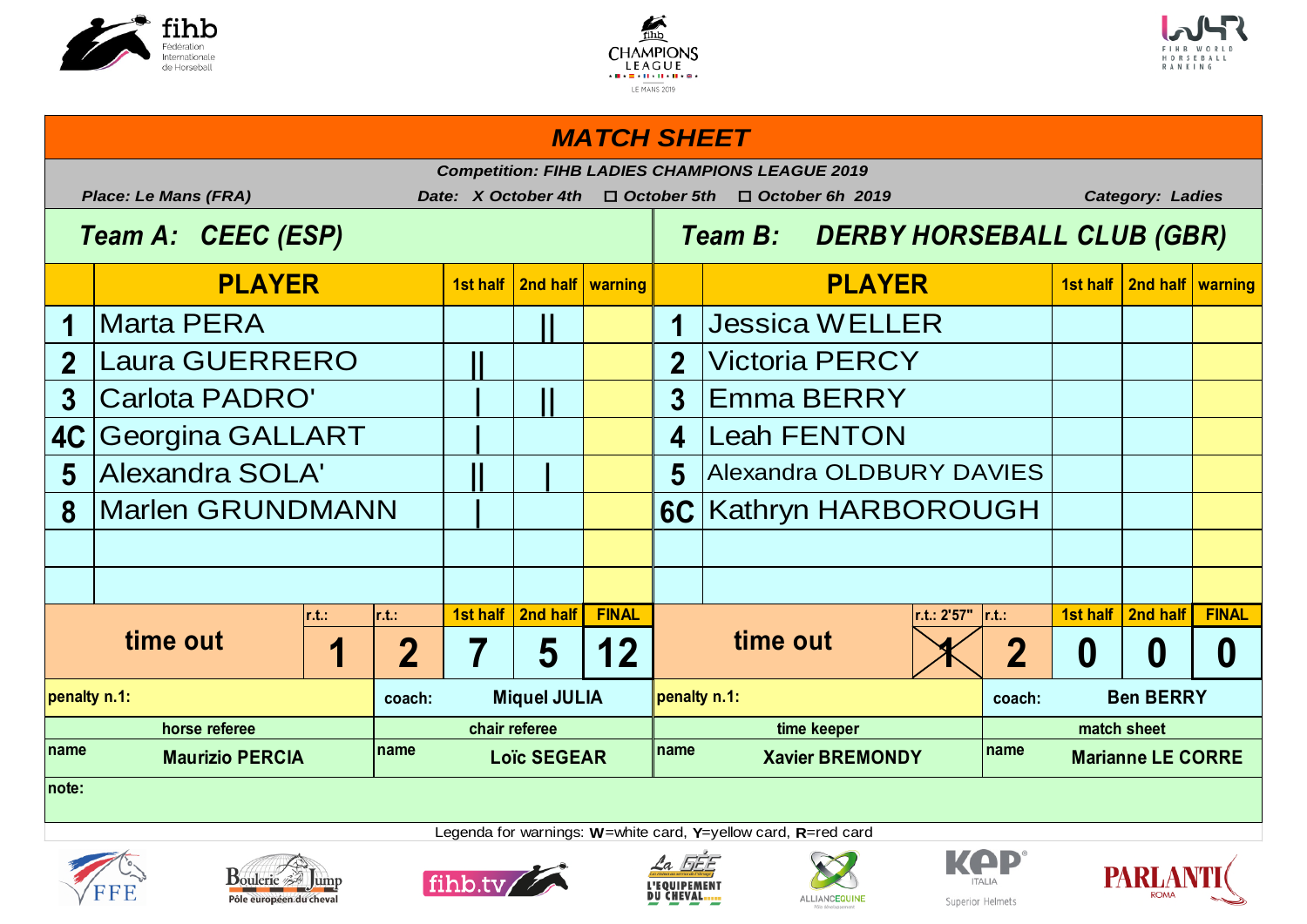





### **1st half 2nd half warning 1st half 2nd half warning 1 | Y 1 |** Ornella SACCHI Electra DUMONS **2 || || 2 ||| |||** Melanie JAMARIN Justine AMMANN **3 | 3C** 4 |Maelis COUSSON  $\begin{array}{|c|c|c|c|c|c|} \hline \end{array}$  4 |Charlène LEMOIGNE | | **5** Lise MORTIER THE RESERVE THE RESERVE THE RESERVE THE RESERVE THE RESERVE THE RESERVE THE RESERVE THE RESERVE **6C | 6** Eve SEGEAR Laura FONT **r.t.: r.t.: 1st half 2nd half FINAL r.t.: 0'13" r.t.: 1st half 2nd half FINAL 1 2 4 3 7 1 2 4 4 8 coach: Clivier SEGEAR penalty n.1:** 1 **name name name name penalty n.1: 1 2 Olivier SEGEAR penalty n.1: 1 Pau CROUS horse referee chair referee time keeper match sheet Marianne LE CORRE note: time out 1** | 2 | 4 | 3 | 7 | time out Andrea IGLESIAS **Irene MENENDEZ PLAYER PLAYER** *MATCH SHEET Competition: FIHB LADIES CHAMPIONS LEAGUE 2019 Place: Le Mans (FRA) Date: X October 4th* o *October 5th* o *October 6h 2019 Category: Ladies Team A: LOIRE SUR RHÔNE (FRA) Team B: CLUB HB BANYOLES (ESP)*













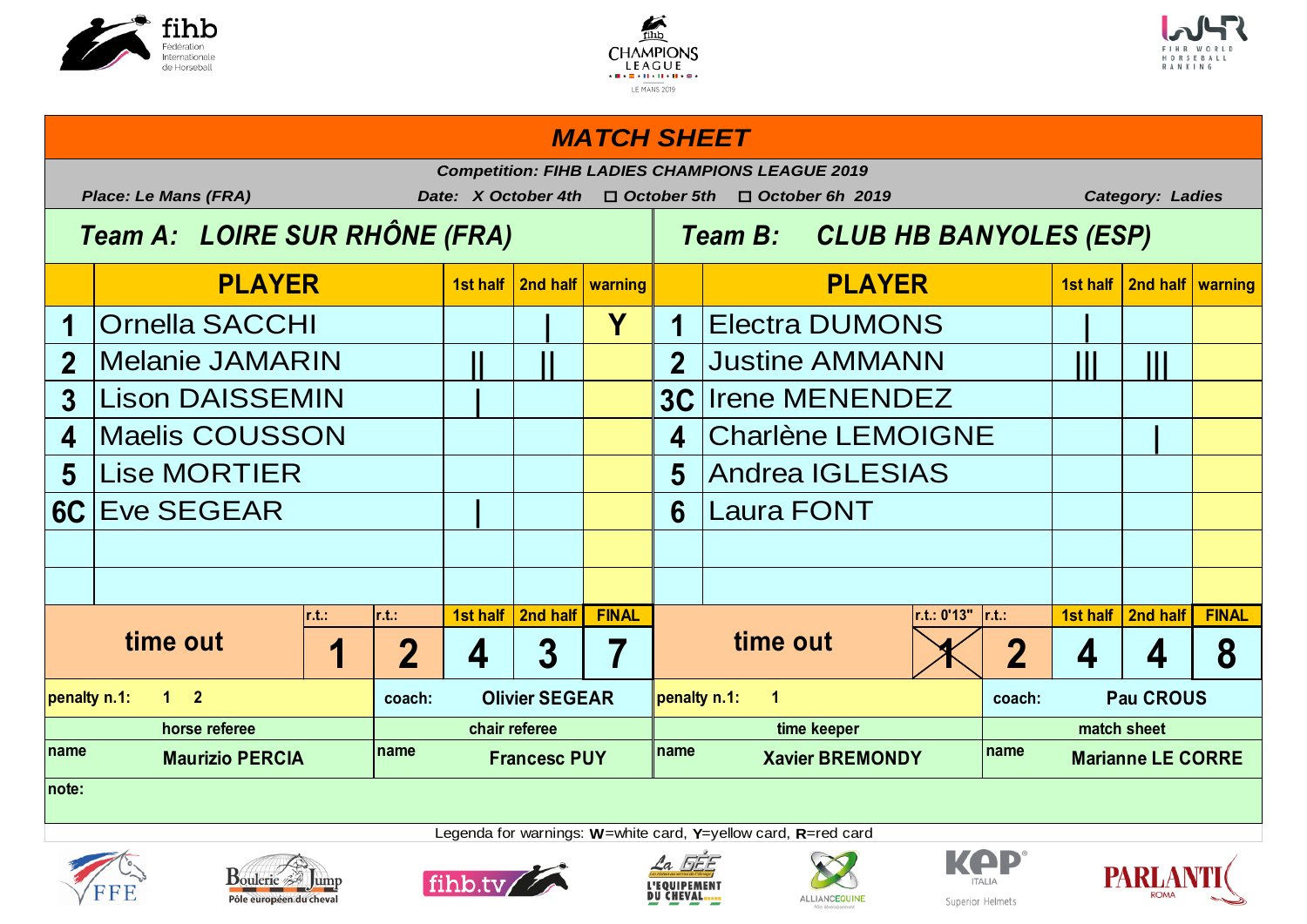





### **1st half 2nd half warning 1st half 2nd half warning 1 1 1 1 1 1 1 1 1 1** 2 Victoria PERCY **Replace 1 2 Lena DESORMEAUX 3 Emma BERRY 1 1 1 1 3 4** Leah FENTON **Reference In Line 14C** Valentine DESORMEAUX | **|| 5** Alexandra OLDBURY DAVIES  $\begin{array}{|c|c|c|c|c|c|c|c|c|} \hline \end{array}$  5 Natasha GOLDSMITH  $\begin{array}{|c|c|c|c|c|c|c|c|c|} \hline \end{array}$ **6C** Kathryn HARBOROUGH  $\vert$  | | | 6 Justine BANNES **r.t.: r.t.: 2'04" 1st half 2nd half FINAL r.t.: 0'56" r.t.: 1st half 2nd half FINAL** 1 2 0 1 1 1 **time out**  $\begin{array}{|c|c|c|c|c|}\n\hline\n1 & 2 & 4 & 3 & 7\n\end{array}$ **coach: Ben BERRY loenalty n.1:** 1 name **12.1 The Little Example 2.1 The MEGALE STATE STATE MEGALE PREMOND POINT PRIME PREMONDY PRIME PREMONDY PRIME PLAYER PLAYER** *MATCH SHEET Competition: FIHB LADIES CHAMPIONS LEAGUE 2019 Place: Le Mans (FRA) Date:* o *October 4th X October 5th* o *October 6h 2019 Category: Ladies Team A: DERBY HORSEBALL CLUB (GBR) Team B: GT BY GOLDSMITH STABLES (BEL)* Emma VAN SEVEREN **Jessica DE SCHOENMACKER time out 1 2 0 1 1 ime out penalty n.1: 1 Ben BERRY penalty n.1: 1 C.DESORMEAUX horse referee chair referee time keeper match sheet Anne Lise DESCAMPS note:**













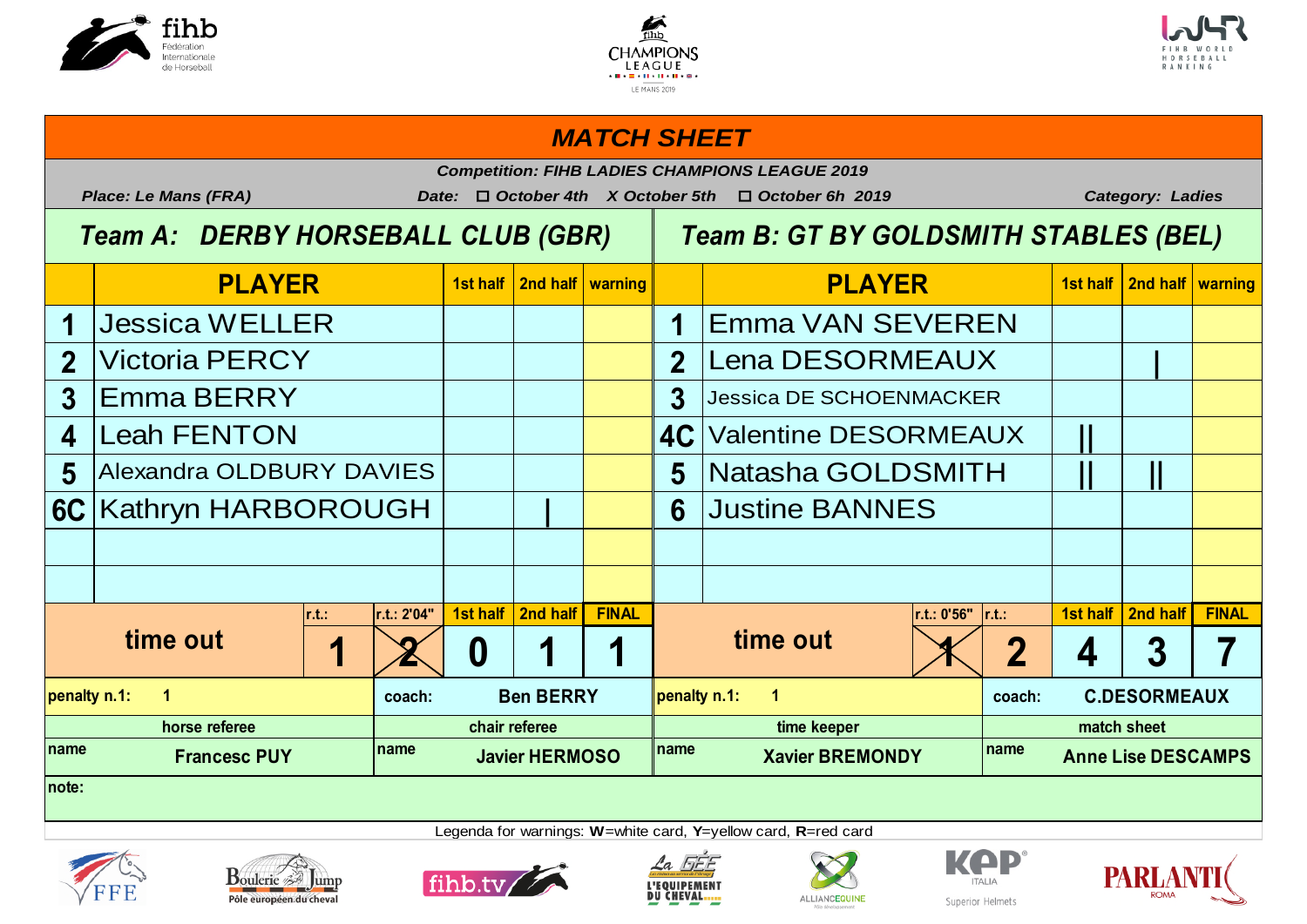





## **1st half 2nd half warning 1st half 2nd half warning 1 | 1** Ornella SACCHI Vittoria NOVI **2 2 ||** Melanie JAMARIN Alexandra MUSSO **3 | 3 4** | Maelis COUSSON | | | | | | | | | | 4C | Maddalena CASTELLO | || **5 || | Y 5 ||** Lise MORTIER Rebecca PARISI **7C | ||| 6 | Y** Eve SEGEAR Aurora CARLETTI **r.t.: 0'03" r.t.: 1st half 2nd half FINAL r.t.: 4'52" r.t.: 1st half 2nd half FINAL**  $\left| \left( \left. \right. \right. \right| \left. \right. \left. \right| \left. \right. \left. \right| \left. \right| \left. \right| \left. \right| \left. \right| \left. \right| \left. \right| \left. \right| \left. \right| \left. \right| \left. \right| \left. \right| \left. \right| \left. \right| \left. \right| \left. \right| \left. \right| \left. \right| \left. \right| \left. \right| \left. \right| \left. \right| \left. \right| \left. \right| \left. \right| \left. \right| \left. \right| \left. \right| \left. \right| \left. \right| \left. \$ **coach: Clivier SEGEAR penalty n.1: coach: coach: coach: name name name name penalty n.1: 1 Olivier SEGEAR penalty n.1: Fabrizio SFORZA horse referee chair referee time keeper match sheet Francesc PUY Javier HERMOSO Marianne LE CORRE Anne Lise DESCAMPS note: first suspension of Fausto SFORZA as groom due to the decision of the FIHB Disciplinary Commission for the red card assigned to him during the 2019 FIHB ECs. time out**  $\begin{array}{|c|c|c|c|c|}\hline \text{time out} & \text{if} & \text{if} & \text{if} & \text{if} & \text{if} & \text{if} & \text{if} & \text{if} & \text{if} & \text{if} & \text{if} & \text{if} & \text{if} & \text{if} & \text{if} & \text{if} & \text{if} & \text{if} & \text{if} & \text{if} & \text{if} & \text{if} & \text{if} & \text{if} & \text{if} & \text{if} & \text{if} & \text{if} & \text{if} & \text{if} & \text{if$ Sophie MARENCO **PLAYER PLAYER** *MATCH SHEET Competition: FIHB LADIES CHAMPIONS LEAGUE 2019 Place: Le Mans (FRA) Date:* o *October 4th X October 5th* o *October 6h 2019 Category: Ladies Team A: LOIRE SUR RHÔNE (FRA) Team B: IL CIRCOLO DI NOVI DIABOLAS (ITA)*

**Yellow card to the coach of Il Circolo di Novi, Fabrizio Sforza during the first half.**













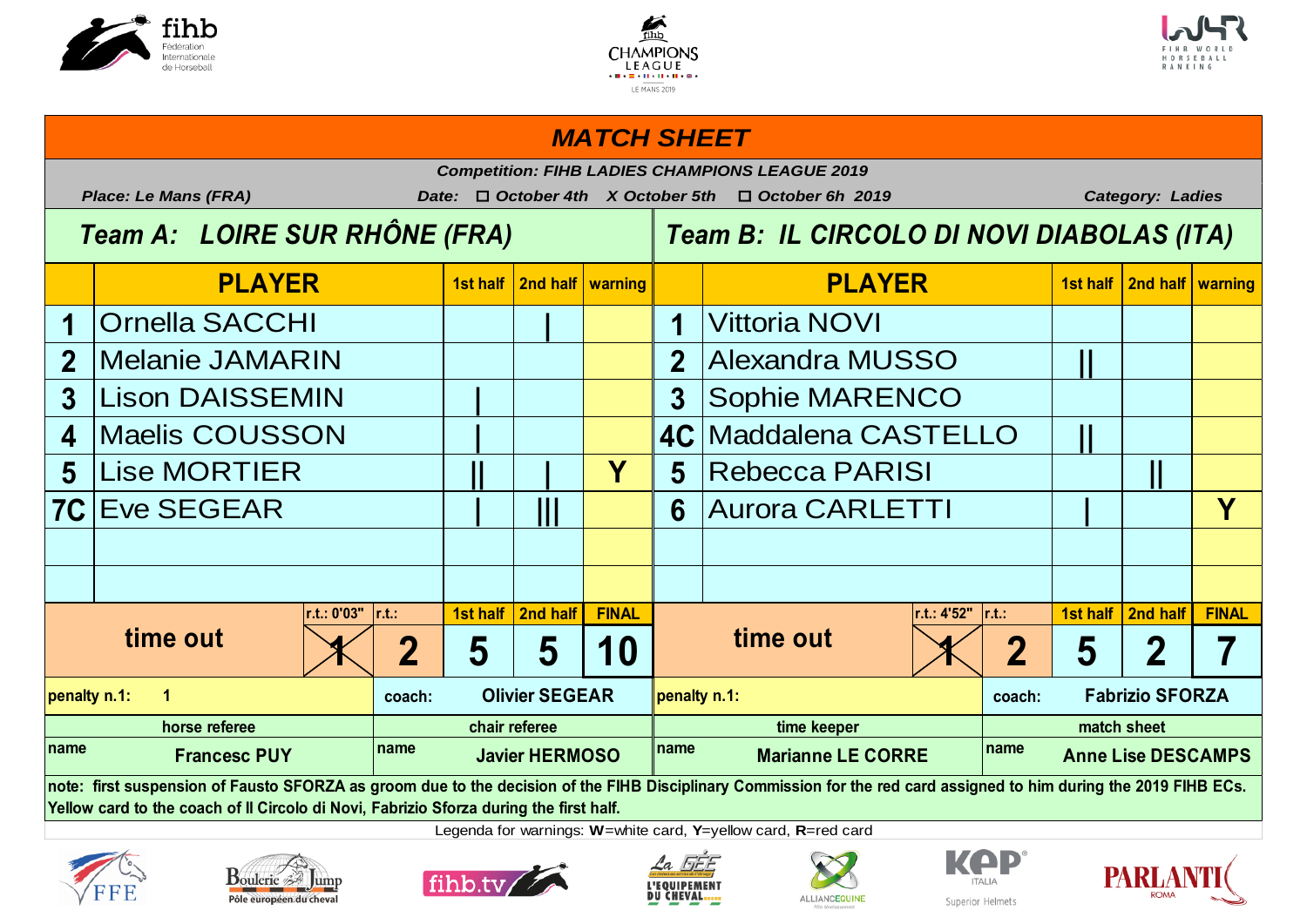





### *MATCH SHEET*

|                                       | <b>Competition: FIHB LADIES CHAMPIONS LEAGUE 2019</b><br><b>Place: Le Mans (FRA)</b><br><b>Category: Ladies</b><br>$\Box$ October 4th<br>$X \Box$ October 5th<br>$\Box$ October 6h 2019<br>Date: |      |                 |                    |                               |                                        |                                         |                           |                |                               |                         |                     |              |  |
|---------------------------------------|--------------------------------------------------------------------------------------------------------------------------------------------------------------------------------------------------|------|-----------------|--------------------|-------------------------------|----------------------------------------|-----------------------------------------|---------------------------|----------------|-------------------------------|-------------------------|---------------------|--------------|--|
| Team A: CEEC (ESP)                    |                                                                                                                                                                                                  |      |                 |                    |                               |                                        | <b>MEURCHIN (FRA)</b><br><b>Team B:</b> |                           |                |                               |                         |                     |              |  |
|                                       | <b>PLAYER</b>                                                                                                                                                                                    |      |                 |                    | 1st half   2nd half   warning |                                        |                                         | <b>PLAYER</b>             |                | 1st half   2nd half   warning |                         |                     |              |  |
|                                       | Marta PERA                                                                                                                                                                                       |      |                 |                    |                               |                                        | 1                                       | <b>Valerie ANTHEUNIS</b>  |                |                               |                         |                     |              |  |
| $\overline{2}$                        | <b>Laura GUERRERO</b>                                                                                                                                                                            |      |                 |                    |                               |                                        | $\overline{2}$                          | Alexia CARON              |                |                               |                         |                     |              |  |
| $3\phantom{a}$                        | <b>Carlota PADRO'</b>                                                                                                                                                                            |      |                 |                    |                               |                                        | 3 <sup>1</sup>                          | <b>Valentine DESCAMPS</b> |                | T                             |                         |                     |              |  |
| 4C                                    | <b>Georgina GALLART</b>                                                                                                                                                                          |      |                 |                    |                               |                                        |                                         | 4C Margaux BOUCHERY       |                |                               |                         |                     |              |  |
| 5                                     | <b>Alexandra SOLA'</b>                                                                                                                                                                           |      |                 |                    |                               |                                        | 5                                       | <b>Charlotte COSTERS</b>  |                |                               |                         |                     |              |  |
| 8                                     | Marlen GRUNDMANN                                                                                                                                                                                 |      |                 |                    | 6                             | <b>Flavie SAUVAGE</b>                  |                                         |                           |                |                               |                         |                     |              |  |
|                                       |                                                                                                                                                                                                  |      |                 |                    |                               |                                        |                                         |                           |                |                               |                         |                     |              |  |
|                                       |                                                                                                                                                                                                  |      |                 |                    |                               |                                        |                                         |                           |                |                               |                         |                     |              |  |
|                                       |                                                                                                                                                                                                  | r.t. | $\mathsf{r.t.}$ |                    | 1st half   2nd half           | <b>FINAL</b>                           |                                         | r.t.                      |                | r.t.:                         |                         | 1st half   2nd half | <b>FINAL</b> |  |
| time out<br>$\mathbf 2$<br>1          |                                                                                                                                                                                                  |      | 1               | 2                  | 3                             |                                        | time out                                | 1                         | $\overline{2}$ | $\mathbf 2$                   | 3                       | 5                   |              |  |
| penalty n.1:<br>$\mathbf 1$<br>coach: |                                                                                                                                                                                                  |      |                 |                    | <b>Miquel JULIA</b>           |                                        | penalty n.1:                            |                           |                | coach:                        | <b>Mickael BRADEFER</b> |                     |              |  |
| horse referee                         |                                                                                                                                                                                                  |      |                 |                    | chair referee                 |                                        | time keeper                             |                           |                |                               | match sheet             |                     |              |  |
| Iname                                 | <b>Javier HERMOSO</b>                                                                                                                                                                            | name |                 | <b>Robin GUYON</b> |                               | name<br>name<br><b>Xavier BREMONDY</b> |                                         |                           |                | <b>Marianne LE CORRE</b>      |                         |                     |              |  |
| Inote:                                |                                                                                                                                                                                                  |      |                 |                    |                               |                                        |                                         |                           |                |                               |                         |                     |              |  |









Legenda for warnings: **W**=white card, **Y**=yellow card, **R**=red card





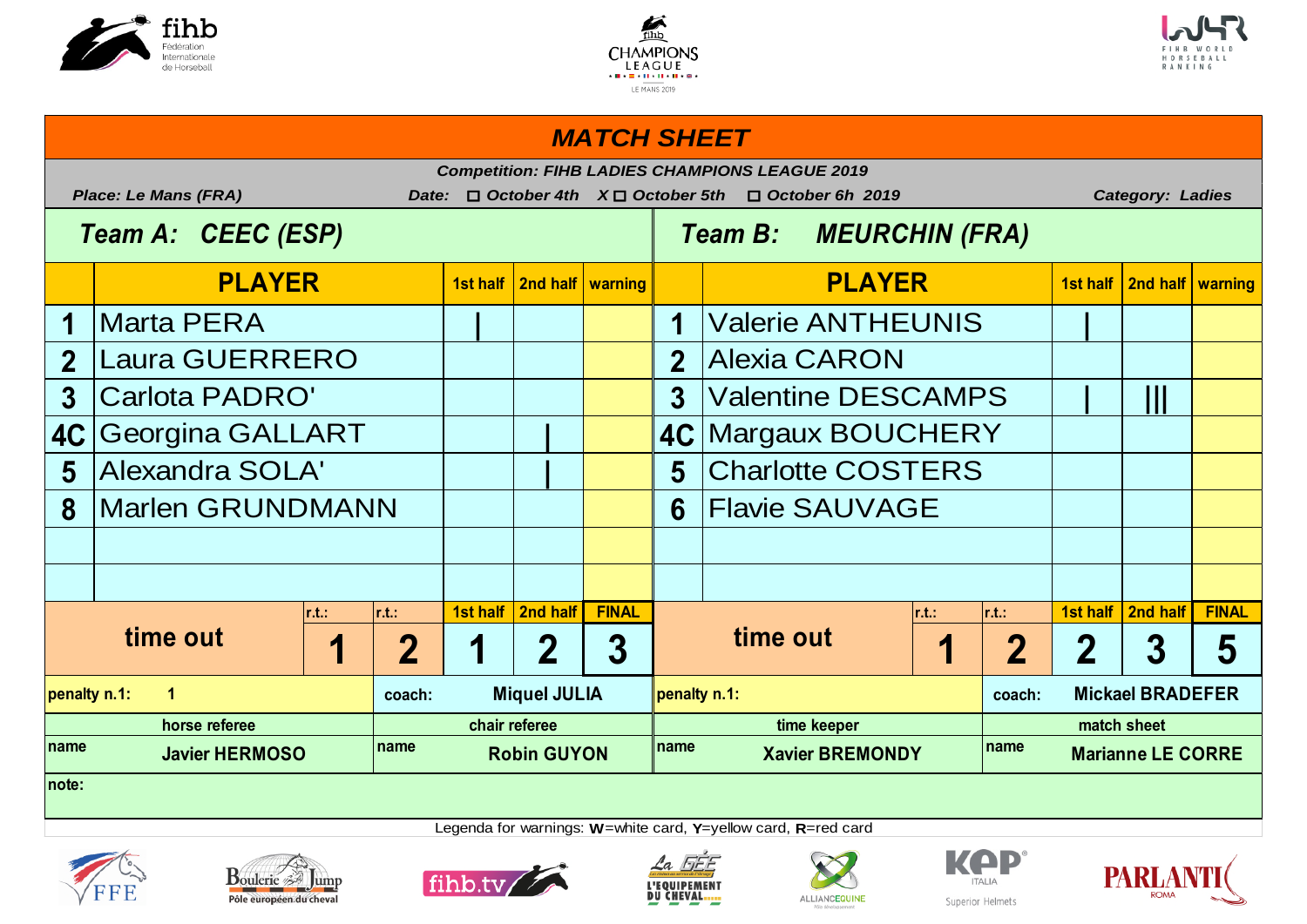





### **1st half 2nd half warning 1st half 2nd half warning** 1 **Electra DUMONS 1 2 | 2010 | 1 | 1 | Clara PURTI' 2 ||| || 2C |** Justine AMMANN Alexandra OLLER **3C | | 3** Irene MENENDEZ Silvia AVAGNINA 4 Charlène LEMOIGNE  $\vert \vert$   $\vert$   $\vert$   $\vert$  4 Georgina OLLER  $\vert$   $\vert$ **5** Andrea IGLESIAS | | | | | 5 **6 6 | r.t.: r.t.: 1st half 2nd half FINAL r.t.: r.t.: 1st half 2nd half FINAL** 1 2 4 4 8 **1 1 2 2 1 3 coach: Pau CROUS logarity n.1: coach: coach: coach: name name name name PLAYER PLAYER** *MATCH SHEET Competition: FIHB LADIES CHAMPIONS LEAGUE 2019 Place: Le Mans (FRA) Date:* o *October 4th X October 5th* o *October 6h 2019 Category: Ladies Team A: CLUB HB BANYOLES (ESP) Team B: EL SERRAT (ESP)* **Andea VALDERAS** Laura FONT No. All No. 1 (1) No. 1 (1) Narta PLA **time out time out penalty n.1: Pau CROUS penalty n.1: Nil SEALL horse referee chair referee time keeper match sheet Marianne LE CORRE note:**













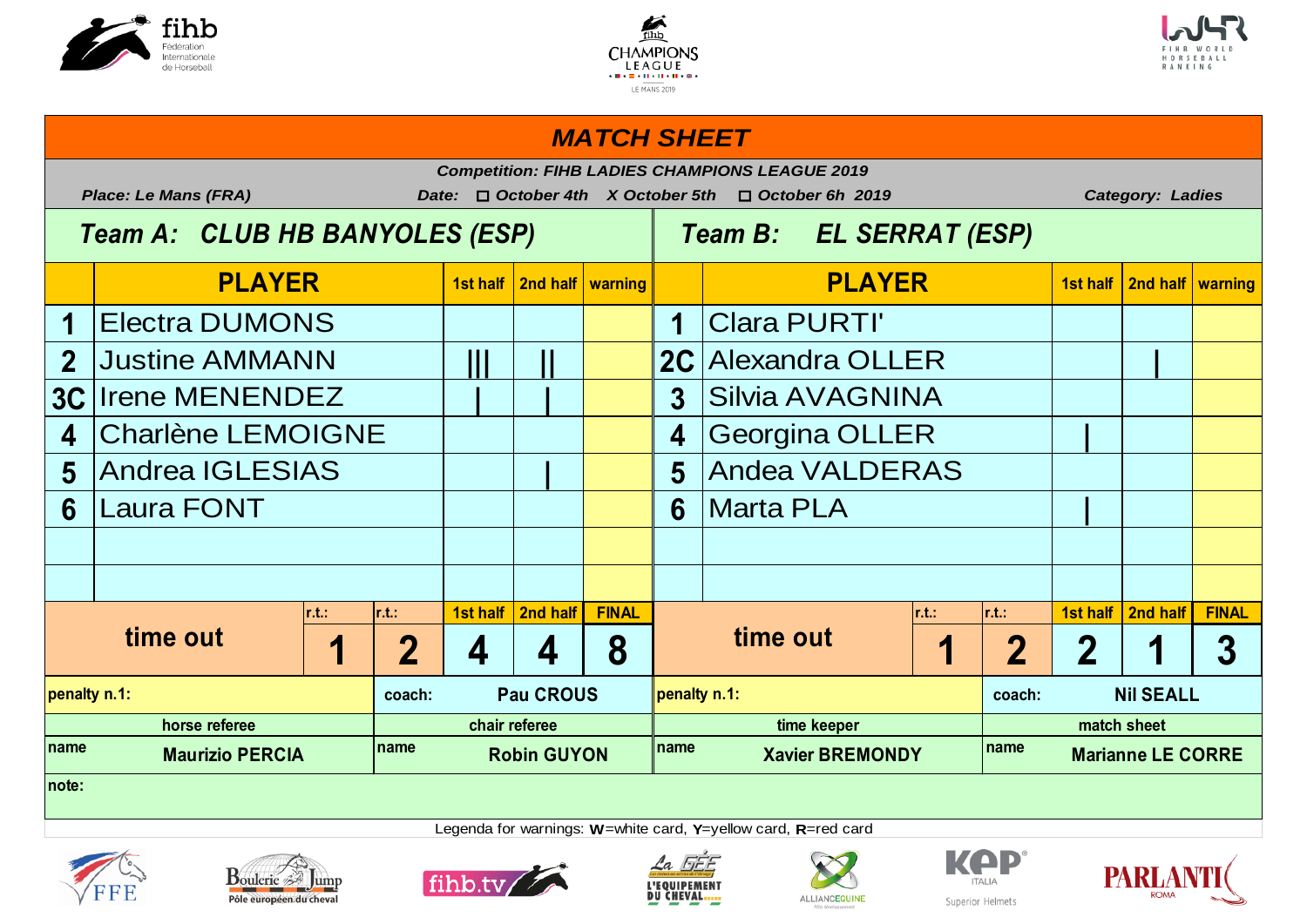





### **1st half 2nd half warning 1st half 2nd half warning 1 1 1 1 1 1 1 1 1 1 2 | 2 3 | 3** Sophie MARENCO Emma BERRY **4C** | Maddalena CASTELLO | Leah FENTON **5 Rebecca PARISI 1 1 1 1 5 6 | 6C ||** Aurora CARLETTI Kathryn HARBOROUGH **r.t.: r.t.: 1st half 2nd half FINAL r.t.: r.t.: 0'47" 1st half 2nd half FINAL** 1 2 2 2 4 **1 <b>1 2** 2 0 2 **coach: coach: penalty n.1: Fabrizio SFORZA penalty n.1: Ben BERRY** name **name name name name name name name name name name name name PLAYER PLAYER** *MATCH SHEET Competition: FIHB LADIES CHAMPIONS LEAGUE 2019 Place: Le Mans (FRA) Date:* o *October 4th* o *October 5th X October 6h 2019 Category: Ladies Team A: IL CIRCOLO DI NOVI DIABOLAS (ITA) Team B: DERBY HORSEBALL CLUB (GBR)* **Jessica WELLER Victoria PERCY Alexandra OLDBURY DAVIES time out 1** | 2 | 2 | 2 | 4 | **time out horse referee chair referee time keeper match sheet Anne Lise DESCAMPS note:**













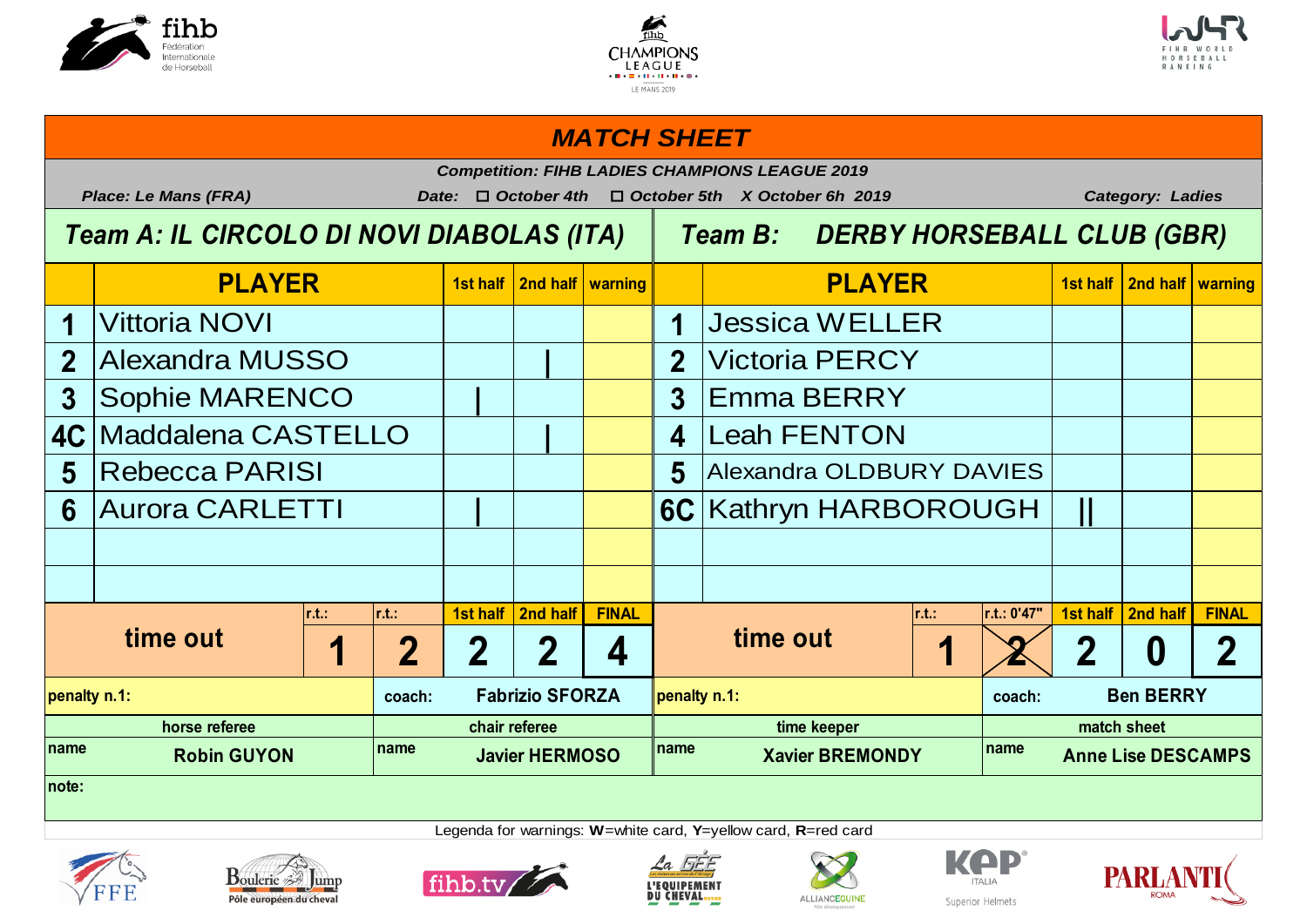





## **1st half 2nd half warning 1st half 2nd half warning 1 1 1 1 1 1 1 1 1 1 2 2 |** Melanie JAMARIN Lena DESORMEAUX **3** Lison DAISSEMIN JUNEAU JUNEAU JUNEAU 3 Jessica DE SCHOENMACKER **4 | 4C || |** Maelis COUSSON Valentine DESORMEAUX 5 Lise MORTIER  $\begin{array}{|c|c|c|c|c|c|c|c|c|} \hline \text{5} & \text{Natasha GOLDSMITH} & \text{1} \ \hline \end{array}$ **6C** Eve SEGEAR **All Contracts (Expending Light Section 1) r.t.: r.t.: 0'30" 1st half 2nd half FINAL r.t.: 2'37" r.t.: 1st half 2nd half FINAL 1 2 2 2 4 1 2 4 2 6 coach: Clivier SEGEAR penalty n.1: coach: coach: coach: name name name name PLAYER PLAYER** *MATCH SHEET Competition: FIHB LADIES CHAMPIONS LEAGUE 2019 Place: Le Mans (FRA) Date:* o *October 4th* o *October 5th X October 6h 2019 Category: Ladies Team A: LOIRE SUR RHÔNE (FRA) Team B: GT BY GOLDSMITH STABLES (BEL)* Emma VAN SEVEREN **time out 1 2 2 2 4 time out penalty n.1: 1 Olivier SEGEAR penalty n.1: C.DESORMEAUX horse referee chair referee time keeper match sheet Marianne LE CORRE note:**









Legenda for warnings: **W**=white card, **Y**=yellow card, **R**=red card





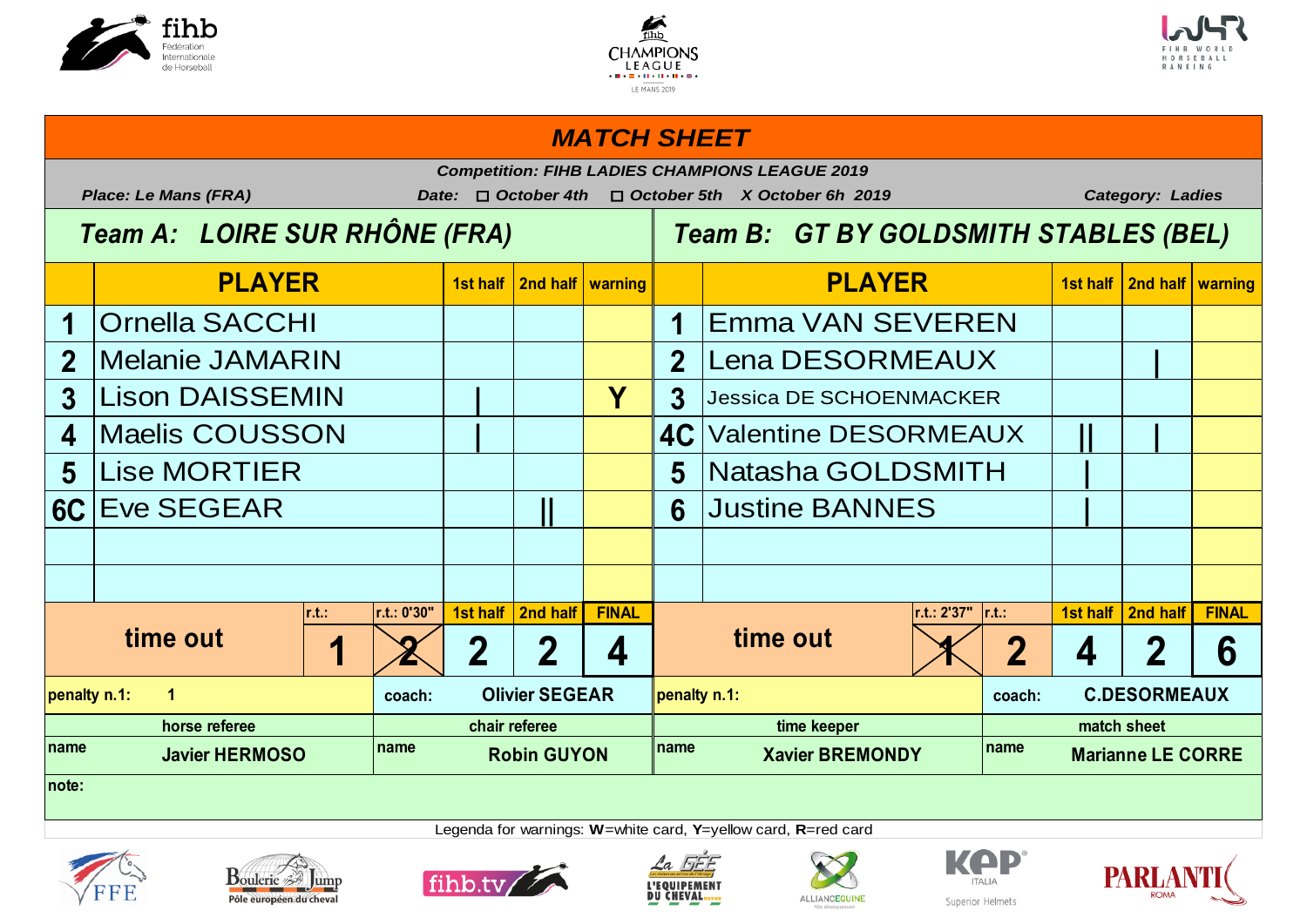





# **1st half 2nd half warning 1st half 2nd half warning 1C 2** 2 Beatrice CREPALDI  $\begin{array}{|c|c|c|c|c|c|c|c|} \hline \text{3} & \text{Maurici MARTINEZ} & & & \text{]} \hline \end{array}$ **3 || | 4 ||** Giacomo LANZI Jacob ESPING-ANDERSEN **4 | || 5 |** Elia COLOMBO Aloma MONTMANY **5 6C | ||** Alessandro VIVIANI Elena GUERRERO **6 | 9 | |** Greta COLLA Malo BLANCHARD **r.t.: 2'41" r.t.: 1'30" 1st half 2nd half FINAL r.t.: r.t.: 1st half 2nd half FINAL**  $1 \times 2 3 | 4 | 7 |$   $1 | 2 | 4 | 6 | 10$ **coach: coach:** name **1.8** Loïc SEGEAR **name name name name name name name name name PLAYER PLAYER** *MATCH SHEET Competition: FIHB UNDER16 CHAMPIONS LEAGUE 2019 Place: Le Mans (FRA) Date:* o *October 4th* o *October 5th X October 6h 2019 Category: Under16 Team A: LA VALLATA (ITA) Team B: CEEC (ESP)* Laia MICOLAU **time out time out penalty n.1: 1 2 Nadia OLDANI penalty n.1: 1 Miquel JULIA horse referee chair referee time keeper match sheet Marianne LE CORRE note:**













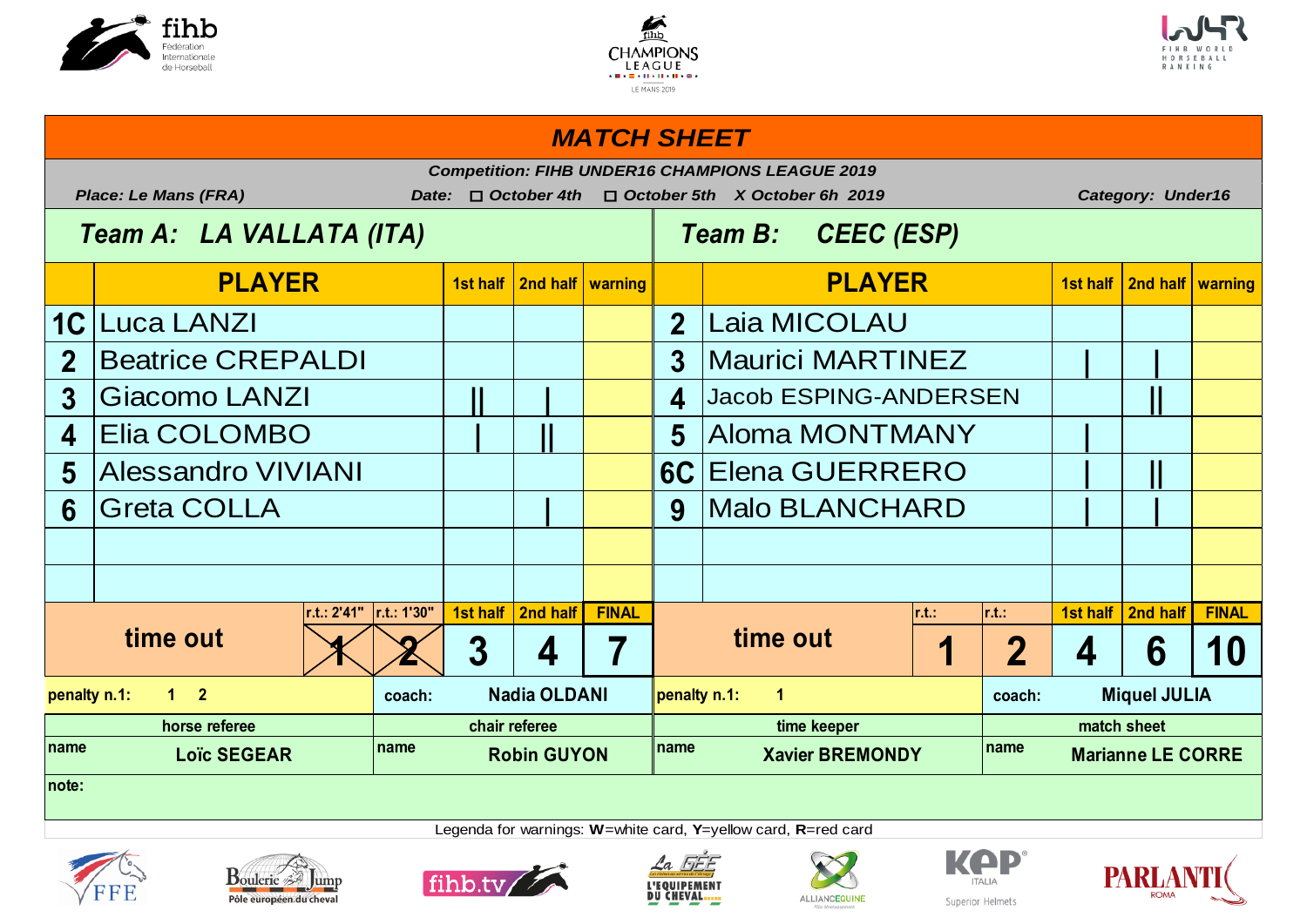





### **1st half 2nd half warning 1st half 2nd half warning 1 Electra DUMONS 1 1 1 1 2 | 2** Justine AMMANN Alexia CARON **3C | | 3 | |||** Irene MENENDEZ Valentine DESCAMPS 4 Charlène LEMOIGNE | | | | | 4C Margaux BOUCHERY | | **5** Andrea IGLESIAS | | | | | | | | | 5 **6 Laura FONT 1 1 1 6 r.t.: r.t.: 0'08" 1st half 2nd half FINAL r.t.: 0'29" r.t.: 1st half 2nd half FINAL 1 2 1 4+1 6 1 2 2 3 5 coach: Pau CROUS loenalty n.1: coach: coach: coach:** name **19.18 Javier HERMOSO** Promine Robin GUYON Promine Xavier BREMONDY Promine Legenda for warnings: **W**=white card, **Y**=yellow card, **R**=red card **penalty n.1: Pau CROUS penalty n.1: Mickael BRADEFER horse referee chair referee time keeper match sheet Marianne LE CORRE note: golden goal of the Spanish player n.3, Andrea IGLESIAS, after 2'10" of the extra time. time out 1 2 1 4+1 6** time out Charlotte COSTERS **Flavie SAUVAGE** Valerie ANTHEUNIS **PLAYER PLAYER** *MATCH SHEET Competition: FIHB LADIES CHAMPIONS LEAGUE 2019 Place: Le Mans (FRA) Date:* o *October 4th* o *October 5th X October 6h 2019 Category: Ladies Team A: CLUB HB BANYOLES (ESP) Team B: MEURCHIN (FRA)*













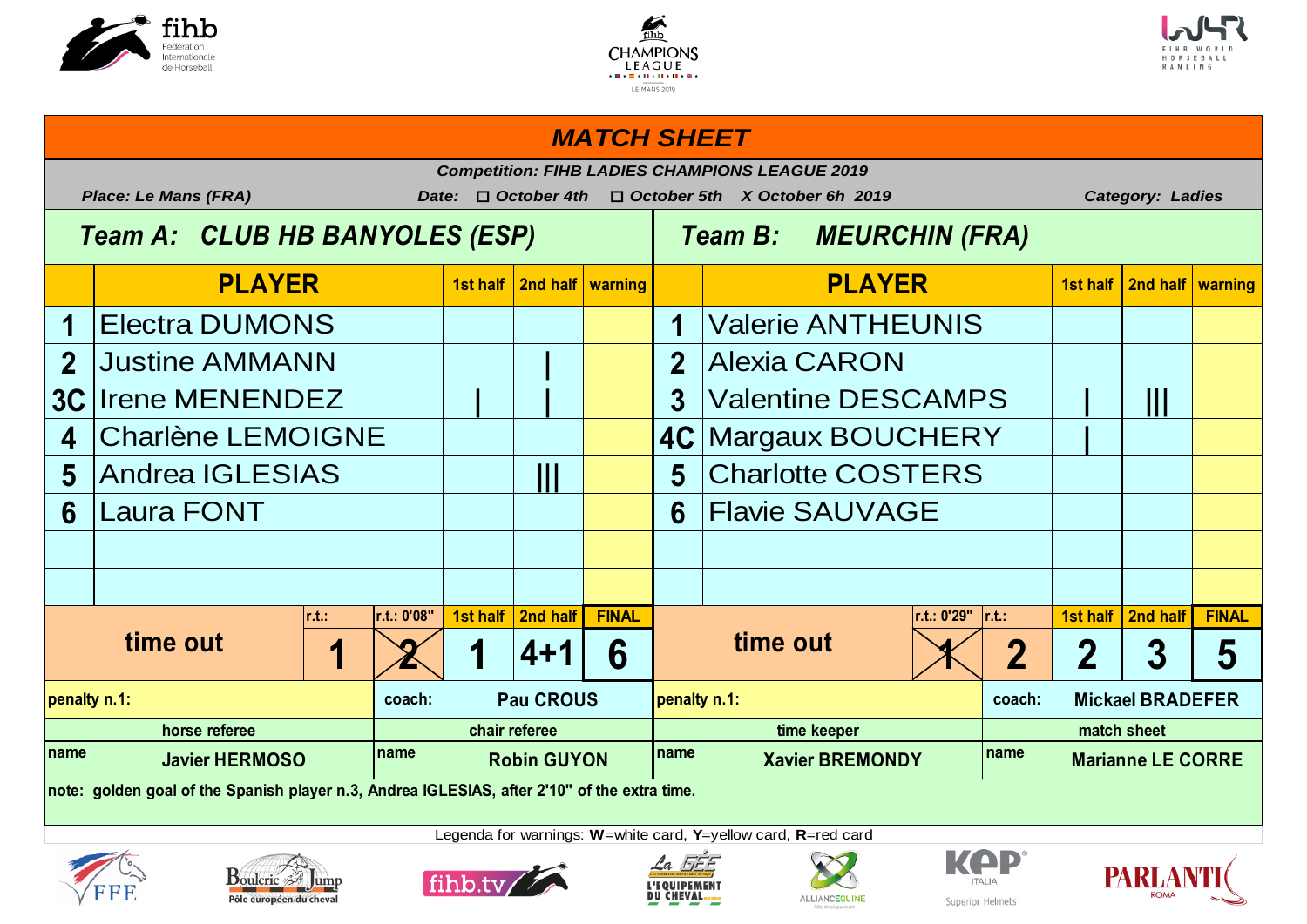



# *FIHB Champions League 2019 Le Mans (FRA), October 4th…6th 2019*





**LE MANS 2019** 

# *PRO ELITE MATCH SHEETS*













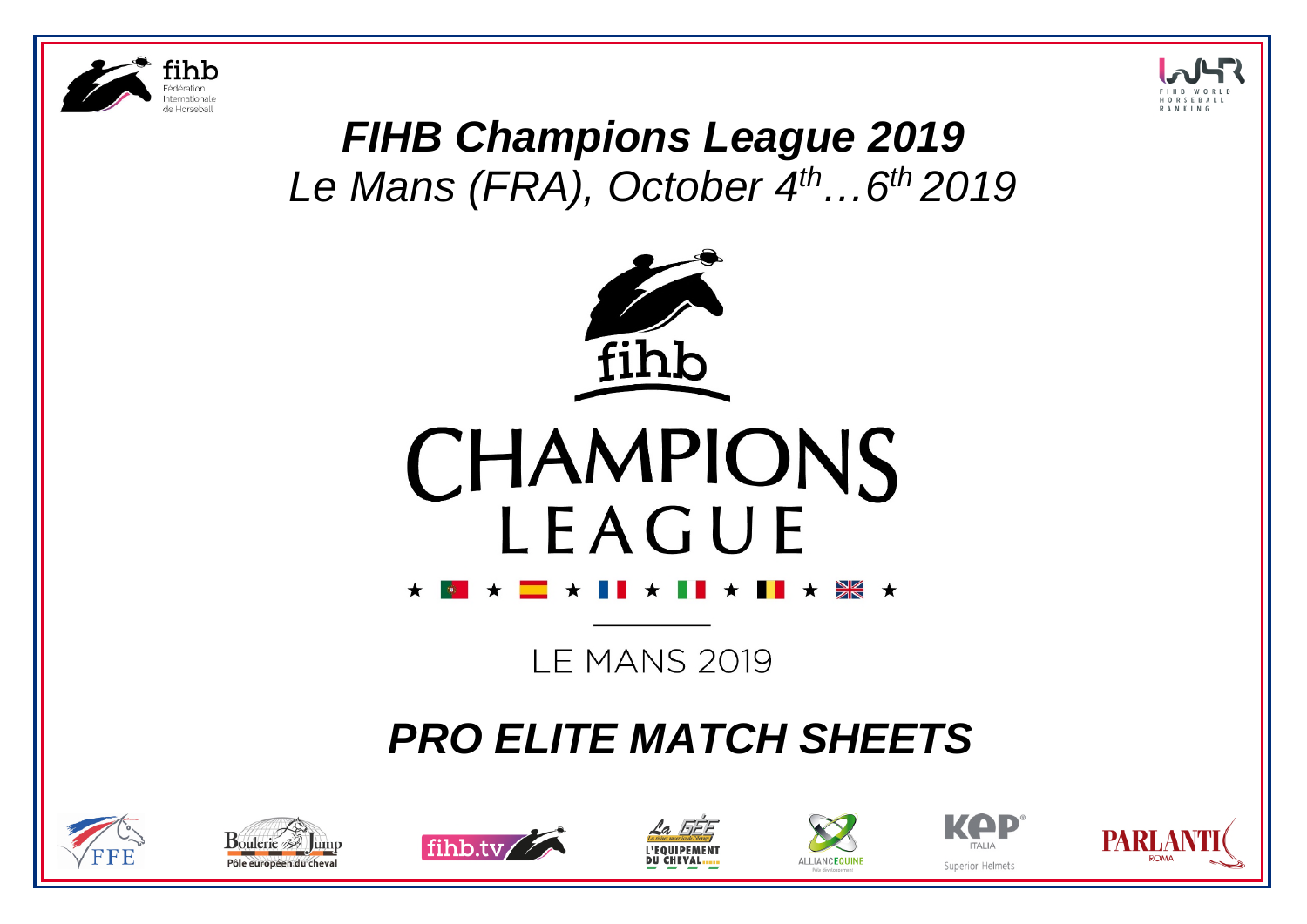





### *MATCH SHEET*

| <b>Competition: FIHB PRO ELITE CHAMPIONS LEAGUE 2019</b><br>Date: X October 4th<br>$\Box$ October 5th |                             |                              |                        |                               |                                        |                       |                                                                           |               |             |                          |          |                     |              |
|-------------------------------------------------------------------------------------------------------|-----------------------------|------------------------------|------------------------|-------------------------------|----------------------------------------|-----------------------|---------------------------------------------------------------------------|---------------|-------------|--------------------------|----------|---------------------|--------------|
|                                                                                                       | <b>Place: Le Mans (FRA)</b> |                              | $\Box$ October 6h 2019 |                               | <b>Category: Pro Elite</b>             |                       |                                                                           |               |             |                          |          |                     |              |
|                                                                                                       | Team A: CARAMEL (BEL)       | Team B: YOUNG GUNZ HBC (GBR) |                        |                               |                                        |                       |                                                                           |               |             |                          |          |                     |              |
|                                                                                                       | <b>PLAYER</b>               |                              |                        | 1st half   2nd half   warning |                                        |                       |                                                                           | <b>PLAYER</b> |             |                          | 1st half | 2nd half   warning  |              |
|                                                                                                       | <b>Piet VERHEYEN</b>        |                              |                        |                               |                                        |                       | 1C Ben BERRY                                                              |               |             |                          |          |                     |              |
| $\overline{2}$                                                                                        | <b>Claudio VAN PRAET</b>    |                              |                        |                               | 2 <sup>1</sup>                         | <b>Ben LAMBLEY</b>    |                                                                           |               |             |                          |          |                     |              |
| $\overline{3}$                                                                                        | <b>Michael AUGUSTYNS</b>    |                              |                        |                               | 3                                      | <b>Reece MCNAMARA</b> |                                                                           |               |             |                          |          |                     |              |
| <b>7C</b>                                                                                             | <b>Robin COOL</b>           | Ш                            |                        |                               | $\overline{\mathbf{4}}$                | <b>Jamie LAMBLEY</b>  |                                                                           |               |             |                          |          |                     |              |
| 8                                                                                                     | <b>Mathias PRAET</b>        |                              |                        |                               | 5                                      | <b>Sam HEMSTEAD</b>   |                                                                           |               |             |                          |          |                     |              |
| 9                                                                                                     | Louis Philippe VAN TROYS    |                              |                        |                               | 6                                      | <b>Michael BARTON</b> |                                                                           |               |             |                          |          |                     |              |
|                                                                                                       |                             |                              |                        |                               |                                        |                       |                                                                           |               |             |                          |          |                     |              |
|                                                                                                       |                             |                              |                        |                               |                                        |                       |                                                                           |               |             |                          |          |                     |              |
|                                                                                                       | r.t.: 2'31"                 | r.t.                         |                        | 1st half   2nd half           | <b>FINAL</b>                           |                       |                                                                           | r.t.: 5'19"   |             | $\vert$ r.t.:            |          | 1st half   2nd half | <b>FINAL</b> |
|                                                                                                       | time out<br>2               |                              | 6                      |                               |                                        |                       | time out                                                                  |               |             | $\overline{\mathbf{2}}$  | 1        |                     |              |
| penalty n.1:                                                                                          | $1 \quad 2$                 |                              | <b>Benoit MALET</b>    |                               | penalty n.1:                           |                       |                                                                           |               | coach:      | <b>Jérome HADJOUT</b>    |          |                     |              |
| horse referee                                                                                         |                             |                              |                        | chair referee                 |                                        | time keeper           |                                                                           |               | match sheet |                          |          |                     |              |
| name                                                                                                  | <b>Loïc SEGEAR</b>          |                              | <b>Maurizio PERCIA</b> |                               | name<br>name<br><b>Xavier BREMONDY</b> |                       |                                                                           |               |             | <b>Marianne LE CORRE</b> |          |                     |              |
| note:                                                                                                 |                             |                              |                        |                               |                                        |                       |                                                                           |               |             |                          |          |                     |              |
|                                                                                                       |                             |                              |                        |                               |                                        |                       | Legenda for warnings: $W$ = white card, $Y$ = yellow card, $R$ = red card |               |             |                          |          |                     |              |













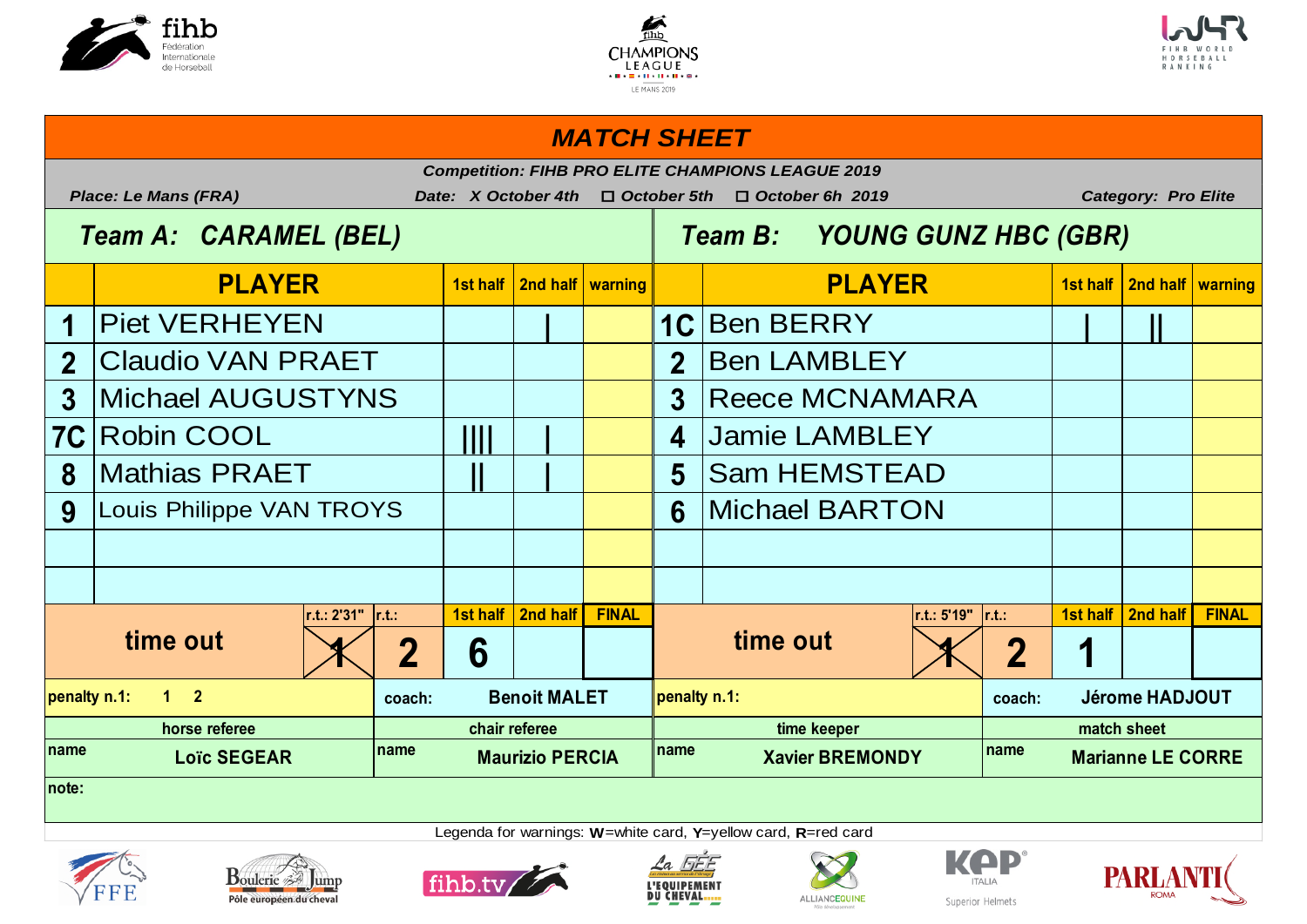





# **1st half 2nd half warning 1st half 2nd half warning** 1C Antonio GARCIA  $\begin{array}{|c|c|c|c|c|c|c|c|c|} \hline \multicolumn{1}{|c|}{\text{1}} & \multicolumn{1}{|c|}{\text{Xavier SIMON}} \hline \end{array}$ 2 João BAPTISTA  $\begin{array}{|c|c|c|c|c|c|}\hline \textbf{1} & \textbf{4} & \text{Sebastien COLLARD} & \textbf{1} \ \hline \end{array}$ **3 || 5 | | Y** Antonio REFFOIOS Frédérick MICHELET **5 6 |** Filipe TIMOTEO Loic BEAUNEZ 6 Alejandro ALONSO **Jules RODRIDE 8 |** Guilherme CUNHA **r.t.: 0'24" r.t.: 1st half 2nd half FINAL r.t.: r.t.: 1st half 2nd half FINAL 1 2 3 5 8 1 2 3 3 6 coach: Antonio GARCIA penalty n.1: coach: coach: coach: name name name name penalty n.1: 1 Antonio GARCIA penalty n.1: Benoit BEAUNEZ horse referee chair referee time keeper match sheet Marianne LE CORRE note: time out**  $\begin{array}{|c|c|c|c|c|}\hline \text{time out} & \text{if} & \text{if} & \text{if} & \text{if} & \text{if} & \text{if} & \text{if} & \text{if} & \text{if} & \text{if} & \text{if} & \text{if} & \text{if} & \text{if} & \text{if} & \text{if} & \text{if} & \text{if} & \text{if} & \text{if} & \text{if} & \text{if} & \text{if} & \text{if} & \text{if} & \text{if} & \text{if} & \text{if} & \text{if} & \text{if} & \text{if$ **PLAYER PLAYER** *MATCH SHEET Competition: FIHB PRO ELITE CHAMPIONS LEAGUE 2019 Place: Le Mans (FRA) Date: X October 4th* o *October 5th* o *October 6h 2019 Category: Pro Elite Team A: QUINTA DA FIGUEIRA (POR) Team B: PARIS MASH KAYZEN (FRA)*









Legenda for warnings: **W**=white card, **Y**=yellow card, **R**=red card





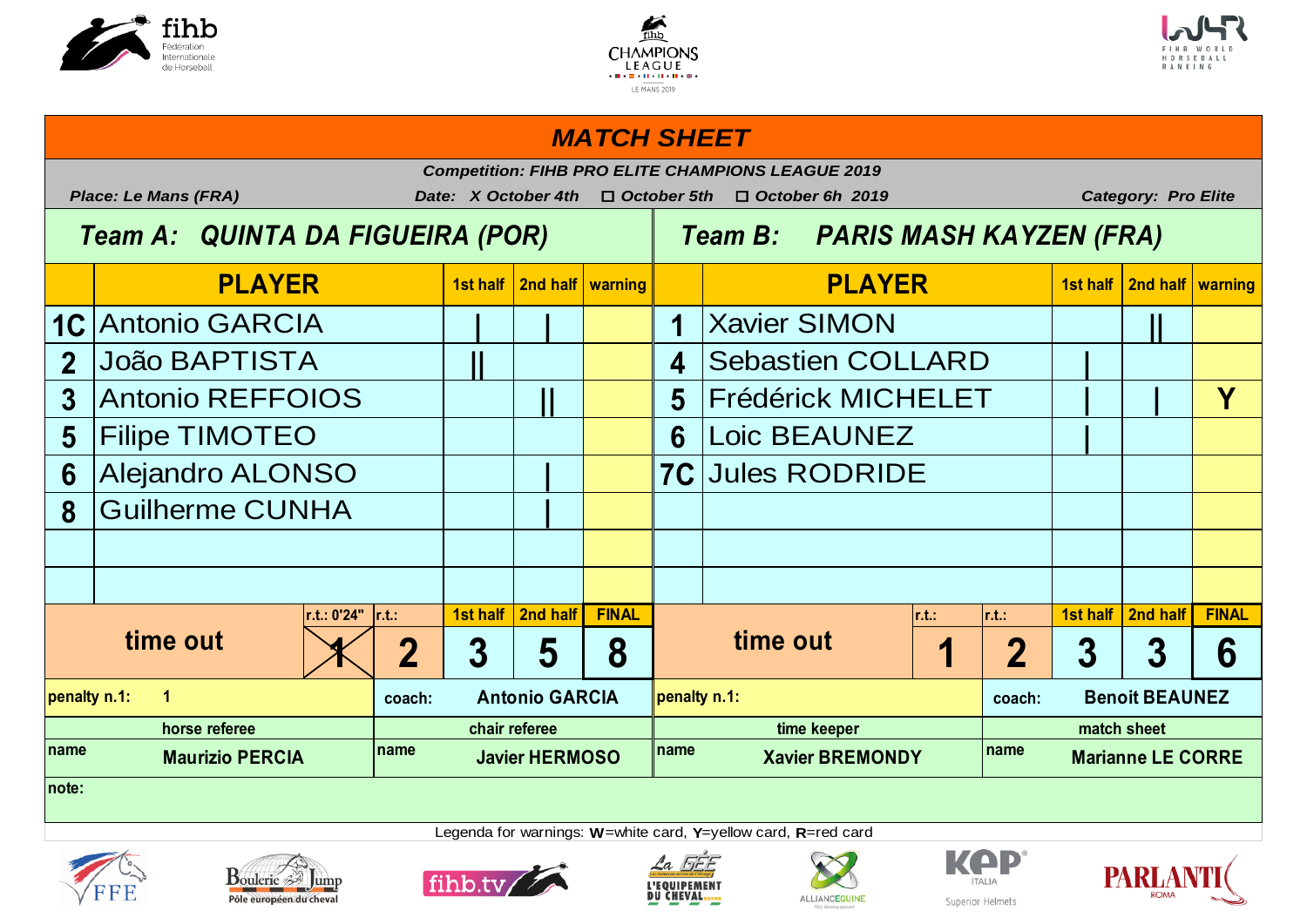





### *MATCH SHEET*

|                         | <b>Competition: FIHB PRO ELITE CHAMPIONS LEAGUE 2019</b><br>Date: X October 4th<br>$\Box$ October 5th |                  |                   |                    |                       |                                                                     |              |               |                                  |               |             |          |              |  |
|-------------------------|-------------------------------------------------------------------------------------------------------|------------------|-------------------|--------------------|-----------------------|---------------------------------------------------------------------|--------------|---------------|----------------------------------|---------------|-------------|----------|--------------|--|
|                         | <b>Place: Le Mans (FRA)</b><br>Team A: EL SERRAT (ESP)                                                |                  |                   |                    |                       | <b>Category: Pro Elite</b><br>$\Box$ October 6h 2019                |              |               |                                  |               |             |          |              |  |
|                         |                                                                                                       |                  |                   |                    |                       | Team B: IL CIRCOLO DI NOVI (ITA)                                    |              |               |                                  |               |             |          |              |  |
|                         | <b>PLAYER</b>                                                                                         |                  |                   |                    | 2nd half   warning    |                                                                     |              | <b>PLAYER</b> |                                  | 1st half      | 2nd half    | warning  |              |  |
| 1C                      | <b>Jordi BUSOMS</b>                                                                                   |                  |                   |                    | 1                     | <b>Roberto PRETTICO</b>                                             |              |               |                                  |               |             |          |              |  |
| $\overline{2}$          | Ignacio GUTIERREZ                                                                                     |                  |                   |                    | 2 <sup>1</sup>        | <b>Thibaut CAMPOY</b>                                               |              |               |                                  |               |             |          |              |  |
| 3                       | <b>Nil SEALL</b>                                                                                      |                  |                   |                    | $\overline{3}$        | Lorenzo AGNETTI                                                     |              |               |                                  |               |             |          |              |  |
| $6\phantom{1}6$         | <b>Guillem PUIGVERT</b>                                                                               |                  |                   |                    |                       | <b>4C Fausto SFORZA</b>                                             |              |               |                                  |               |             |          |              |  |
| $\overline{\mathbf{7}}$ | <b>Matéu PURTI</b>                                                                                    |                  | Ш                 |                    | 5                     | <b>Carles VILA</b>                                                  |              |               |                                  |               |             |          |              |  |
| 9                       | <b>Alessio CILLI</b>                                                                                  |                  |                   |                    | 6                     | <b>Roger GARCIA</b>                                                 |              |               |                                  |               |             |          |              |  |
|                         |                                                                                                       |                  |                   |                    |                       |                                                                     |              |               |                                  |               |             |          |              |  |
|                         |                                                                                                       |                  |                   |                    |                       |                                                                     |              |               |                                  |               |             |          |              |  |
|                         |                                                                                                       | $\mathsf{r.t.}:$ | $\mathsf{lr.t.:}$ | 1st half           | 2nd half              | <b>FINAL</b>                                                        |              |               | r.t.                             | $\vert$ r.t.: | 1st half    | 2nd half | <b>FINAL</b> |  |
| time out                |                                                                                                       |                  | $\mathbf 2$       | 3                  | 4                     |                                                                     |              | time out      |                                  | $\mathbf 2$   |             | 4        | 5            |  |
| penalty n.1:<br>coach:  |                                                                                                       |                  |                   |                    | <b>Patricia JOYET</b> |                                                                     | penalty n.1: |               | <b>Fabrizio SFORZA</b><br>coach: |               |             |          |              |  |
| horse referee           |                                                                                                       |                  |                   |                    | chair referee         |                                                                     | time keeper  |               |                                  |               | match sheet |          |              |  |
| Iname                   | <b>Robin GUYON</b>                                                                                    | name             |                   | <b>Loïc SEGEAR</b> |                       | Iname<br>name<br><b>Xavier BREMONDY</b><br><b>Marianne LE CORRE</b> |              |               |                                  |               |             |          |              |  |
| note:                   |                                                                                                       |                  |                   |                    |                       |                                                                     |              |               |                                  |               |             |          |              |  |













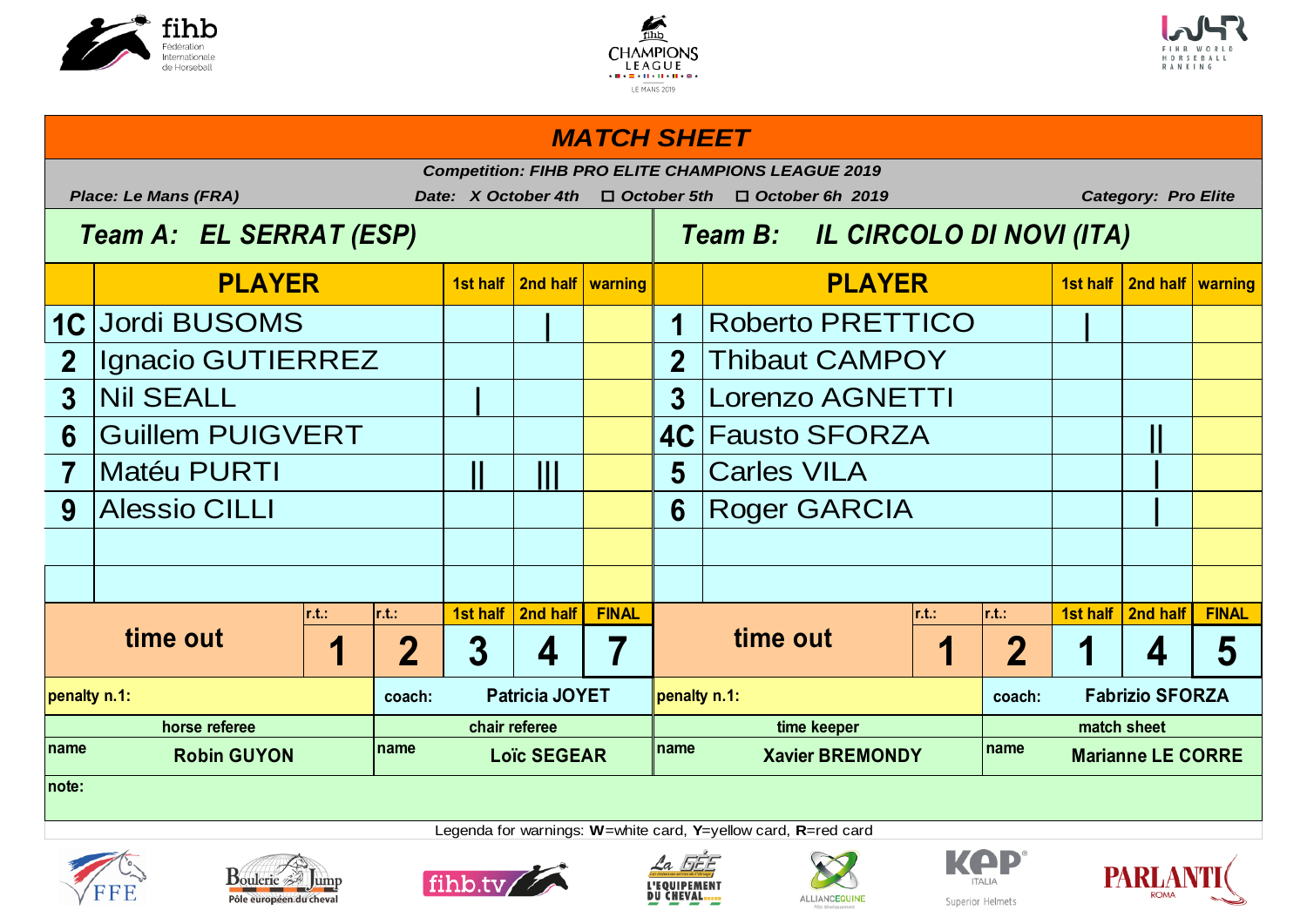





# **1st half 2nd half warning 1st half 2nd half warning 1C | | Y 2** Benjamin DEPONS Adrià CROUS 2 Gil CARBONES **Pau CROUS 3 4 || ||** Hugo SOUBES Miquel JULIA 4 Christophe SOULAT **Aleix VELASCO 5**  $\begin{bmatrix} \text{Loïs RIGAUD} \end{bmatrix}$  **6**  $\begin{bmatrix} \text{Guillem TAÑA} \end{bmatrix}$ **6 ||** Benjamin BODIN **r.t.: 0'03" r.t.: 1st half 2nd half FINAL r.t.: 0'20" r.t.: 1st half 2nd half FINAL**  $\left| \left( \left. \right. \right. \right| \left. \left. \right. \right| \left. \left. \right| \left. \right| \left. \right| \left. \right| \left. \right| \left. \right| \left. \right| \left. \right| \left. \right| \left. \right| \left. \right| \left. \right| \left. \right| \left. \right| \left. \right| \left. \right| \left. \right| \left. \right| \left. \right| \left. \right| \left. \right| \left. \right| \left. \right| \left. \right| \left. \right| \left. \right| \left. \right| \left. \right| \left. \right| \left. \right| \left. \right| \$ **coach: Coach: Coach: Coach: Coach: coach: coach: coach: coach: coach: coach: coach: coach: coach: coach: coach: coach: coach: coach: coach: coach: coach: coach: coach: coach** name **19.18.19 Loïc SEGEAR name and a lavier HERMOSO name and a label a label a label a label a label a label a label a label a label a label a label a label a label a label a label a label a label a label a label a la penalty n.1: Thomas PERE penalty n.1: 1 Adrià VELASCO horse referee chair referee time keeper match sheet Marianne LE CORRE note: time out time out PLAYER PLAYER** *MATCH SHEET Competition: FIHB PRO ELITE CHAMPIONS LEAGUE 2019 Place: Le Mans (FRA) Date: X October 4th* o *October 5th* o *October 6h 2019 Category: Pro Elite Team A: BORDEAUX BLANZAC HBC (FRA) Team B: CEEC (ESP)*









Legenda for warnings+A1:N20: W=white card, Y=yellow card, R=red card





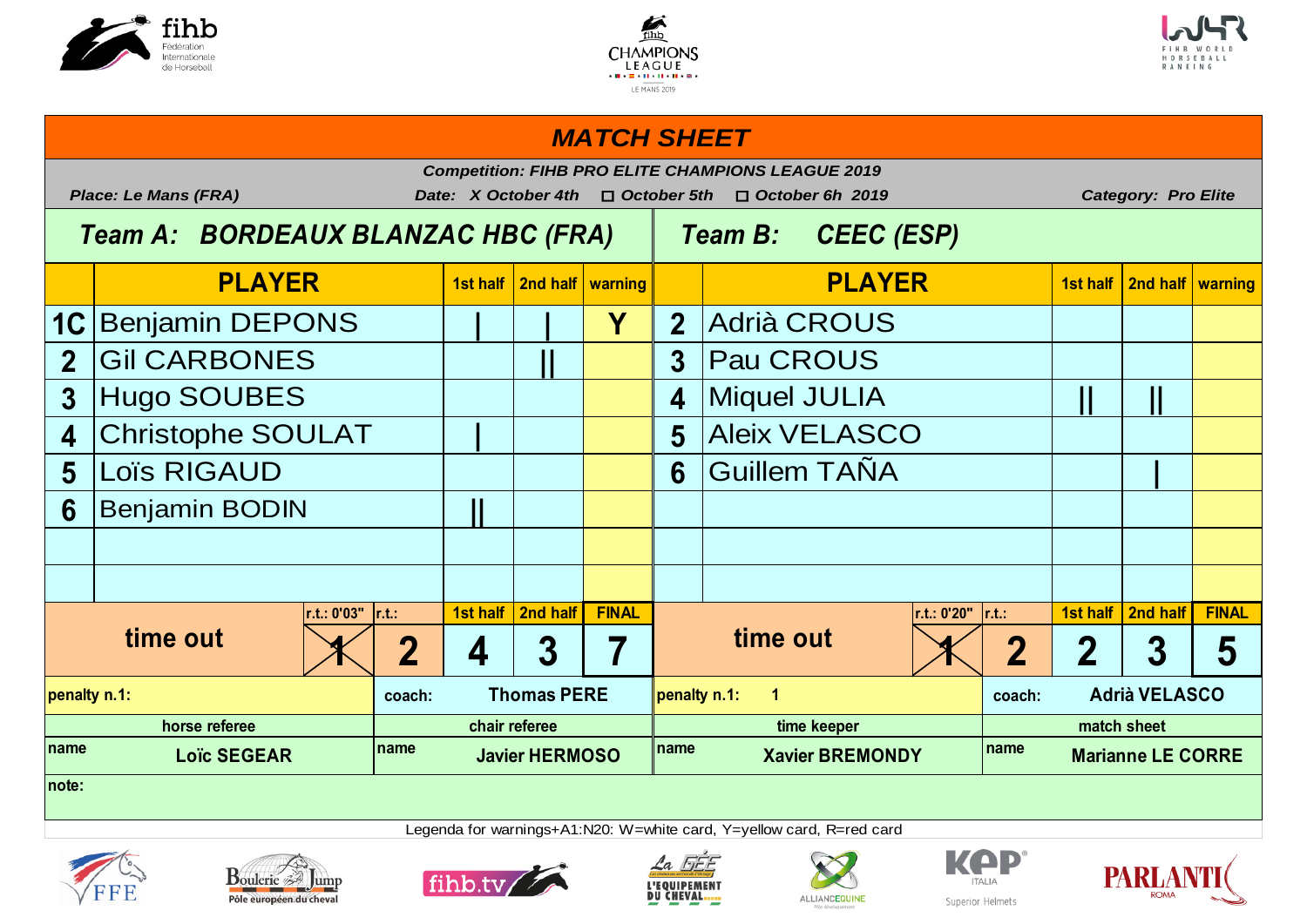





### **1st half 2nd half warning 1st half 2nd half warning 1 1C | |** Roberto PRETTICO Ben BERRY 2 Thibaut CAMPOY **Bullet LAMBLEY** Ben LAMBLEY 3 Lorenzo AGNETTI **Reece MCNAMARA** Reece MCNAMARA **4C ||| Y 4 5 | | 5 6 | Y 6 |** Roger GARCIA Michael BARTON **r.t.: r.t.: 1st half 2nd half FINAL r.t.: 1'23" r.t.: 1st half 2nd half FINAL 1 2 4 2 6 1 2 2 3 5 coach: coach:** name **19.19.19.19 Loïc SEGEAR name name name name name name name name name penalty n.1: Fabrizio SFORZA penalty n.1: 1 2 Jérome HADJOUT horse referee chair referee time keeper match sheet Loïc SEGEAR Francesc PUY Xavier BREMONDY Anne Lise DESCAMPS note: time out time out** Jamie LAMBLEY Sam HEMSTEAD **PLAYER PLAYER** *MATCH SHEET Competition: FIHB PRO ELITE CHAMPIONS LEAGUE 2019 Place: Le Mans (FRA) Date:* o *October 4th X October 5th* o *October 6h 2019 Category: Pro Elite Team A: IL CIRCOLO DI NOVI (ITA) Team B: YOUNG GUNZ HBC (GBR)*









Legenda for warnings: **W**=white card, **Y**=yellow card, **R**=red card





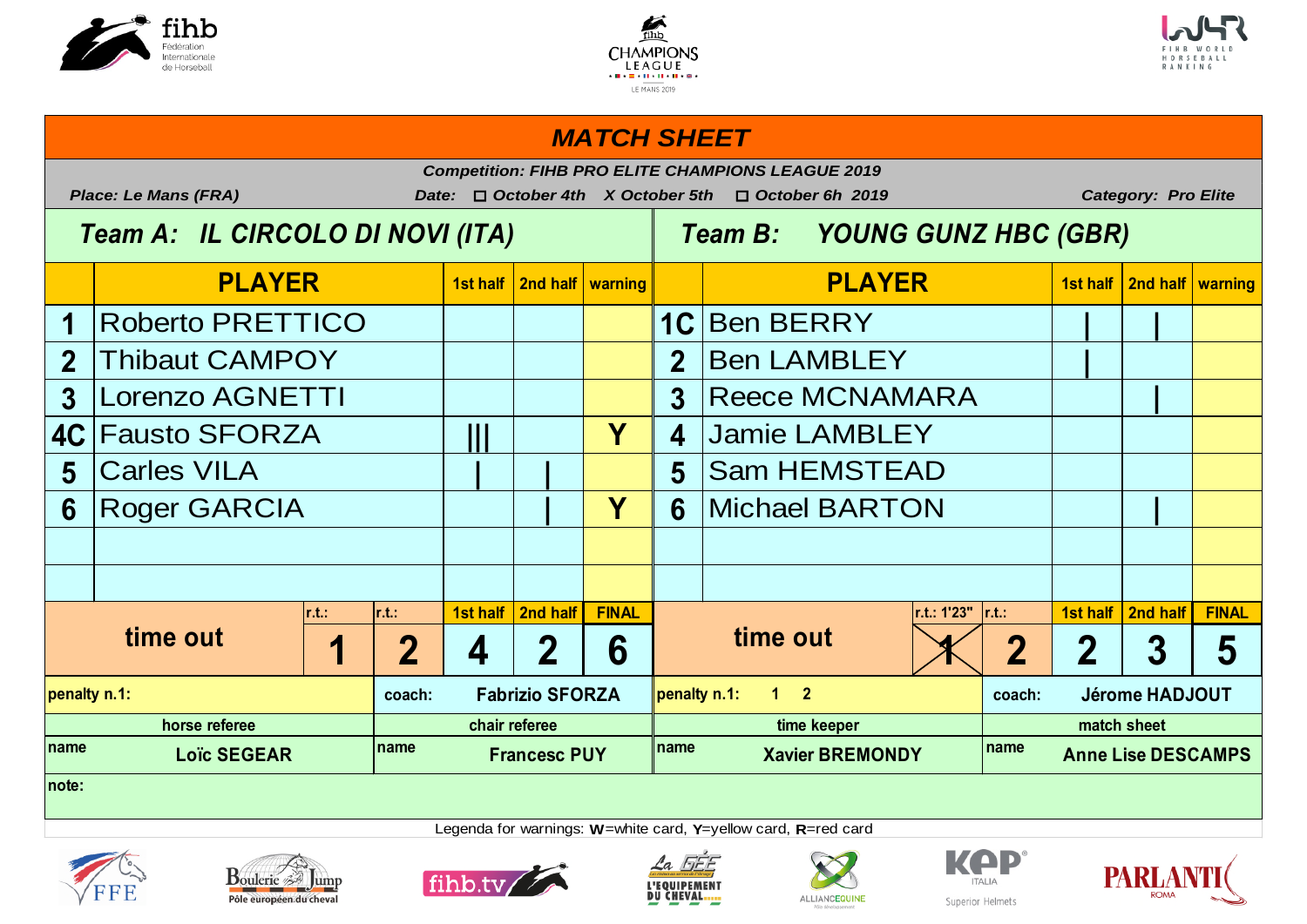





### **1st half 2nd half warning 1st half 2nd half warning** 2 Adrià CROUS **Bastian SIMON 3**  $\vert$ Pau CROUS  $\vert$   $\vert$   $\vert$   $\vert$  **2 4** Miquel JULIA  $|| \ || \ || \ || \ || \ || \ || \$  3C Frédérick MICHELET  $|| \ || \ || \ || \ || \$ **5** Aleix VELASCO Sebastien COLLARD | **6** Guillem TAÑA  $\vert \vert \vert$  **6** Xavier SIMON **7 r.t.: 1'04" r.t.: 1st half 2nd half FINAL r.t.: 4'15" r.t.: 1st half 2nd half FINAL**  $\left| \left( \left. \right. \right. \right| 2 \left| \left. \right. 4 \left| \right. 7 \left| \left. 11 \right| \right. \right|$  time out  $\left| \left. \right| \left. \right| 2 \left| \left. \right| 2 \left| \left. \right| 1 \right| \left| \left. 3 \right| \right|$ **coach: coach: name name name name** penalty n.1: coach: Adrià VELASCO <mark>|penalty n.1: 1</mark> coach: Benoit BEAUNEZ **horse referee chair referee time keeper match sheet Robin GUYON Francesc PUY Marianne LE CORRE Anne Lise DESCAMPS note: time out**  $\begin{array}{|c|c|c|c|c|}\hline \text{time out} & \text{if} & \text{if} & \text{if} & \text{if} & \text{if} & \text{if} & \text{if} & \text{if} & \text{if} & \text{if} & \text{if} & \text{if} & \text{if} & \text{if} & \text{if} & \text{if} & \text{if} & \text{if} & \text{if} & \text{if} & \text{if} & \text{if} & \text{if} & \text{if} & \text{if} & \text{if} & \text{if} & \text{if} & \text{if} & \text{if} & \text{if$ Jules RODRIDE Loic BEAUNEZ **PLAYER PLAYER** *MATCH SHEET Competition: FIHB PRO ELITE CHAMPIONS LEAGUE 2019 Place: Le Mans (FRA) Date:* o *October 4th X October 5th* o *October 6h 2019 Category: Pro Elite Team A: CEEC (ESP) Team B: PARIS MASH KAYZEN (FRA)*













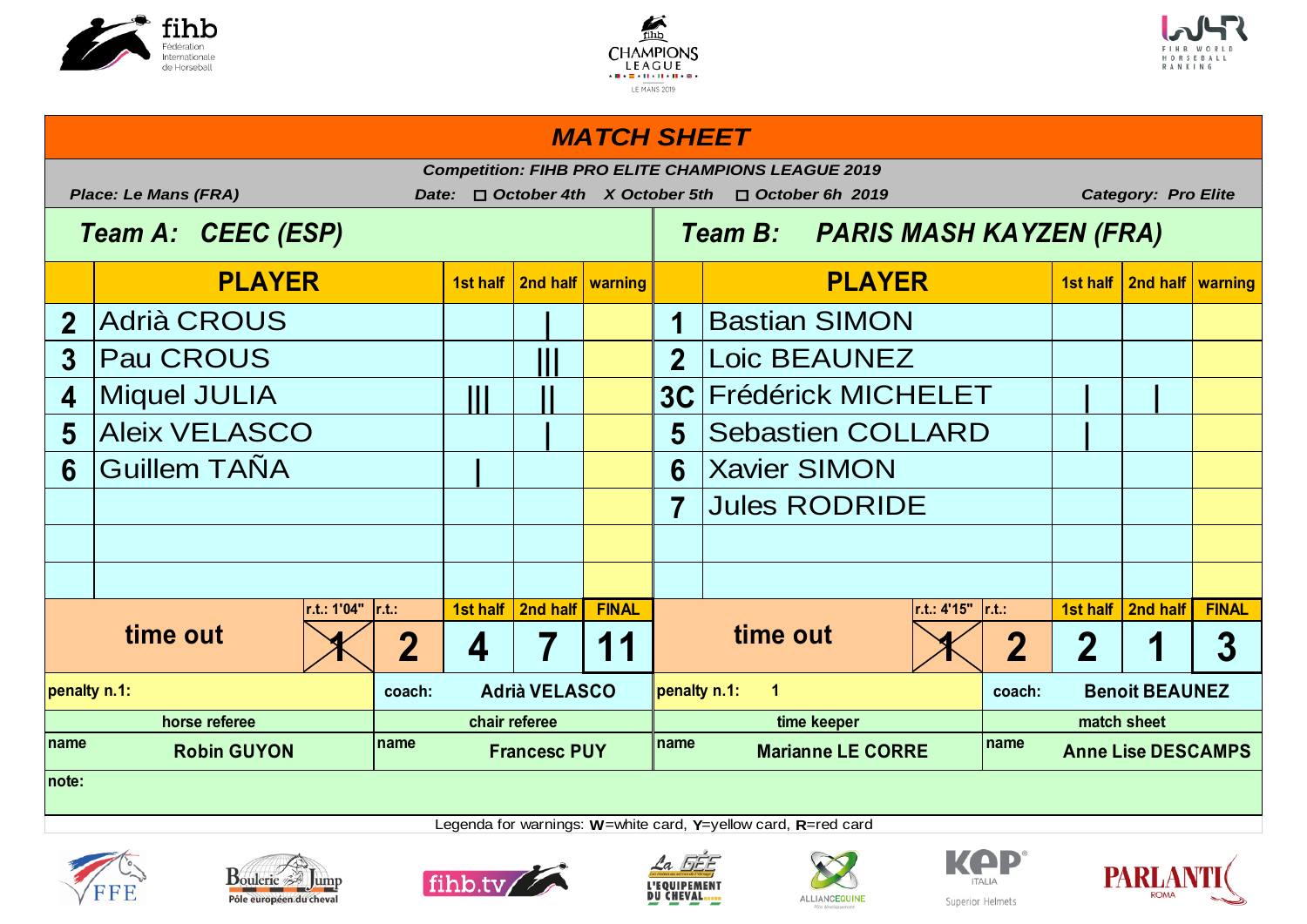





### **1st half 2nd half warning 1st half 2nd half warning 1C Y 1 2 2 | |** Ignacio GUTIERREZ Claudio VAN PRAET **3 || ||| 3 6** Guillem PUIGVERT RODING ROBIN COOL **7 |** Matéu PURTI | | | | 8 |Mathias PRAET | | | **9 9 ||** Alessio CILLI Louis Philippe VAN TROYS **r.t.: 0'05" r.t.: 1st half 2nd half FINAL r.t.: 2'21" r.t.: 0'15" 1st half 2nd half FINAL**  $\left| \left| \left( \left| \left( \left| \left| \left| \left| \left| \right| \right| \right| \right) \right| \right) \right| \right| \right| \right| = 1$  3 4 7 **coach: Patricia JOYET penalty n.1: 1 coach: coach: coach: name name name name PLAYER PLAYER** *MATCH SHEET Competition: FIHB PRO ELITE CHAMPIONS LEAGUE 2019 Place: Le Mans (FRA) Date:* o *October 4th X October 5th* o *October 6h 2019 Category: Pro Elite Team A: EL SERRAT (ESP) Team B: CARAMEL (BEL)* **Piet VERHEYEN** Michael AUGUSTYNS **time out**  $\begin{array}{|c|c|c|c|c|}\hline \text{time out} & \text{if} & \text{if} & \text{if} & \text{if} & \text{if} & \text{if} & \text{if} & \text{if} & \text{if} & \text{if} & \text{if} & \text{if} & \text{if} & \text{if} & \text{if} & \text{if} & \text{if} & \text{if} & \text{if} & \text{if} & \text{if} & \text{if} & \text{if} & \text{if} & \text{if} & \text{if} & \text{if} & \text{if} & \text{if} & \text{if} & \text{if$ **penalty n.1: 1 Patricia JOYET penalty n.1: 1 Benoit MALET horse referee chair referee time keeper match sheet Marianne LE CORRE note: yellow card to the coach of the team El Serrat, Patricia Joyet and yellow card to the coach of Caramel, Benoit Malet both during the 2nd half. Golden goal of the Spanish player n.3, Nil SEALL, after 1'40" of the extra time.**













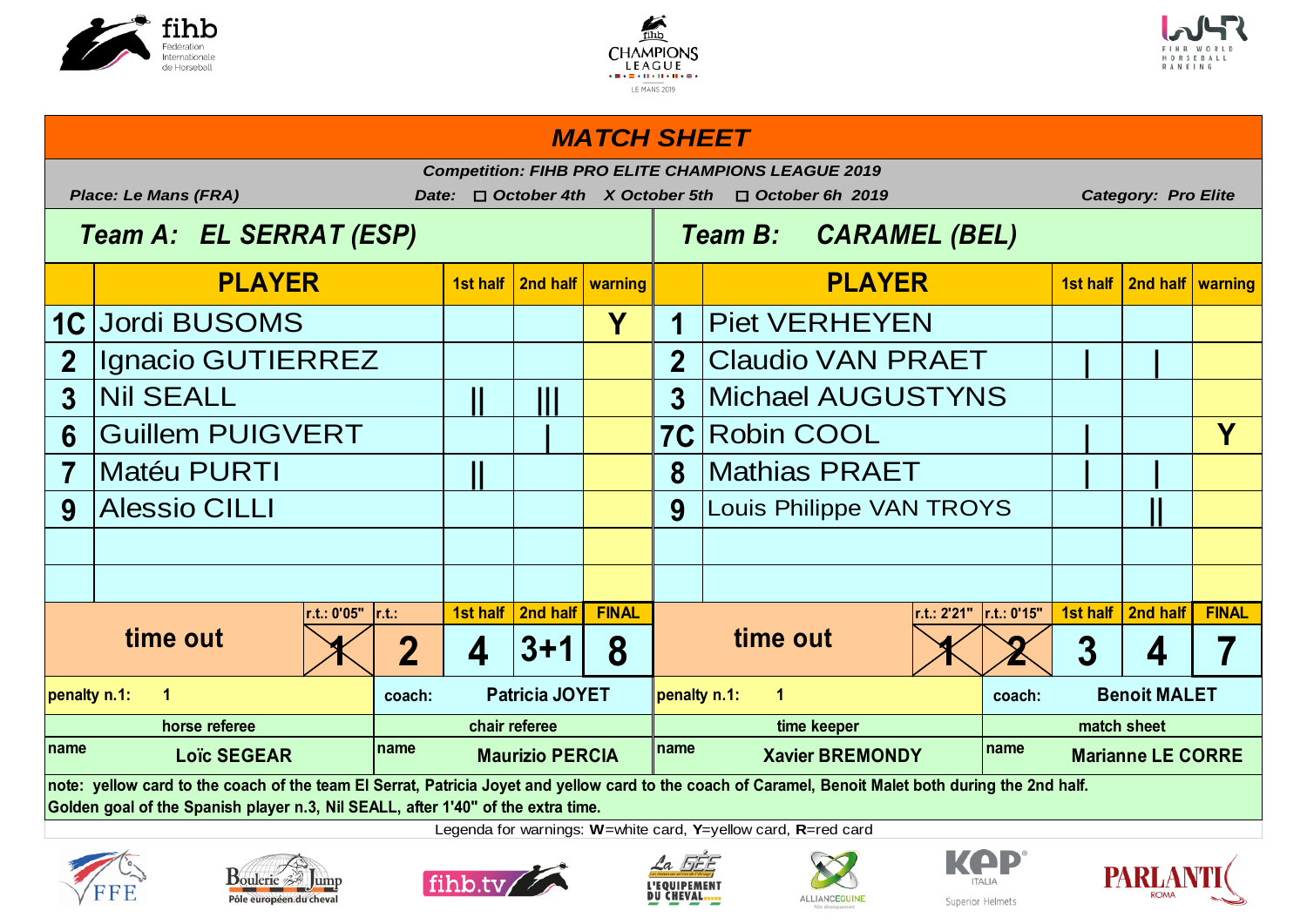





### **1st half 2nd half warning 1st half 2nd half warning** 1C Benjamin DEPONS | | | | | | 1C Antonio GARCIA | | **2 | || 2 3** Hugo SOUBES **Antonio REFFOIOS** 4 Christophe SOULAT  $\begin{array}{|c|c|c|c|c|c|} \hline \textbf{4} & \textbf{5} & \textbf{Filipe}} \textbf{TMOTEO} & & & \textbf{1} & \textbf{1} \ \hline \end{array}$ **5** Loïs RIGAUD **Alejandro ALONSO 6** Benjamin BODIN **1 | | | | | | 8 r.t.: r.t.: 0'08" 1st half 2nd half FINAL r.t.: r.t.: 1st half 2nd half FINAL** 1 2 5 3 8 **1 <b>1 2 3** 1 3 **coach: Coach: Coach: Coach: Coach: Coach: coach: coach: coach: coach: coach: coach: coach: name name name name PLAYER PLAYER** *MATCH SHEET Competition: FIHB PRO ELITE CHAMPIONS LEAGUE 2019 Place: Le Mans (FRA) Date:* o *October 4th X October 5th* o *October 6h 2019 Category: Pro Elite Team A: BORDEAUX BLANZAC HBC (FRA) Team B: QUINTA DA FIGUEIRA (POR)* João BAPTISTA **Guilherme CUNHA time out 1 2 5 3 8 time out penalty n.1: Thomas PÈRE penalty n.1: Antonio GARCIA horse referee chair referee time keeper match sheet Javier HERMOSO Francesc PUY Xavier BREMONDY Marianne LE CORRE note:**









Legenda for warnings: **W**=white card, **Y**=yellow card, **R**=red card





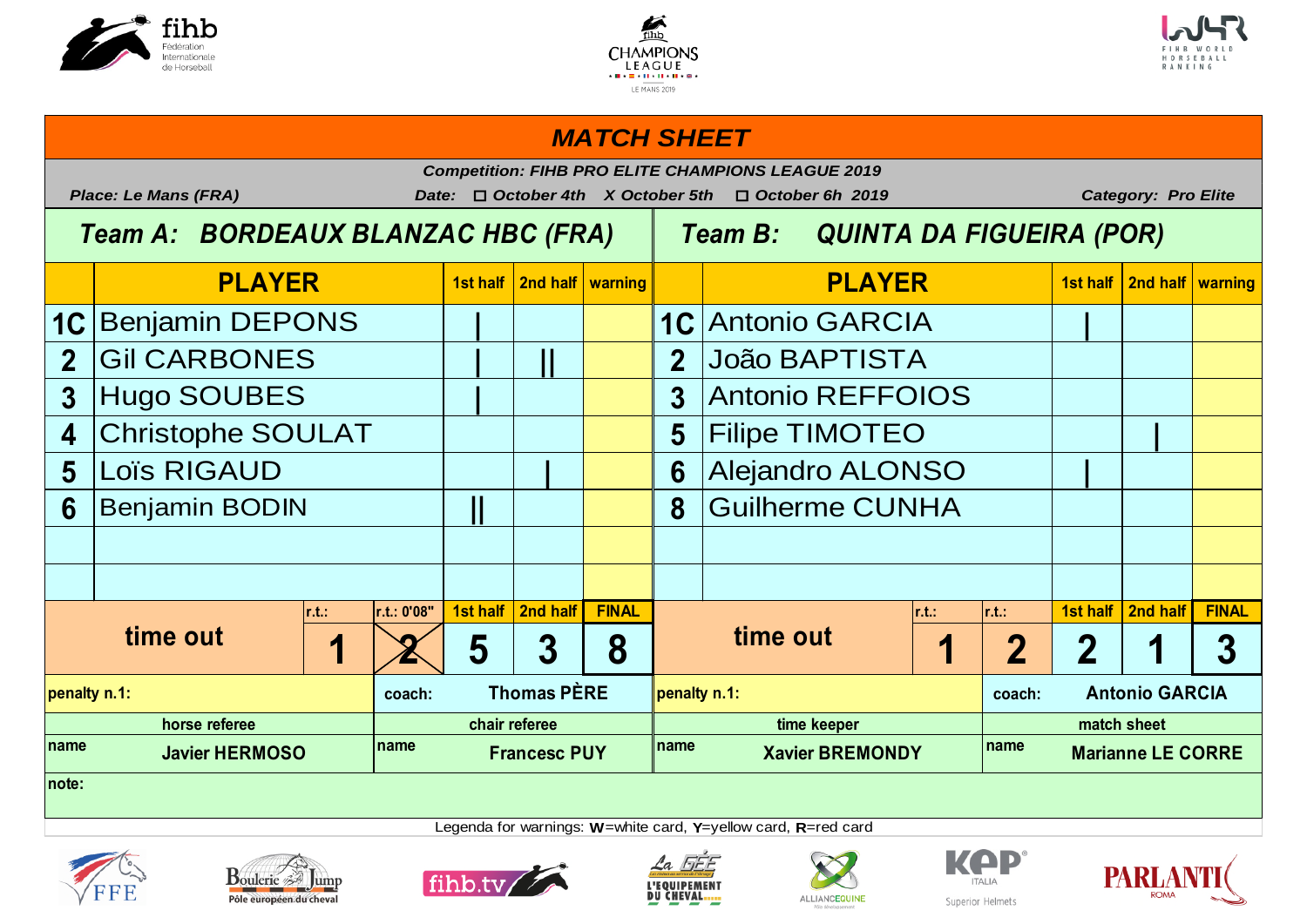





### **1st half 2nd half warning 1st half 2nd half warning** 1 **Xavier SIMON Ben BERRY Ben BERRY 2 Bastian SIMON Ben LAMBLEY Ben LAMBLEY Ben LAMBLEY 5C** Frédérick MICHELET  $\begin{array}{|c|c|c|c|c|}\hline \text{I} & \text{I} & \text{I} & \text{I} & \text{I} & \text{I} & \text{I} & \text{I} & \text{I} & \text{I} & \text{I} & \text{I} & \text{I} & \text{I} & \text{I} & \text{I} & \text{I} & \text{I} & \text{I} & \text{I} & \text{I} & \text{I} & \text{I} & \text{I} & \text{I} & \text{I} & \text{I} & \text{I} & \text{I} & \text{I$ **6 | 4 7 Jules RODRIDE 1 1 1 1 5 6 |** Michael BARTON **r.t.: 3'07" r.t.: 1'08" 1st half 2nd half FINAL r.t.: 0'55" r.t.: 1st half 2nd half FINAL**  $\sqrt{2}$  4 5 9  $\sqrt{2}$   $\sqrt{2}$  4 2 6 **coach:** Benoit BEAUNEZ penalty n.1: **coach:** coach: coach: **name name name name PLAYER PLAYER** *MATCH SHEET Competition: FIHB PRO ELITE CHAMPIONS LEAGUE 2019 Place: Le Mans (FRA) Date:* o *October 4th* o *October 5th X October 6h 2019 Category: Pro Elite Team A: PARIS MASH KAYZEN (FRA) Team B: YOUNG GUNZ HBC (GBR)* **Jamie LAMBLEY** Sam HEMSTEAD **time out x x 4 5 9 time out penalty n.1: Benoit BEAUNEZ penalty n.1: Denalty n.1: Denalty n.1: Penalty n.1: Penalty n.1: Penalty n.1: Penalty n.1: Penalty n.1: Penalty n.1: Penalty n.1: Penalty n.1: Penalty n.1: Penalty n horse referee chair referee time keeper match sheet Javier HERMOSO Maurizio PERCIA Xavier BREMONDY Anne Lise DESCAMPS note:**













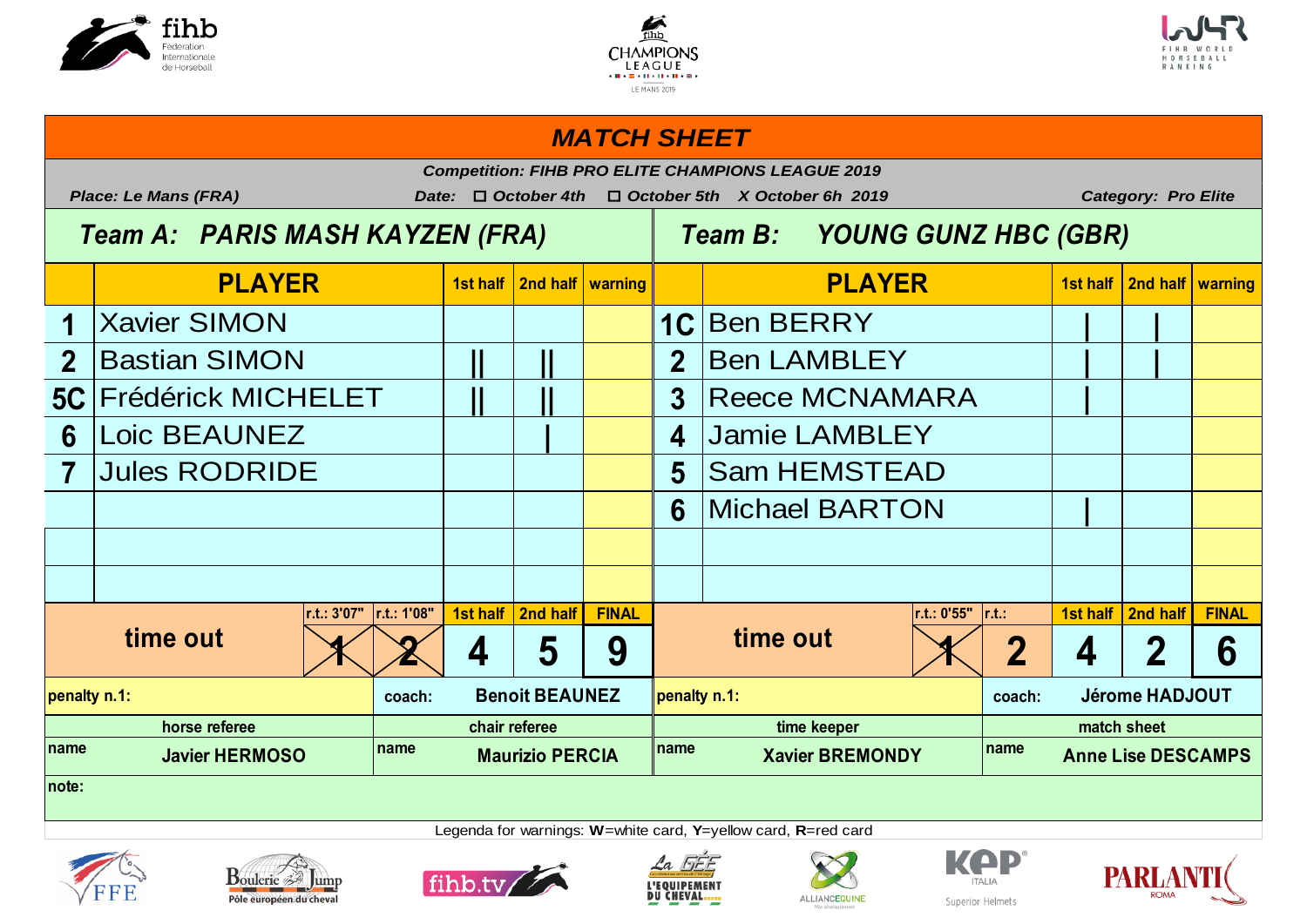





# **1st half 2nd half warning 1st half 2nd half warning** 2 Adrià CROUS Roberto PRETTICO **3**  $\begin{bmatrix}$  **Pau CROUS**  $\begin{bmatrix} 1 & 1 \\ 1 & 2 \end{bmatrix}$  **2**  $\begin{bmatrix}$  Thibaut CAMPOY  $\begin{bmatrix} 1 & 1 \\ 1 & 1 \end{bmatrix}$ **4C | 3 |** Miquel JULIA Lorenzo AGNETTI 5 Aleix VELASCO **Fausto SFORZA 6 | 5 |** Guillem TAÑA Carles VILA **6 | |** Roger GARCIA **r.t.: r.t.: 1st half 2nd half FINAL r.t.: r.t.: 1st half 2nd half FINAL 1 2 4 5 9 1 2 4 3 7 coach: coach:** name **12.1 The Little Example 2.1 The Maurizio PERCIA** Primane **Xavier BREMONDY** Primane **PLAYER PLAYER** *MATCH SHEET Competition: FIHB PRO ELITE CHAMPIONS LEAGUE 2019 Place: Le Mans (FRA) Date:* o *October 4th* o *October 5th X October 6h 2019 Category: Pro Elite Team A: CEEC (ESP) Team B: IL CIRCOLO DI NOVI (ITA)* **time out 1** | 2 | 4 | 5 | 9 | **time out penalty n.1: Advisory CONTACT CONTACT Addrig VELASCO penalty n.1: Advisory CONTACT CONTACT Experiment CONTACT CONTACT PROPERTY horse referee chair referee time keeper match sheet Marianne LE CORRE note:**









Legenda for warnings: **W**=white card, **Y**=yellow card, **R**=red card





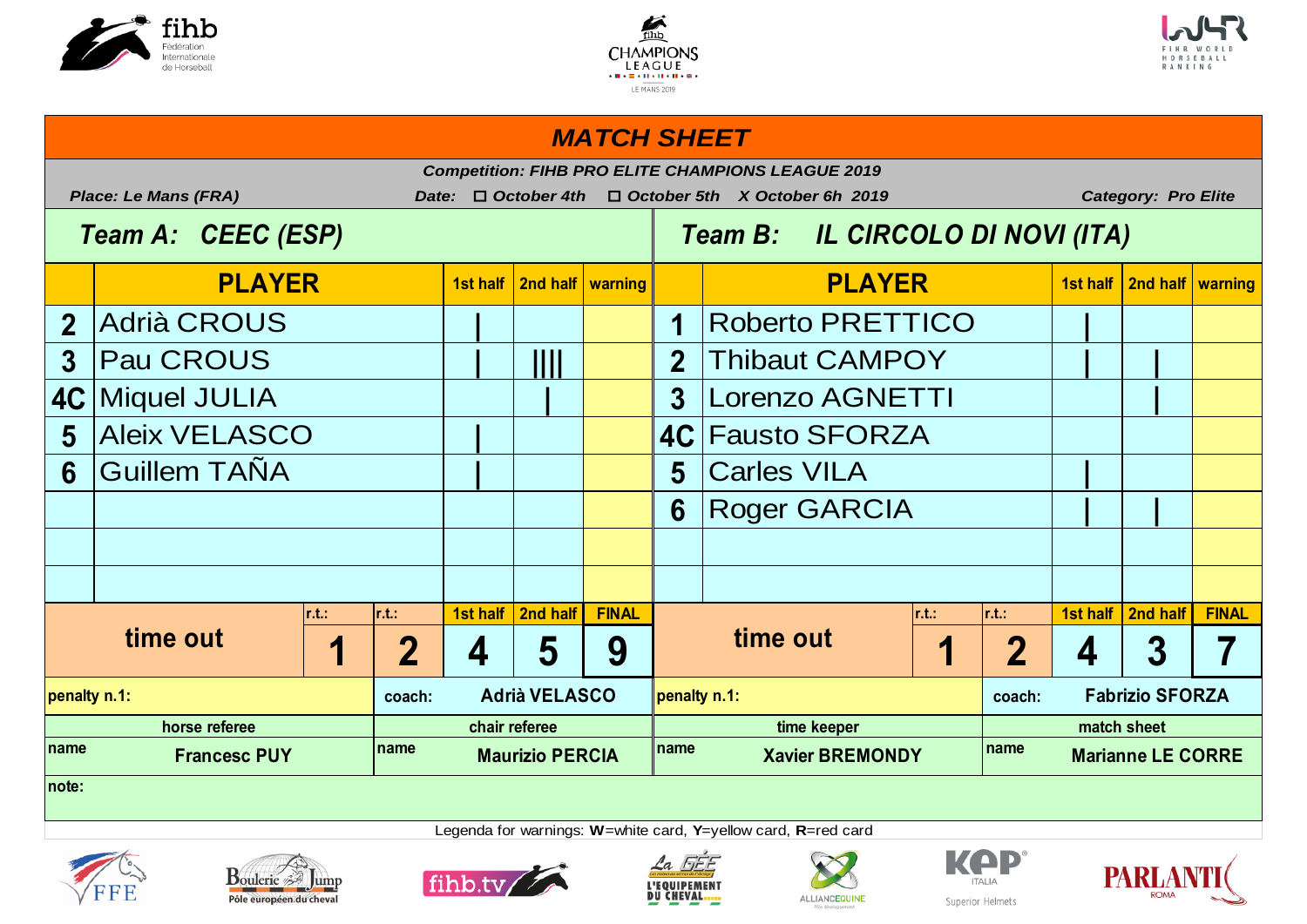





## **1st half 2nd half warning 1st half 2nd half warning** 1C Antonio GARCIA **Piet VERHEYEN 2 || Y 2 | |** João BAPTISTA Claudio VAN PRAET **3 | 3 5** Filipe TIMOTEO **Rightland Property Cool** Robin COOL Robin COOL **6** Alejandro ALONSO  $\begin{array}{|c|c|c|c|c|c|c|c|} \hline \text{A} & \text{A} & \text{B} & \text{Mathias PRAET} \ \hline \end{array}$ **8** Guilherme CUNHA Louis Philippe VAN TROYS **r.t.: r.t.: 1st half 2nd half FINAL r.t.: 0'15" r.t.: 1st half 2nd half FINAL** 1 2 4 2 6 **1 2** 5 2 7 **coach: coach: name name name name PLAYER PLAYER** *MATCH SHEET Competition: FIHB PRO ELITE CHAMPIONS LEAGUE 2019 Place: Le Mans (FRA) Date:* o *October 4th* o *October 5th X October 6h 2019 Category: Pro Elite Team A: QUINTA DA FIGUEIRA (POR) Team B: CARAMEL (BEL)* **Michael AUGUSTYNS time out time out penalty n.1: Antonio GARCIA penalty n.1: Benoit MALET horse referee chair referee time keeper match sheet Marianne LE CORRE note:**













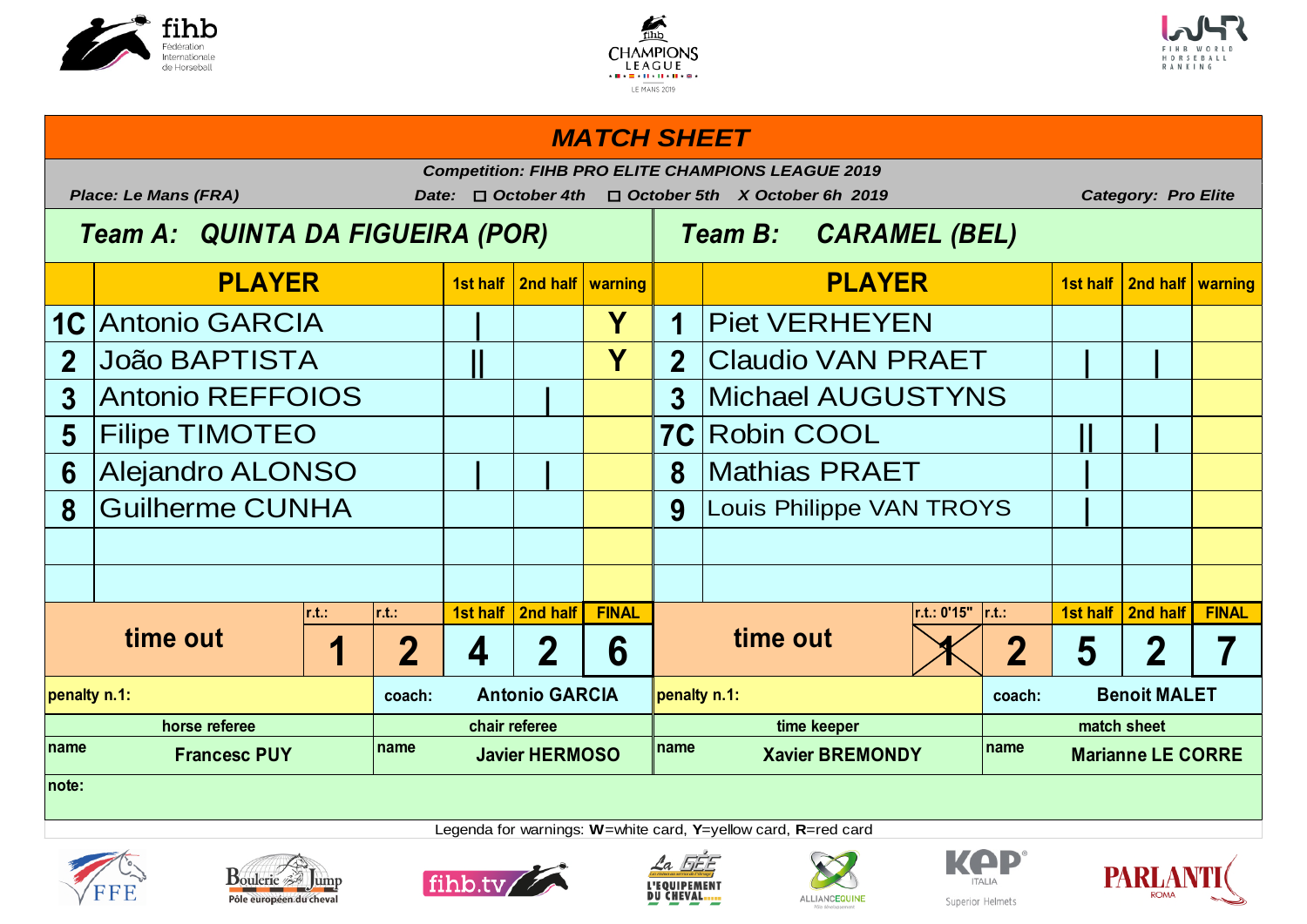





# **1st half 2nd half warning 1st half 2nd half warning** 1C Benjamin DEPONS | || | | | | 1C Jordi BUSOMS | | | | | <mark>Y</mark> 2 Gil CARBONES **Interpretation in the UP** of Lignacio GUTIERREZ **Interpretational interpretation 3 3 ||** Hugo SOUBES Nil SEALL **4 6** Christophe SOULAT Guillem PUIGVERT **5** Loïs RIGAUD **Matéu PURTI** Matéu PURTI Matéu PURTI **6** Benjamin BODIN **Alessio CILLI Alessio CILLI Alessio CILLI Alessio CILLI r.t.: 1'21" r.t.: 0'07" 1st half 2nd half FINAL r.t.: 0'28" r.t.: 1st half 2nd half FINAL**  $1 \times 2 3 3 3 6$  **time out**  $1 \times 2 1 4 5$ **coach: Coach: Coach: Coach: Coach: Coach: coach: coach: coach: coach: coach:** name **name name name name name name name name name name name name penalty n.1: Thomas PÈRE penalty n.1: 1 Patricia JOYET horse referee chair referee time keeper match sheet Robin GUYON Francesc PUY Xavier BREMONDY Anne Lise DESCAMPS note: time out x x 3 3 6 time out PLAYER PLAYER** *MATCH SHEET Competition: FIHB PRO ELITE CHAMPIONS LEAGUE 2019 Place: Le Mans (FRA) Date:* o *October 4th* o *October 5th X October 6h 2019 Category: Pro Elite Team A: BORDEAUX BLANZAC HBC (FRA) Team B: EL SERRAT (ESP)*